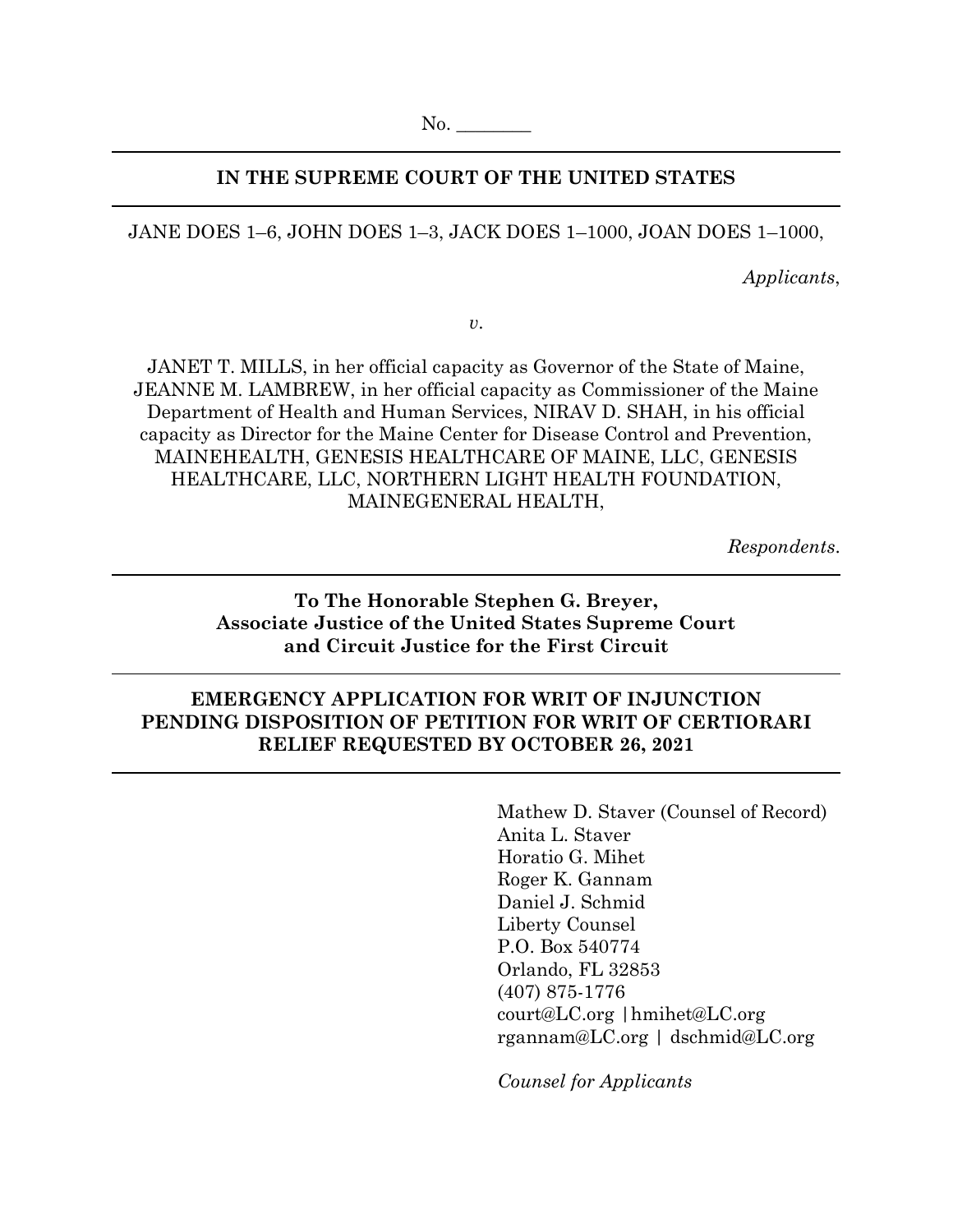#### **PARTIES AND DISCLOSURE STATEMENT**

Applicants are JANE DOES 1–6, JOHN DOES 1–3, JACK DOES 1–1000, and JOAN DOES 1–1000, none of which has any parent corporation or publicly held shareholder. Respondents are JANET T. MILLS, in her official capacity as Governor of the State of Maine, JEANNE M. LAMBREW, in her official capacity as Commissioner of the Maine Department of Health and Human Services, NIRAV D. SHAH, in his official capacity as Director for the Maine Center for Disease Control and Prevention, MAINEHEALTH, GENESIS HEALTHCARE OF MAINE, LLC, GENESIS HEALTHCARE, LLC, NORTHERN LIGHT HEALTH FOUNDATION, MAINEGENERAL HEALTH.

### **DIRECTLY RELATED PROCEEDINGS**

*Does v. Mills*, No. 21-1826, Opinion affirming denial of preliminary injunction (1st Cir. Oct. 19, 2021), appended hereto as **EXHIBIT 1**.

*Does v. Mills*, No. 21A83, Order denying application for writ of injunction pending appeal without prejudice (U.S. Oct. 19, 2021), appended hereto as **EXHIBIT 2**.

*Does v. Mills*, No. 21-1826, Order denying emergency motion for injunction pending appeal (1st Cir. Oct. 15, 2021), appended hereto as **EXHIBIT 3**.

*Does v. Mills*, No. 1:21-cv-242-JDL, Order denying motion for injunction pending appeal (D. Me. October 13, 2021), appended hereto as **EXHIBIT 4**.

*Does v. Mills*, No. 1:21-cv-242-JDL, Order denying motion for preliminary injunction (D. Me. October 13, 2021), appended hereto as **EXHIBIT 5**.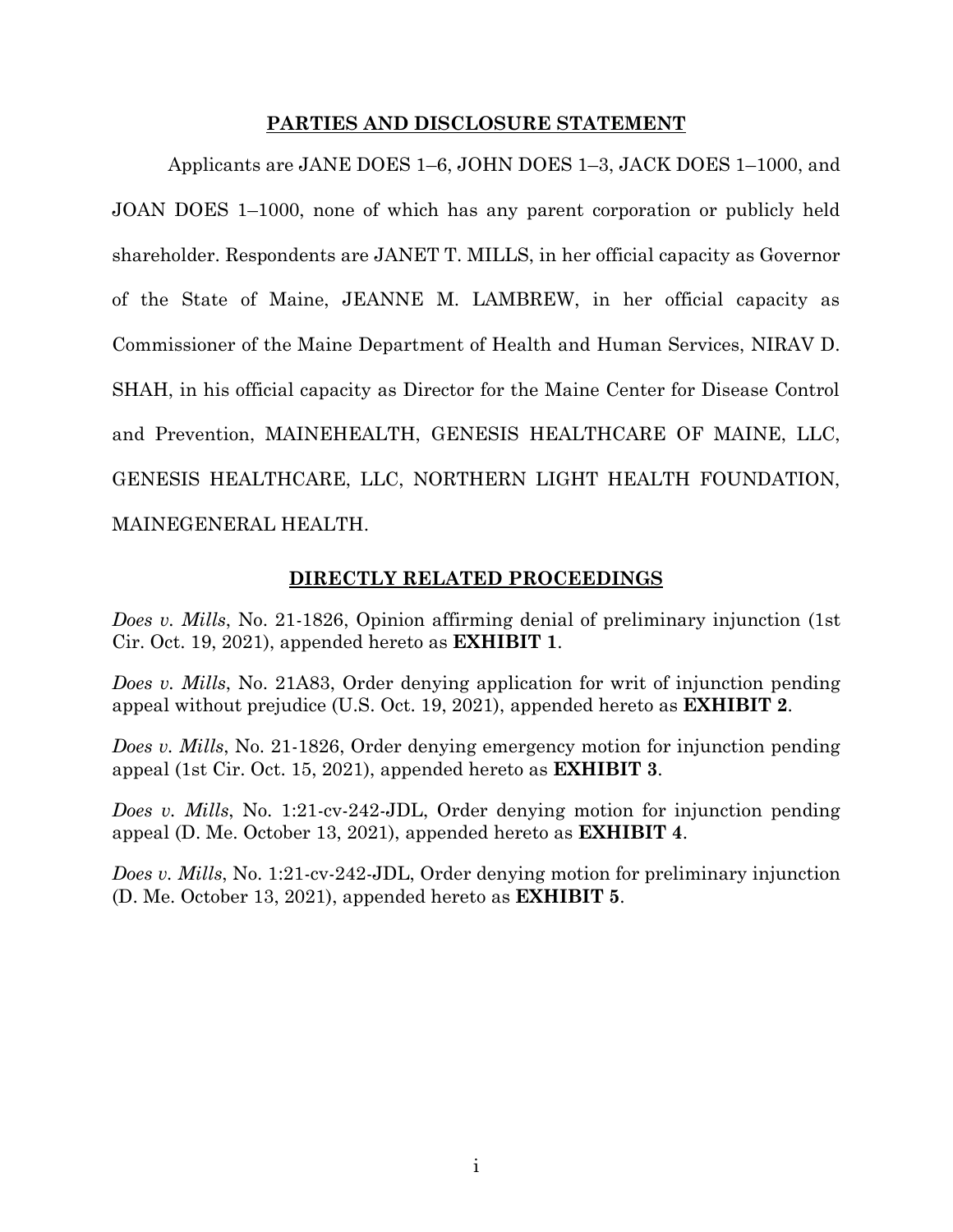# **TABLE OF CONTENTS**

|             |                | FACTUAL BACKGROUND AND URGENCIES JUSTIFYING EMERGENCY                                                                                                                                                                                                                    |
|-------------|----------------|--------------------------------------------------------------------------------------------------------------------------------------------------------------------------------------------------------------------------------------------------------------------------|
|             |                |                                                                                                                                                                                                                                                                          |
| $I_{\cdot}$ |                | APPLICANTS HAVE A CLEAR AND INDISPUTABLE RIGHT TO<br>RELIEF BECAUSE DEFENDANTS' INTENTIONAL REMOVAL OF<br>RELIGIOUS EXEMPTIONS FROM THE VACCINE MANDATE WHILE<br>ALLOWING MEDICAL EXEMPTIONS VIOLATES THE FIRST                                                          |
|             | $\mathbf{A}$ . | Maine's Mandate on John Doe 1's Private Practice Violates the First                                                                                                                                                                                                      |
|             | <b>B.</b>      | Maine's Singling Out of Religious Employees Who Decline<br>Vaccination for Especially Harsh Treatment Is Not Religiously                                                                                                                                                 |
|             | C.             | The Vaccine Mandate's More Favorable Treatment of Employees<br>Declining Vaccination for Secular, Medical Reasons as Compared to<br>Employees Declining Vaccination for Religious Reasons Is Not<br>Generally Applicable, Because the Risk to "Outbreaks" is Exactly the |
|             | D.             | Maine's Discriminatory Treatment of Religious Exemptions Is<br>Subject to and Cannot Withstand Strict Scrutiny 24                                                                                                                                                        |
|             |                | Maine's favorable treatment of exemptions posing equal risks<br>1.<br>of "outbreaks," and Maine's questionable risk assumptions                                                                                                                                          |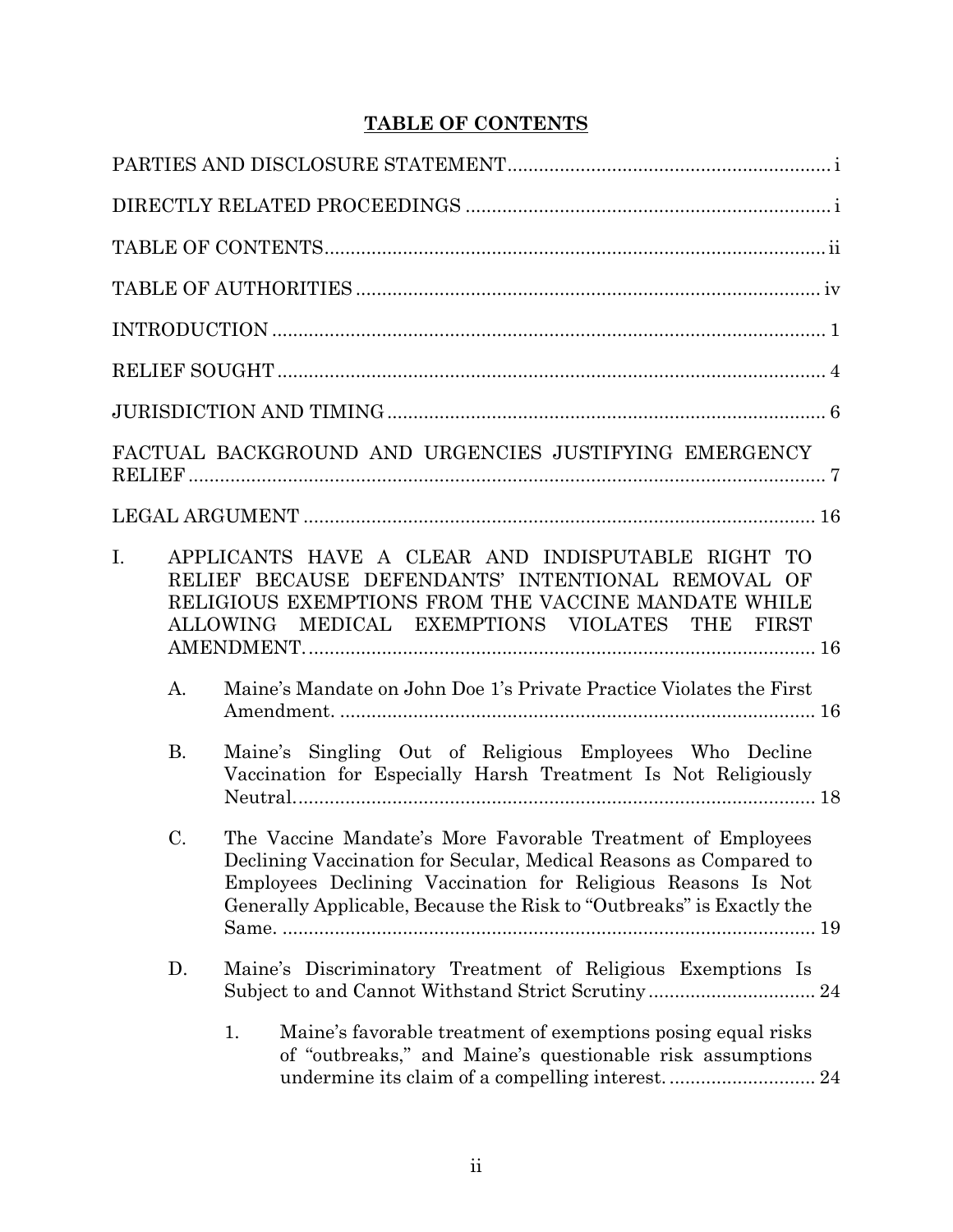|      |                | 2. | Maine Stands Virtually Alone In Its Blanket Refusal to<br>Extend Religious Accommodations and Its Mandate is Not the                                                                                                      |  |
|------|----------------|----|---------------------------------------------------------------------------------------------------------------------------------------------------------------------------------------------------------------------------|--|
|      |                | 3. | The Lower Courts Impermissibly Placed the Burden on<br>Applicants to Demonstrate that Less Restrictive Alternatives<br>Employed by Forty-Eight Other States Are Sufficient to                                             |  |
| II.  |                |    | APPLICANTS HAVE A CLEAR AND INDISPUTABLE RIGHT TO<br>RELIEF BECAUSE DEFENDANTS' WHOLESALE REJECTION OF<br>RELIGIOUS ACCOMMODATIONS IS PLAINLY INCONSISTENT WITH<br>TITLE VII AND IS THEREFORE NULLIFIED AND SUPERSEDED BY |  |
|      | $\mathbf{A}$ . |    | Title VII Supersedes Maine's Rule Because Even the Employer<br>Defendants Have Admitted That Title VII's Requirement of<br>Religious Accommodation and Maine's Revocation of Religious                                    |  |
|      | <b>B.</b>      |    | Title VII Explicitly Preempts State Laws, Like Maine's, That<br>Require the Doing of an Act That Is Prohibited by Title VII.  35                                                                                          |  |
| III. |                |    | APPLICANTS ARE SUFFERING IRREPARABLE HARM.  36                                                                                                                                                                            |  |
|      | A.             |    | Applicants Are Suffering Irreparable First Amendment Injury 36                                                                                                                                                            |  |
|      | <b>B.</b>      |    | Injunctive Relief Is Available and Needed to Preserve The Status                                                                                                                                                          |  |
| IV.  |                |    | PLAINTIFFS SATISFY THE OTHER IPA REQUIREMENTS.  39                                                                                                                                                                        |  |
|      |                |    |                                                                                                                                                                                                                           |  |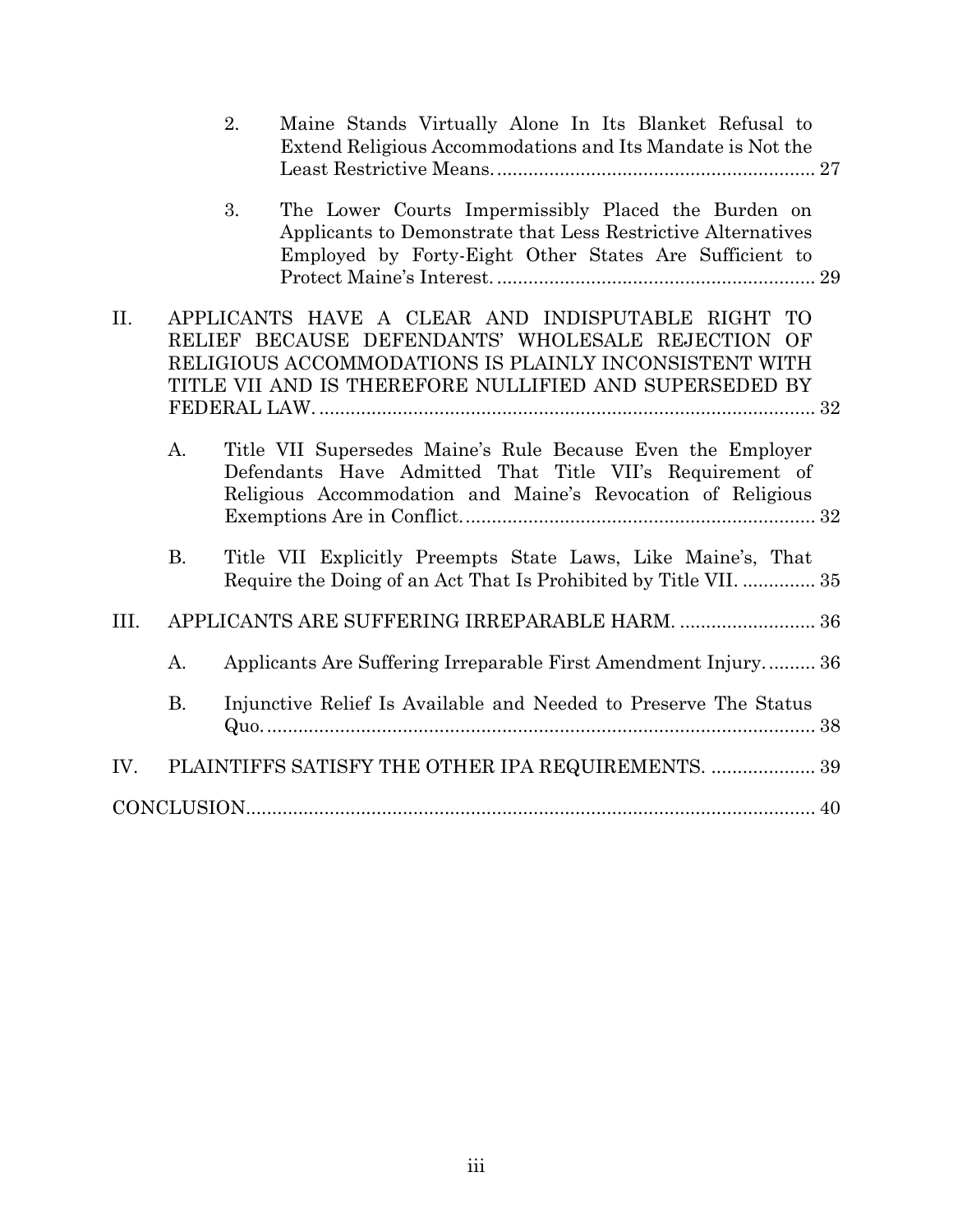# **TABLE OF AUTHORITIES**

## **Cases**

| Bermand v. New York City Ballet, Inc., 616 F. Supp. 555 (S.D.N.Y. 1985)  39                                                |
|----------------------------------------------------------------------------------------------------------------------------|
|                                                                                                                            |
|                                                                                                                            |
|                                                                                                                            |
| California Fed. Savings & Loan Assoc. v. Guerra, 479 U.S. 272 (1987)  34                                                   |
| Coalition for Economic Equality v. Wilson, 122 F.3d 692 (9th Cir. 1997) 35                                                 |
| Cunningham v. City of Shreveport, 407 F. Supp. 3d 595 (W.D. La. 2019) 23,24                                                |
| Dahl v. Bd. of Trustees of W. Mich. Univ., No. 21-2945,<br>2021 WL 4618519 (6th Cir. Oct. 7, 2021) 13,14,19,28,37,38,39,40 |
| Dr. A v. Hochul, No. 1:21-CV-1009,<br>2021 WL 4734404 (N.D.N.Y. Oct. 12, 2021)1,13,19,23,27,33,34,37,39                    |
|                                                                                                                            |
|                                                                                                                            |
| Fraternal Order of Police Newark Lodge No. 12 v. City of Newark,                                                           |
| Gonzales v. O Centro Espirita Beneficente Uniao do Vegetal,                                                                |
| Guardians Ass'n v. Civil Serv. Comm., 630 F.2d 79 (2d Cir. 1980) 36                                                        |
|                                                                                                                            |
| Hillsborough Cnty. v. Automated Med. Labs., Inc., 471 U.S. 707 (1985)  11,34                                               |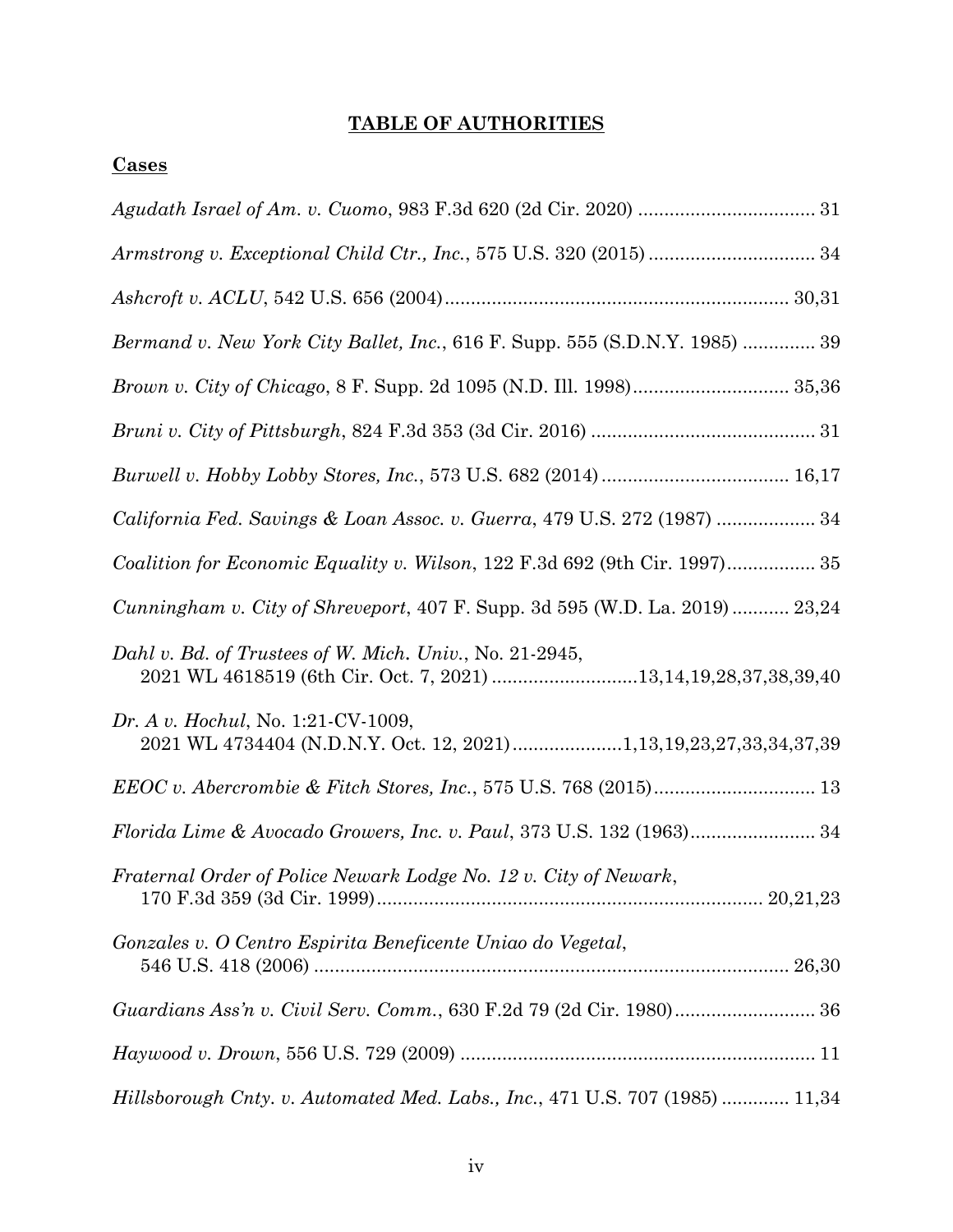| Janus v. Am. Fed'n of State, Cnty. & Mun. Emps., Council 31,                    |
|---------------------------------------------------------------------------------|
| Klaassen v. Trs. of Ind. Univ., No. 1:21-CV-238 DRL,                            |
|                                                                                 |
|                                                                                 |
| LeBlanc v. S. Bell Tel. & Tel. Co., 333 F. Supp. 602 (E.D. La. 1971)  36        |
|                                                                                 |
| Litzman v. N.Y. City Police Dep't, No. 12 Civ. 4681(HB),                        |
| Maryville Baptist Church, Inc. v. Beshear, 957 F.3d 610 (6th Cir. 2020)  24     |
| McAllen Grave Brethren Church v. Salazar, 764 F.3d 465 (5th Cir. 2014) 25       |
|                                                                                 |
|                                                                                 |
| On Fire Christian Ctr., Inc. v. Fischer, 453 F. Supp. 3d 901 (W.D. Ky. 2020) 25 |
|                                                                                 |
|                                                                                 |
| <i>Rinehart v. Westinghouse Elec. Corp., No. C 70-537,</i>                      |
| Roman Catholic Diocese of Brooklyn v. Cuomo,                                    |
| Romero Feliciano v. Torres Gaztambide, 836 F.2d 1 (1st Cir. 1987) 37            |
| Sheehan v. Purolator Courier Corp., 676 F.2d 877 (2d Cir. 1981) 38,39           |
| Sindicator Puertorriqueno de Trabajaddores v. Fortuno,                          |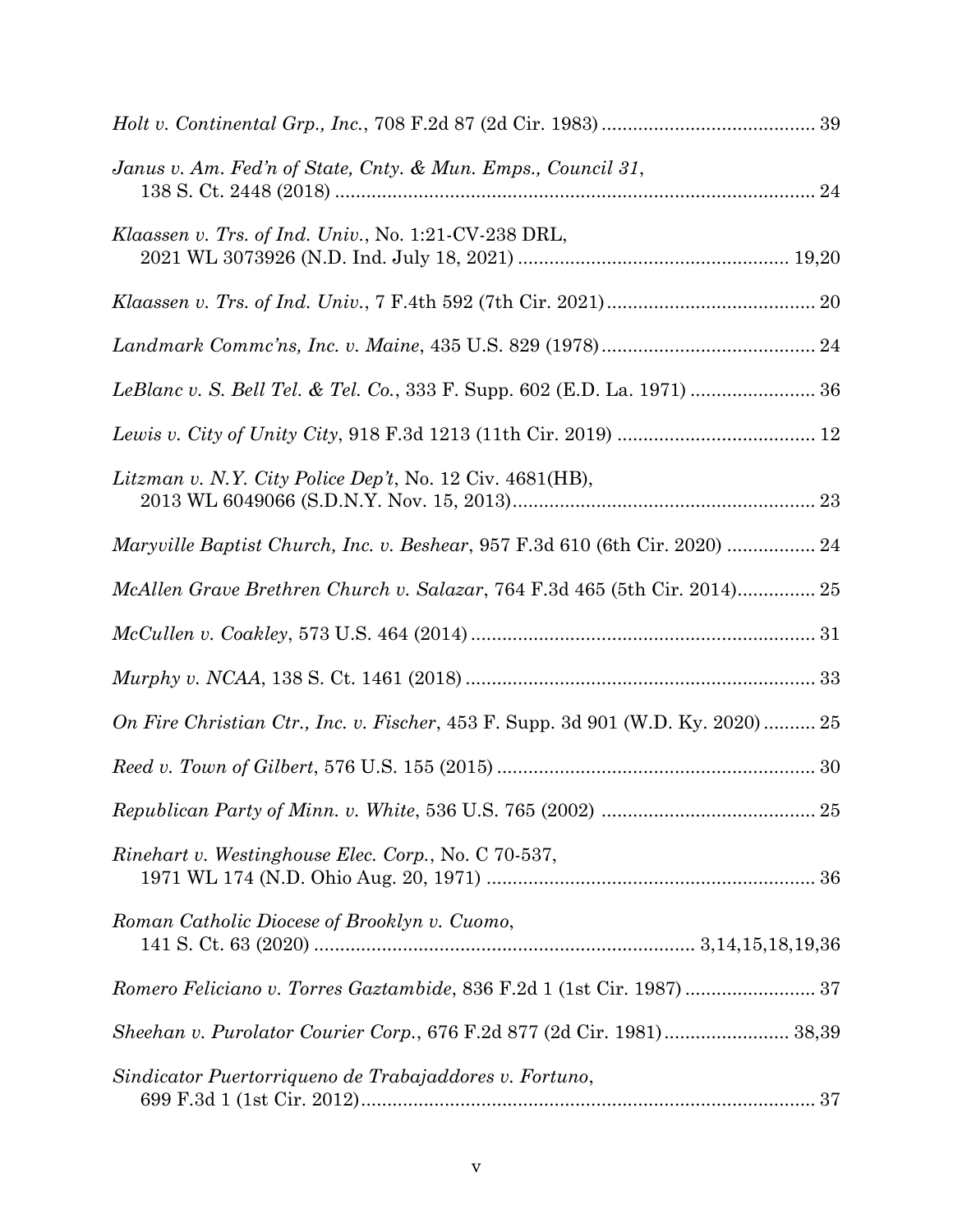| South Bay United Pentecostal Church v. Newsom, 141 S. Ct. 716 (2021) 3,18,19 |  |
|------------------------------------------------------------------------------|--|
|                                                                              |  |
|                                                                              |  |
|                                                                              |  |
|                                                                              |  |
| We The Patriots USA, Inc. v. Hochul, No. 21-2179,                            |  |
| Westchester Legal Servs., Inc. v. Westchester Cnty.,                         |  |
|                                                                              |  |

# **Constitutional Provisions**

# **Statutes**

| Title VII of the Civil Rights Act of 1964 |  |
|-------------------------------------------|--|
| Rules                                     |  |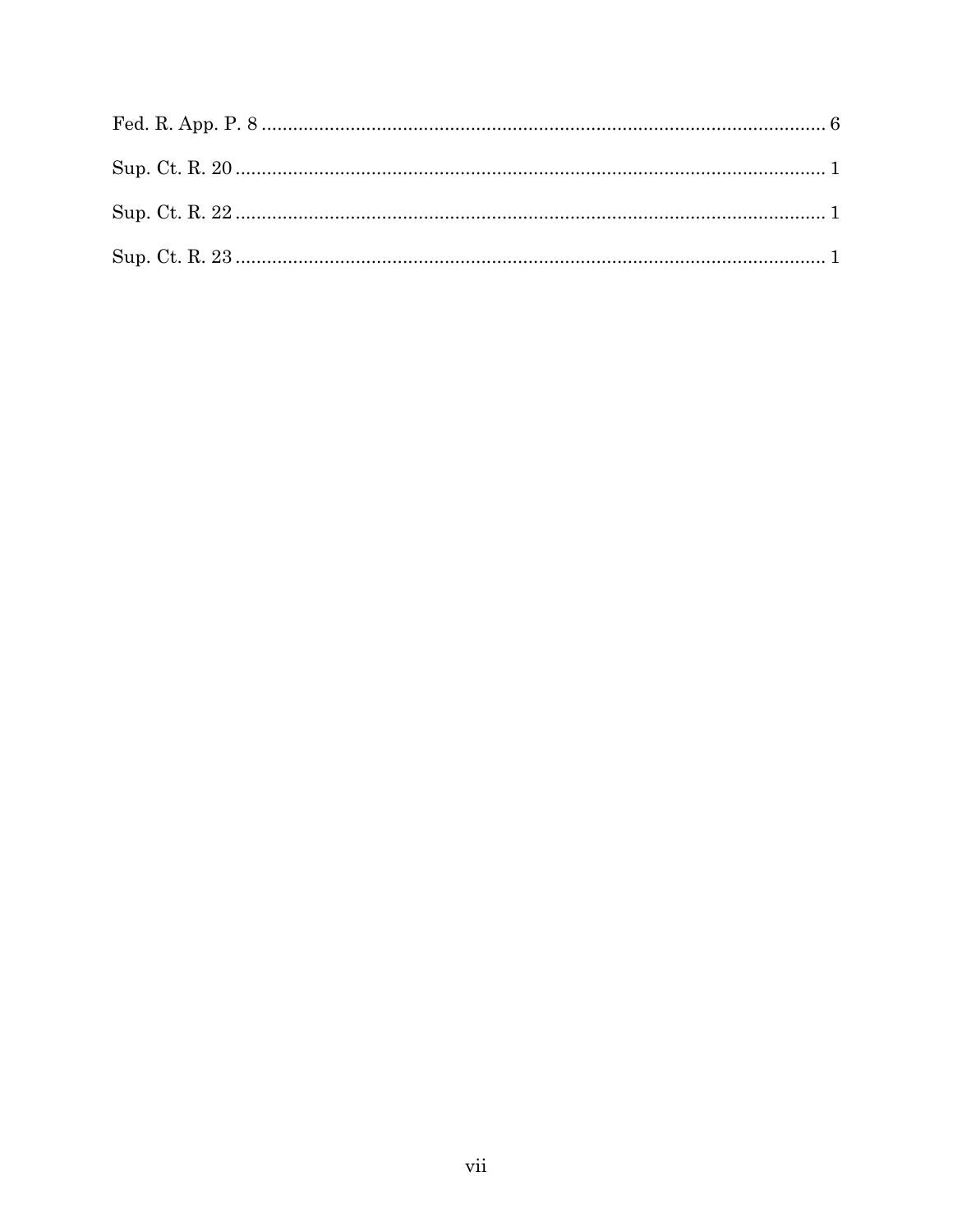#### **INTRODUCTION**

Pursuant to Sup. Ct. Rules 20, 22 and 23, and 28 U.S.C. §§ 1651 and 2101, Applicants, JANE DOES 1–6, JOHN DOES 1–3, JACK DOES 1–1000, and JOAN DOES 1–1000, hereby move the Court for an emergency writ of injunction in aid and pending disposition of their forthcoming petition for writ of certiorari.

In compliance with the First Amendment, Title VII of the Civil Rights Act of 1964, and other laws, forty-seven states in our Union freely allow people of faith to request and receive reasonable accommodations for their sincerely held beliefs against mandatory vaccination requirements, thereby allowing countless Americans – including healthcare workers – to live out their faith, serve their communities and provide shelter, food and education for their families without violating their core, sincerely held religious beliefs. A forty-eighth state, New York, recently attempted to ban religious exemptions (but not medical exemptions) for healthcare workers through a law that is virtually indistinguishable from the one under review here, and that law was promptly preliminarily enjoined by the district court, *Dr. A v. Hochul*, No. 1:21-CV-1009, 2021 WL 4734404, \*9 (N.D.N.Y. Oct. 12, 2021), and by the Second Circuit, *We The Patriots USA, Inc. v. Hochul*, No. 21-2179, dkt. 65 (2d Cir. Sept. 30, 2021), pending its legal challenge, on the grounds that the law is likely unconstitutional and in violation of Title VII.

That leaves only two states, Rhode Island and Maine, both in the First Circuit, that have, by legislative and executive action, written over the clear protections of Title VII, and have banned private employers from **providing even the process** required by Title VII for considering reasonable accommodations for people of faith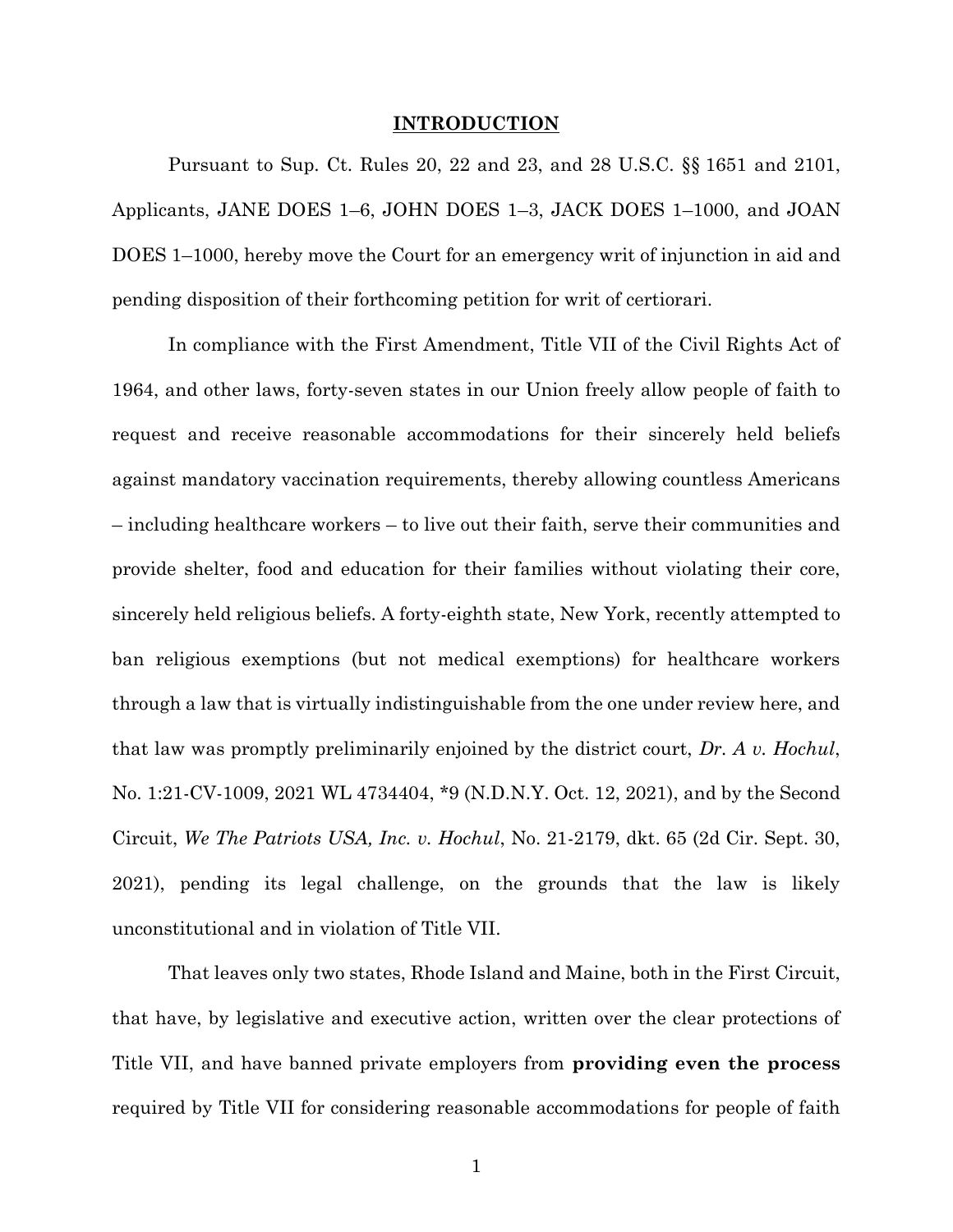who are religiously opposed to mandatory vaccines. If this Court does not intervene promptly, as New York's courts have done, and if Maine's contrivance to abolish religious exemptions—now with the blessing of the First Circuit—is allowed to stand, untold numbers of employees in Maine will have to decide, in a matter of days, what is more important to them—their deeply held religious beliefs, or their ability to work anywhere in their state so that they can feed their families. And, without this Court's immediate intervention, Maine's judicially approved deprivation of religious exemptions will serve as a model for other states, localities and employers to follow, endangering the right of people of faith across the Nation not to be subjected to the same impossible and unconscionable "choice."

**Maine's deadline for private healthcare employers to purge themselves of all employees that have sought religious exemptions is October 29, 2021.** However, Plaintiffs and other healthcare workers in Maine are already being told **this week** not to report to work absent Court-ordered relief or violation of their sincerely held religious beliefs. Accordingly, **relief from this Court cannot wait until October 29, and is needed as soon as possible**.

For many years prior to the instant action and in compliance with federal law, Defendants permitted healthcare workers in the State of Maine to apply for and receive religious exemptions to mandatory vaccine requirements. Yet, on August 14, 2021, Maine stripped all protections for religious objectors to any vaccination requirement in conjunction with its emergency declaration that all healthcare workers in Maine receive a COVID-19 vaccination. (**EXHIBIT 6**, Verified Complaint,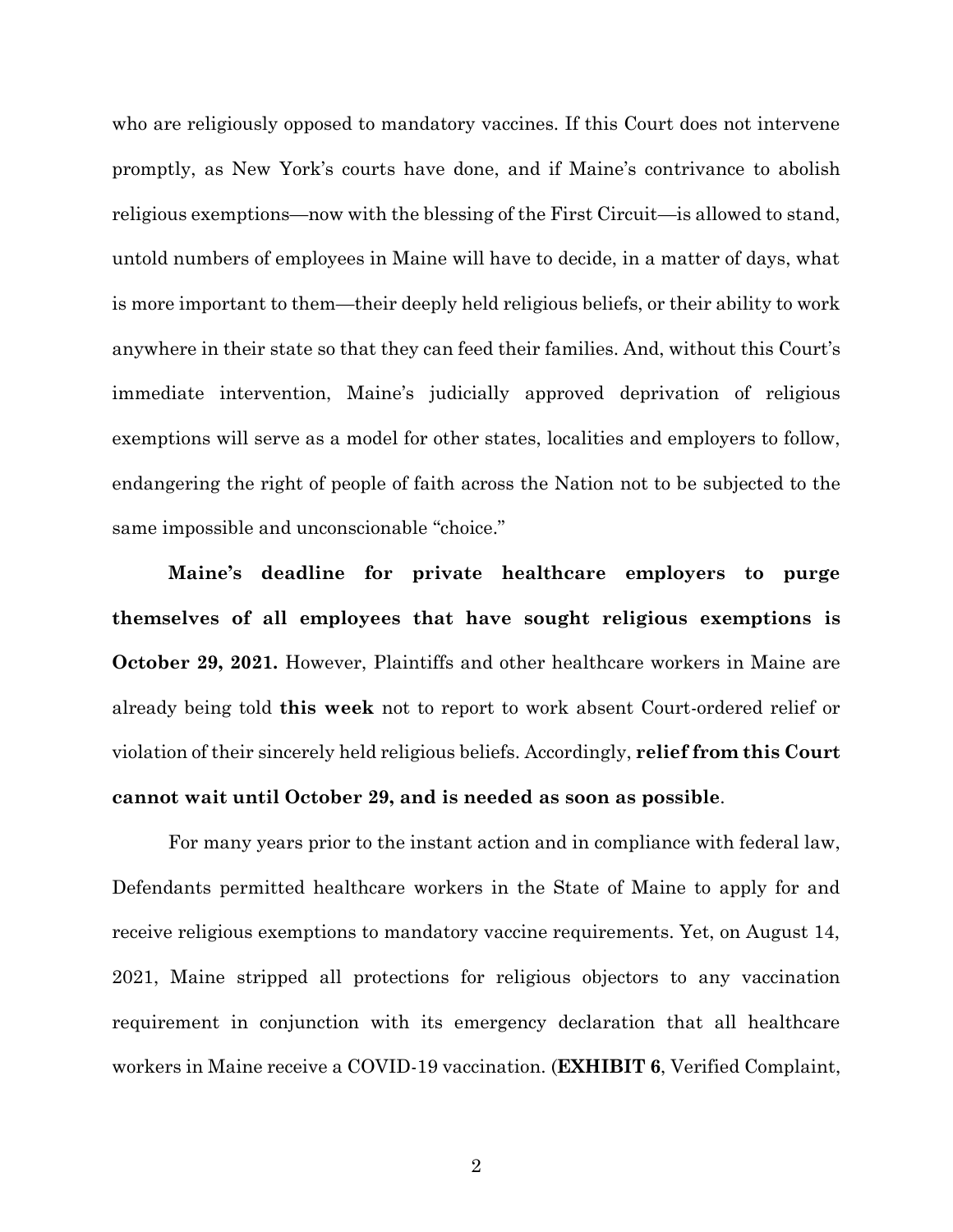¶ 41–49.) Defendants now threaten all Applicants with the immediate termination of their ability to feed their families and the loss of their license so that they can never work again within their chosen profession anywhere within the State of Maine. To protect Applicants' fundamental right to free exercise of their religious convictions, relief from this Court cannot wait.

Our Nation is at a seminal crossroad whereby only this Court can provide the necessary relief to prevent an onslaught of religious discrimination throughout the Republic. As Justice Gorsuch stated earlier this year, **"[e]ven in times of crisis perhaps** *especially* **in times of crises—we have a duty to hold governments to the Constitution**." *South Bay United Pentecostal Church v. Newsom*, 141 S. Ct. 716, 718 (2021) (Gorsuch, J., statement) (bold emphasis added; italics original). Over the last 20 months, churches were discriminatorily shuttered and religious congregants were unconstitutionally told they must refrain from worship, even on the most sacred holidays of their faith. It took several interventions from this Court to align the States' COVID-19 restrictions with the demands of the First Amendment. After this Court's decisions in *Roman Catholic Diocese of Brooklyn v. Cuomo*, 141 S. Ct. 63 (2020), *South Bay*, and *Tandon v. Newsom*, 141 S. Ct. 1294 (2021), people of faith across the nation could once again enjoy the promises and protection of their Constitution.

Now, the Court is faced with a new "variant" of open and overt religious discrimination, namely the abolition of a previously recognized, Title VII-mandated process for accommodating the sincerely held religious convictions that countless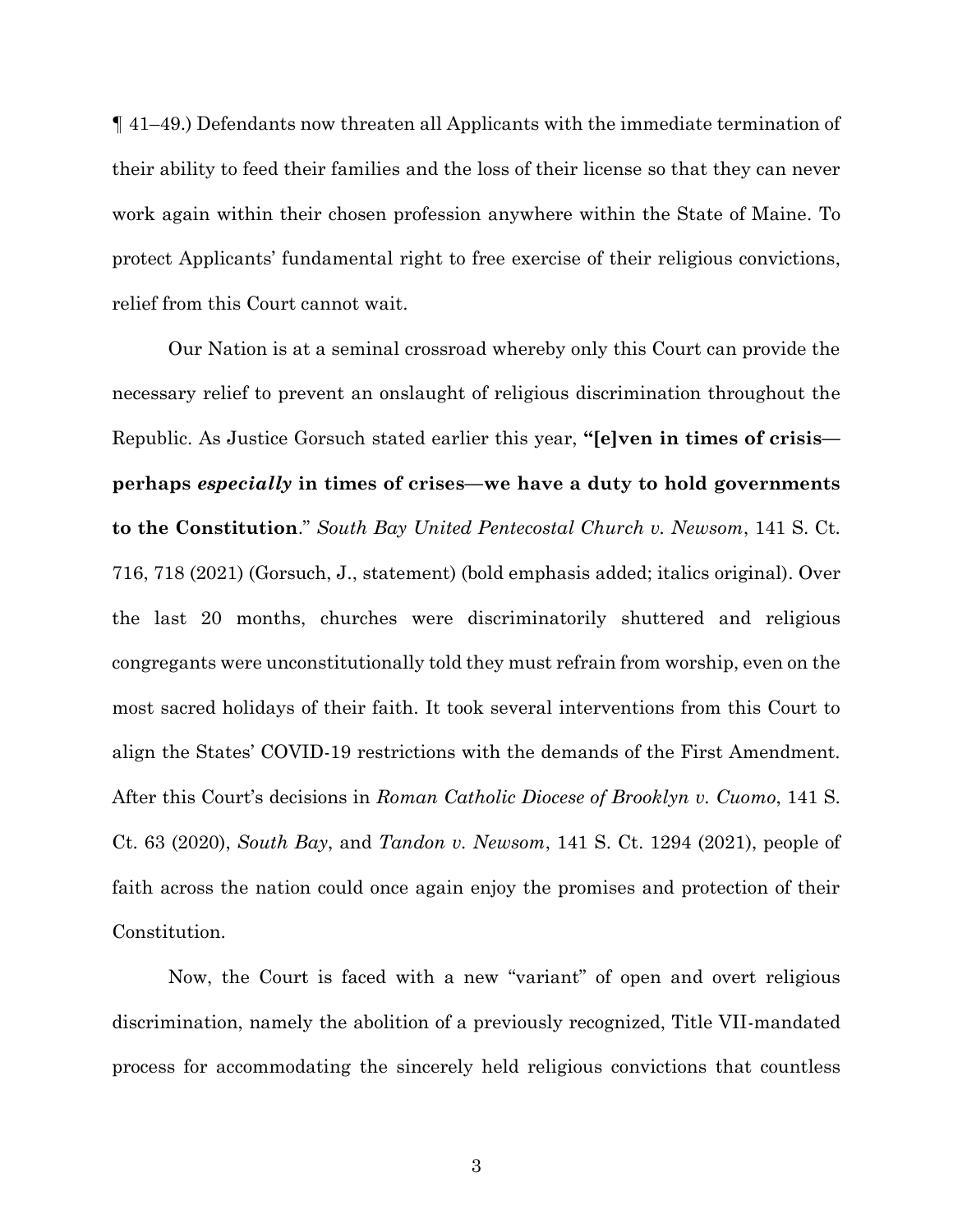individuals across the Nation hold. In a land born on the will to be free, "take the jab or take a hike and never work again" has no place in our constitutional jurisprudence. This Court should step in to protect the faithful from becoming First Amendment orphans. Relief is needed today.

#### **RELIEF SOUGHT**

Faced with summary termination from their employment on October 29, 2021, and with the inability to work within their profession anywhere in the entire State of Maine, Applicants request a temporary stay of Maine's enforcement of its rules abolishing religious exemptions for healthcare workers, until Applicants can file a Petition for Writ of Certiorari and this Court has the opportunity to consider it. The limited relief sought would maintain the status quo in Maine, and would place Maine on par with 48 of its sister States where Title VII still provides a process for healthcare workers to request and receive accommodations for their sincerely held religious beliefs.<sup>1</sup> As detailed in this Application, even before it enacted its unforgiving mandate banning religious exemption, **Maine enjoyed (and continues to enjoy) some of the most successful COVID-19 statistics in the nation**. (*See* page 10, *infra*). Maine waited many months after COVID-19 vaccination became available to mandate it and to ban religious exemptions for its healthcare heroes. Staying Maine's heavy hand for a little while longer will not be detrimental to Maine,

<sup>1</sup> This includes New York, where Title VII protections have been restored via preliminary injunctive relief, but excludes Rhode Island, where legal challenges to the abolition of religious exemptions are still pending, without preliminary injunctive relief in place.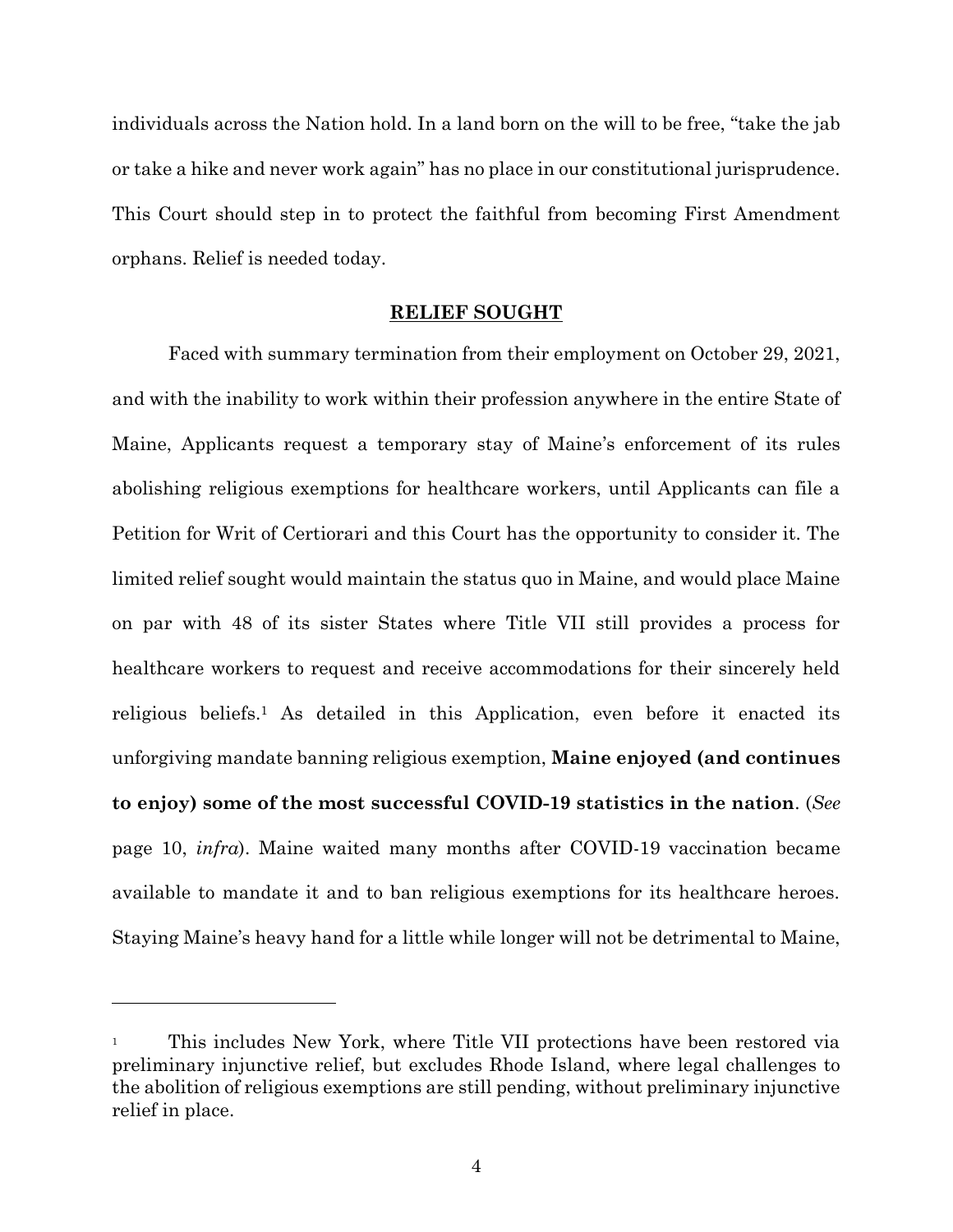but will prevent countless Mainers from becoming permanently unemployed **and unemployable** on the basis of their religious beliefs, to the irreparable detriment of their families.

Applicants therefore respectfully move this Court for an injunction pending disposition of their forthcoming Petition for Writ of Certiorari, restraining and enjoining Defendants–Appellees, all of their officers, agents, employees, and attorneys, and all other persons in active concert or participation with them, from enforcing, threatening to enforce, attempting to enforce, or otherwise requiring compliance with the Governor's COVID-19 Vaccine Mandate such that—

- i. Defendant Governor Mills will not enforce her mandate that John Doe 1 require his employees to receive a COVID-19 vaccine and refuse to provide a religious exemption or accommodation for such employees in violation of John Doe 1's and his employees' sincerely held religious beliefs;
- ii. Defendants will immediately cease in their revocation of previously granted religious exemptions, or in their refusal to consider, review, and grant Plaintiffs' requests for religious exemption and accommodation from the Governor's COVID-19 Vaccine Mandate, provided that Plaintiffs agree to abide by reasonable accommodation provisions such as masking, testing, symptom monitoring, and reporting; and

5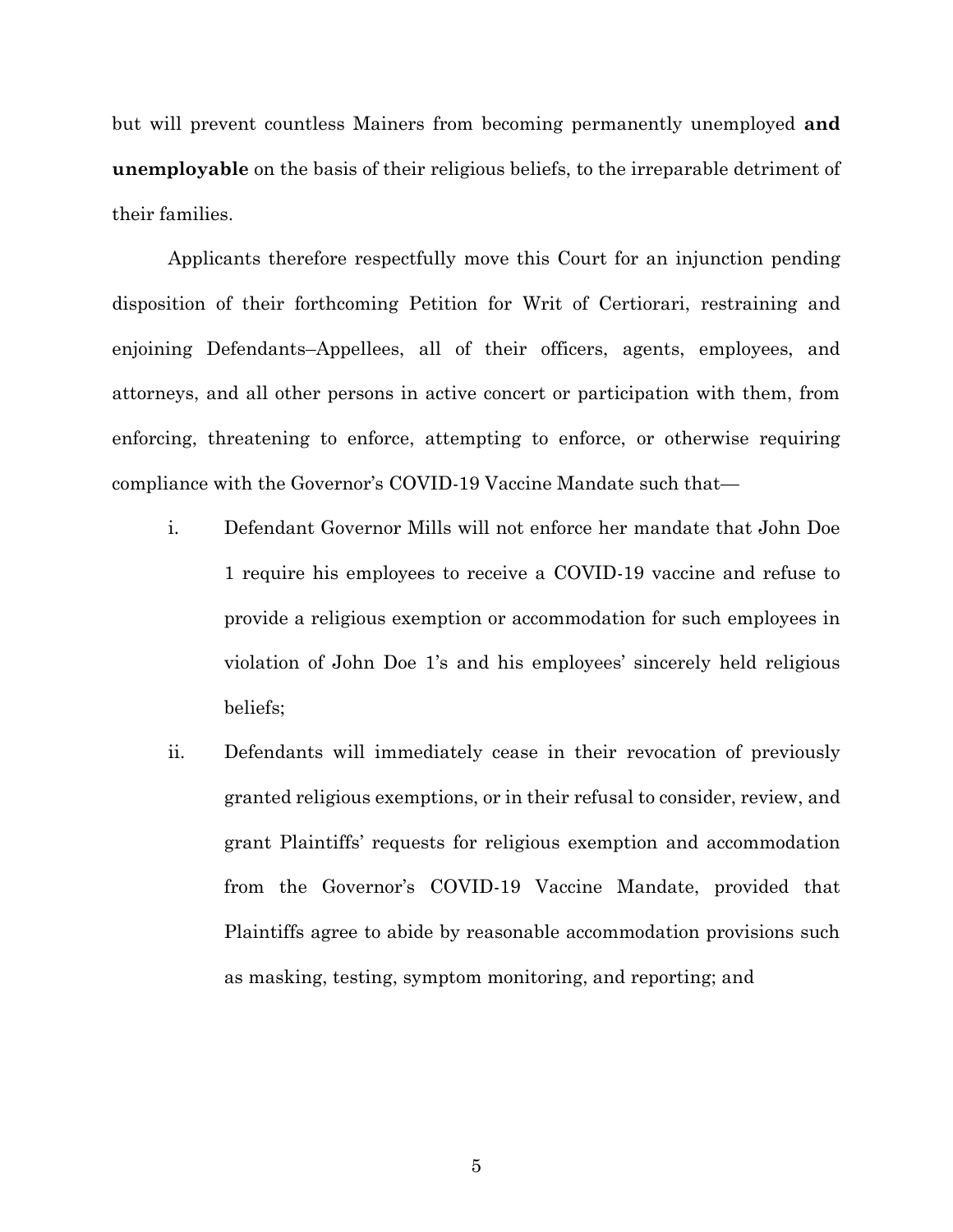iii. Defendants will immediately cease threatening to discharge and terminate Plaintiffs from their employment for failure to accept a COVID-19 vaccine that violates their sincerely held religious beliefs.

#### **JURISDICTION AND TIMING**

Plaintiffs filed this action on August 25, 2021 (Exhibit 6), and immediately moved for preliminary injunctive relief. (**EXHIBIT 7**, Motion for Temporary Restraining Order and Preliminary Injunction, "PI Motion"). Over Plaintiffs' objections, the district court delayed a hearing until September 20, 2021. (Dkt. 44). The court then held Plaintiffs' motion under advisement for more than three weeks, waiting until two days before Plaintiffs' October 15, 2021 deadline for accepting the last available vaccine to become fully vaccinated by the State's October 29, 2021 deadline. On October 13, 2021, the district court denied Plaintiffs' Motion for Preliminary Injunction, holding that Plaintiffs were unlikely to succeed on the merits of their challenge to the Governor's COVID-19 Vaccine Mandate (Exhibit 5, PI Order at 14). Plaintiffs noticed their appeal to the First Circuit on the same day, within one hour of the PI Order.

In conjunction with Plaintiffs' Motion for Preliminary Injunction and pursuant to Fed. R. App. P.  $8(a)(1)(C)$ , Plaintiffs also requested from the district court alternative relief in the form of an injunction pending appeal should the court deny the preliminary injunction. (Exhibit 7.) The district court also denied Plaintiffs'. Motion for Injunction Pending Appeal. (Exhibit 4.) Within one hour of the First Circuit docketing Plaintiffs' appeal on October 14, Applicants filed an Emergency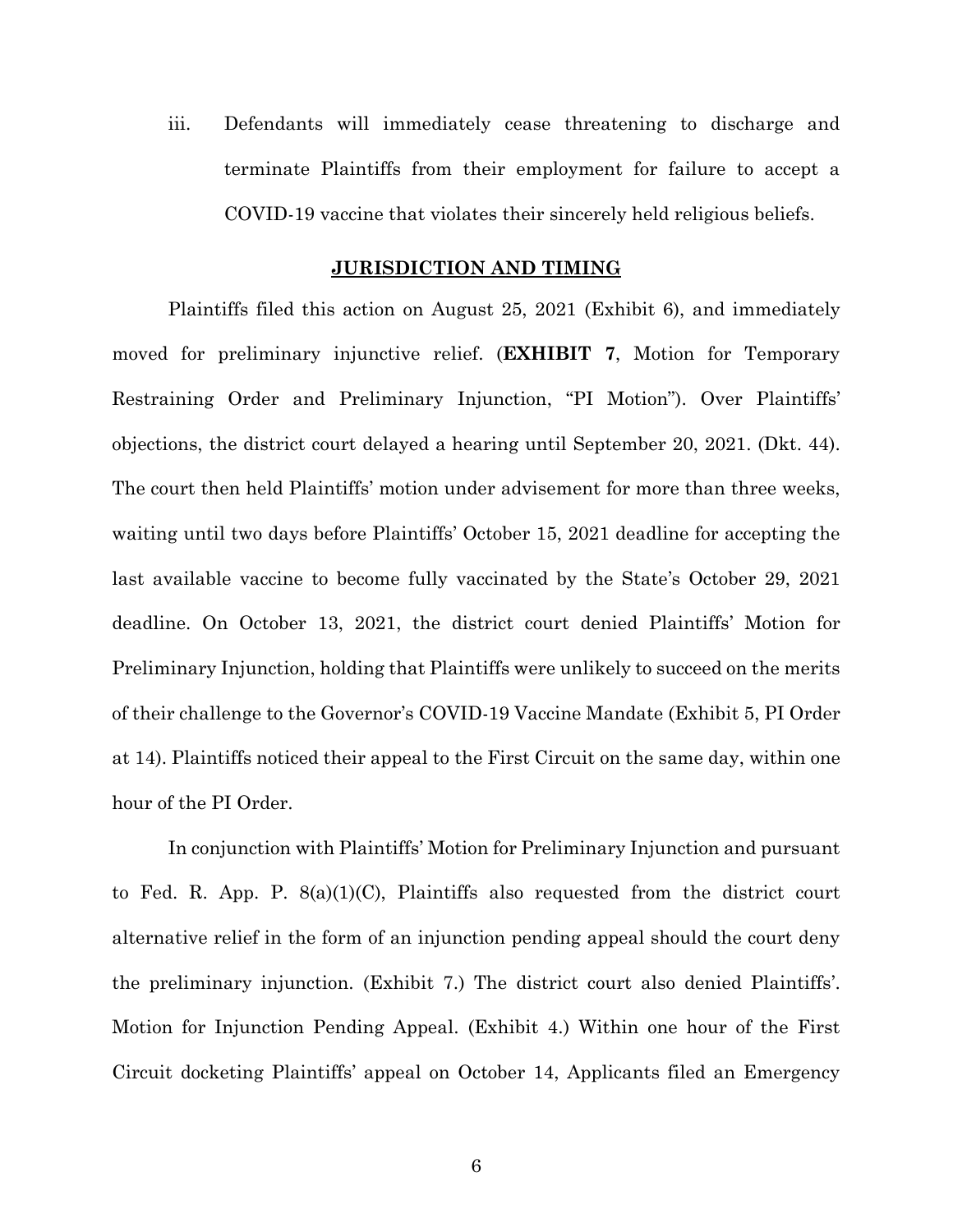Motion for Injunction Pending Appeal with the First Circuit. The First Circuit summarily denied that Motion on October 15. (Exhibit 3.) On the same day, Applicants sought an emergency writ of injunction from this Court, and Justice Breyer denied that motion on October 19, without prejudice to Applicants refiling in the event the First Circuit denied or delayed relief. (Exhibit 2.)

On the same day as Justice Breyer's Order (October 19), the First Circuit issued its Opinion affirming the district court's denial of preliminary injunctive relief. (Exhibit 1). Applicants bring the instant Application within a day of the First Circuit Opinion. Applicants have therefore moved diligently and with extreme urgency throughout these proceedings. This Court has jurisdiction under 28 U.S.C. §§ 1651 and 2101.

#### **FACTUAL BACKGROUND AND URGENCIES JUSTIFYING EMERGENCY RELIEF**

Plaintiffs-Applicants are healthcare workers in Maine who have sincerely held religious beliefs that preclude them from accepting any of the COVID-19 vaccines because of the vaccines' connection to aborted fetal cell lines, and for other religious reasons that have been articulated in detail to Defendants. (V. Compl. ¶¶ 8–26, 50– 74.) Plaintiffs' sincere religious beliefs regarding the sanctity of every human life, from the moment of conception, are articulated in great detail in the Verified Complaint (¶¶ 50–75). The Verified Complaint also details the undeniable and generally accepted fact that all three of the available COVID-19 vaccines were either developed, researched, tested, produced or otherwise developmentally associated with fetal cell lines that originated in elective abortions. (*Id*. at ¶¶ 60–68). Defendants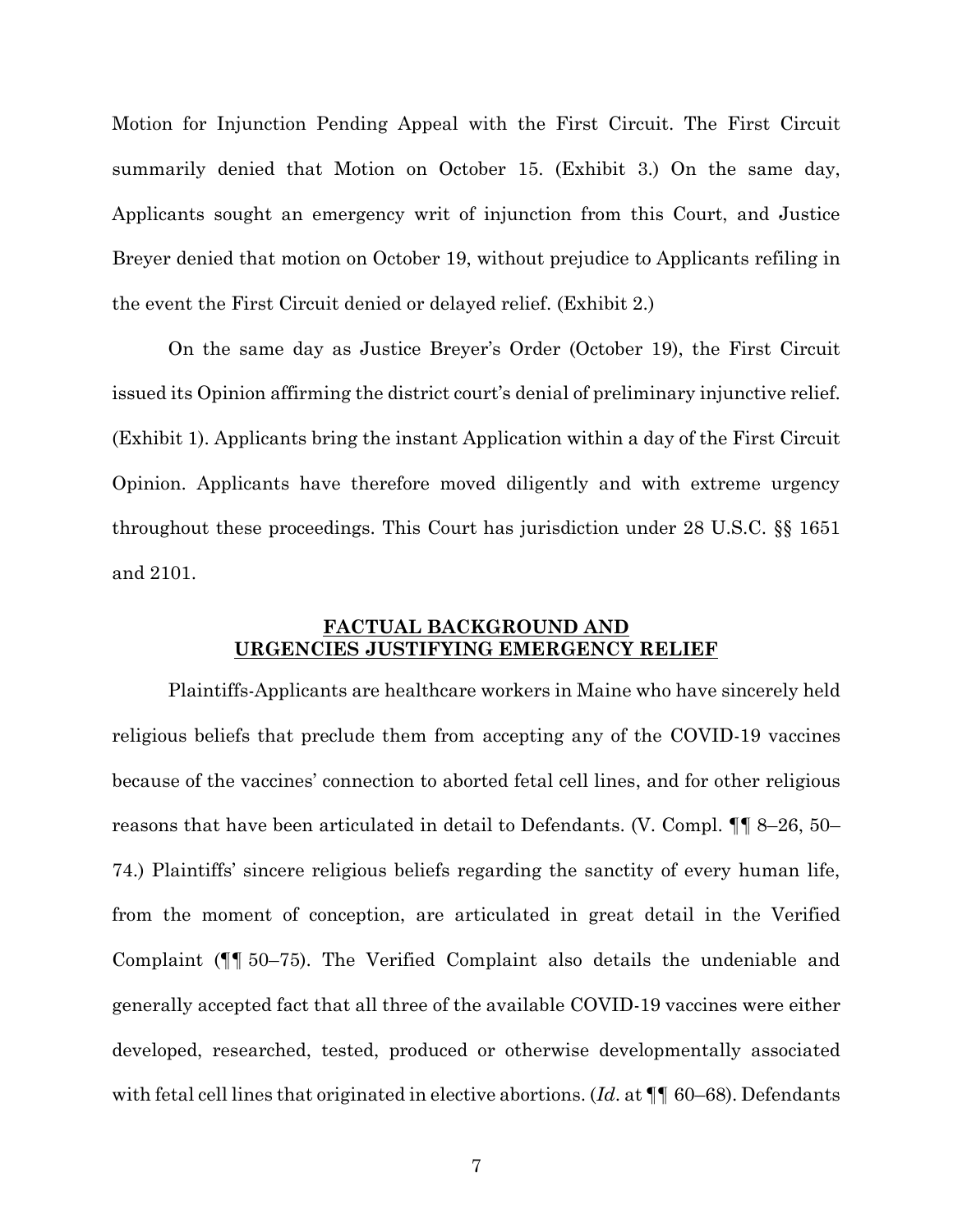have not disputed either the vaccines' connection to aborted fetal cells, or the sincerity of Plaintiffs' religious beliefs. Accordingly, although Plaintiffs' religious beliefs and the bases therefore are critical to their claims, Plaintiffs rely on their undisputed sworn allegations in the Verified Complaint, and do not detail them here again.

One Plaintiff, John Doe 1, is a licensed healthcare provider in Maine, operating his own private practice with employees who have sincerely held religious objections to the Governor's COVID-19 Vaccine Mandate. (*Id*. at ¶ 16). John Doe 1 has sincerely held religious objections to accepting or receiving the COVID-19 vaccines, and has sincerely held religious beliefs that he is to honor the religious beliefs of his employees who object to the COVID-19 vaccines. (*Id*.)

Since COVID-19 first arrived in Maine, Plaintiffs have risen every morning, donned their personal protective equipment, and fearlessly marched into hospitals, doctor's offices, emergency rooms, operating rooms, and examination rooms with one goal: to provide quality healthcare to those suffering from COVID-19 and every other illness or medical need that confronted them. (*Id*. at ¶8). They did it bravely and with honor, and they answered the call of duty to provide healthcare to the people who needed it the most, working tirelessly to ensure that those ravaged by the pandemic were given appropriate care. (*Id*.)

On August 12, 2021, Governor Mills announced that Maine would require health care workers to accept or receive one of the three COVID-19 vaccines in order to remain employed in the healthcare profession (the "**COVID-19 Vaccine Mandate**"). (*Id*. at ¶ 41). On August 14, 2021, the Maine Center for Disease Control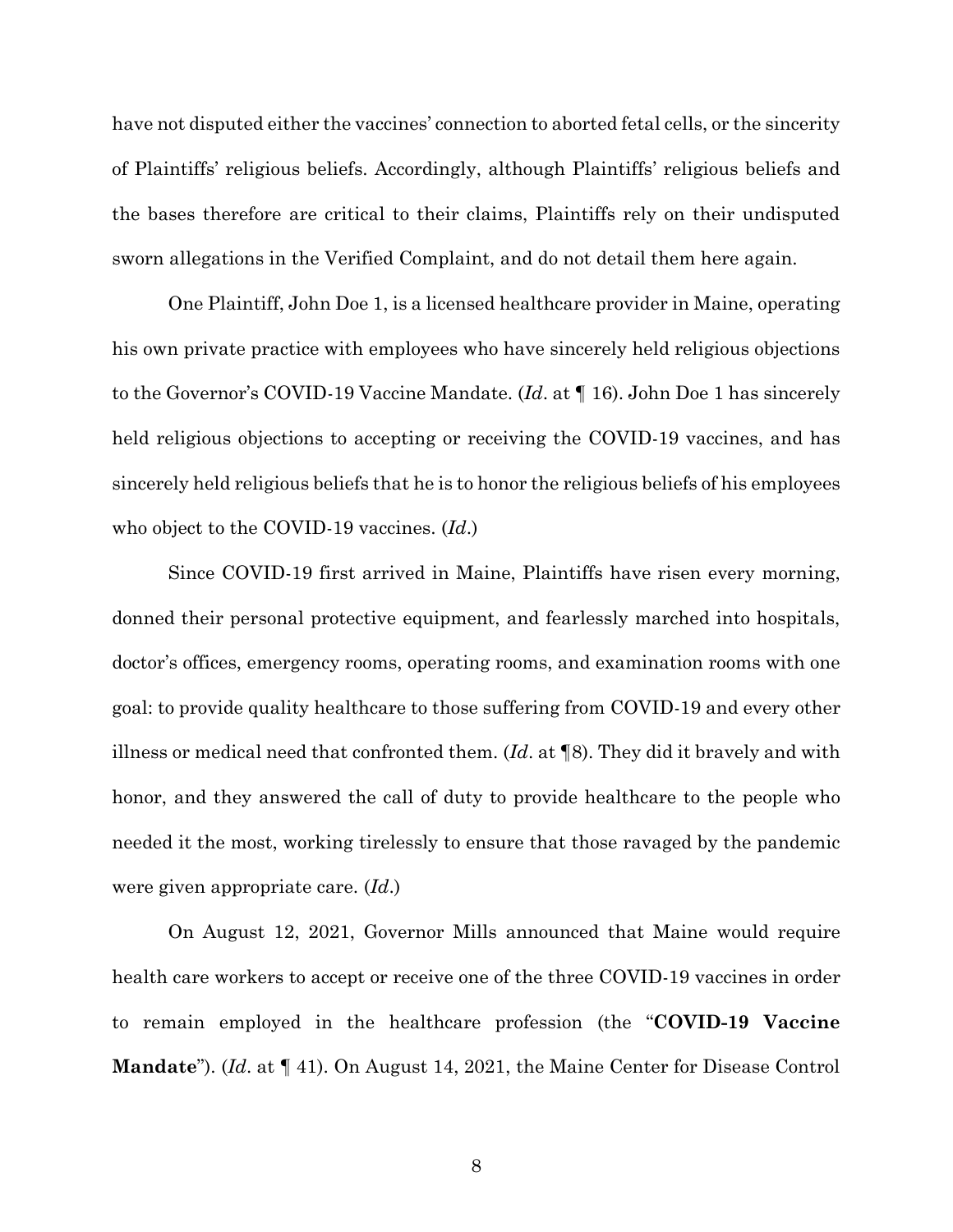and Prevention ("MCDC") amended 10-144 C.M.R. Ch. 264 to eliminate the ability of health care workers in Maine to request and obtain a religious exemption and accommodation from the COVID-19 Vaccine Mandate. (*Id*. at ¶ 46). **Critically, however, Maine has retained the previously available exemptions for medical reasons**. (*Id*. at ¶¶ 47–49).

As a result of the Governor's and Maine's abolishing of religious exemptions, Plaintiffs were uniformly and summarily denied their requests for religious exemptions and accommodations, specifically under the guise that Title VII's protections no longer apply in Maine. (*Id*. at ¶¶ 10–26). When presented with requests from Plaintiffs for exemption and accommodation for their sincerely held religious beliefs, Defendants have responded in the following ways:

- "I can share MaineHealth's view that **federal law does not supersede state law in this instance**." (*Id*. at ¶ 87 (emphasis added).)
- "**[W]e are no longer able to consider religious exemptions for those who work in the state of Maine**." (*Id*. at ¶ 84.)
- "All MaineGeneral employees will have to be vaccinated against COVID-19 by Oct. 1 unless they have a medical exemption. The mandate also states that only medical exemptions are allowed, **no religious exemptions are allowed**." (*Id*. at ¶ 93 (emphasis added).)
- "Allowing for a religious exemption would be a violation of the state mandate issued by Governor Mills. So, unfortunately, that is not an option for us." (*Id*. at ¶ 94.)

And, similarly, Plaintiff John Doe 1 is now facing the imminent revocation of his facility license, and the shuttering of his private healthcare practice, because his religious beliefs prohibit him from accepting a vaccine and from forcing his employees to accept a vaccine against their religious convictions. (*Id*. at ¶¶ 16, 43–45).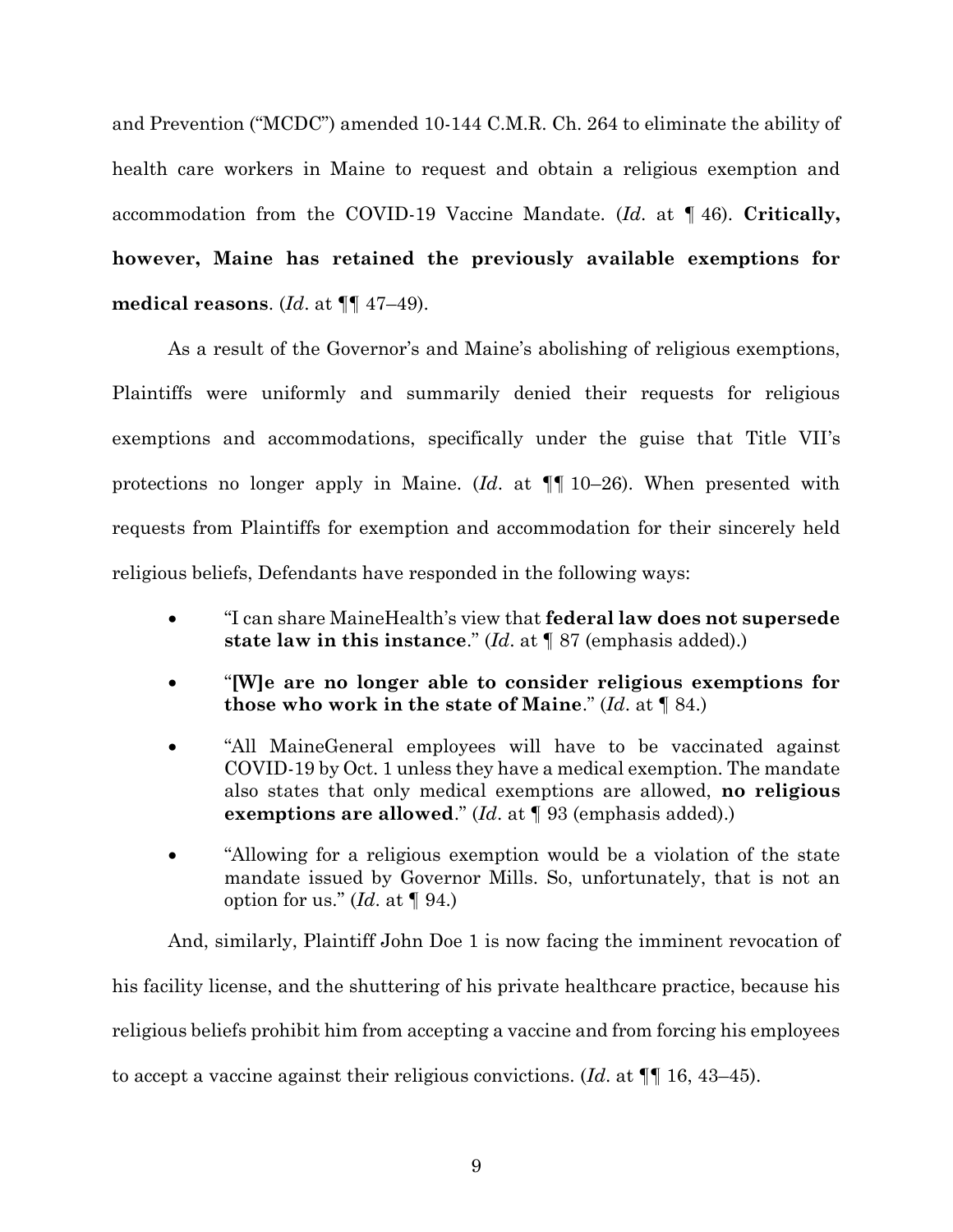Notably, as of August 2021, even before it abolished religious exemptions for its healthcare workers, Maine had some of the best COVID-19 success statistics in the nation, according to Governor Mills' own statements:

> **Despite having the oldest median age population in the country, Maine, adjusted for population, ranks third lowest in total number of cases and fourth lowest in number of deaths from COVID-19 from the start of the pandemic, according to the U.S. CDC.**

(**EXHIBIT 8**, *Mills Administration Provides More Time for Health Care Workers to* 

*Meet COVID-19 Vaccination Requirement*, at 3 (emphasis added).)

\* \* \*

The seminal issue before this Court can be boiled down to a simple question: Does federal law apply in Maine? Though the question borders on the absurd, so does Defendants' answer to it. Defendants have explicitly claimed to healthcare workers in Maine, including Plaintiffs, that federal law does not apply, and neither should they. Defendants have informed Plaintiffs, who have sincerely held religious objections to the Governor's COVID-19 Vaccine Mandate that no protections or considerations are given to religious beliefs in Maine. Indeed, Defendants' answer has been an explicit claim that federal law does not provide protections to Maine's healthcare workers.

The answer to the question before this Court is clear: federal law and the United States Constitution are supreme over any Maine statute or edict, and Maine cannot override, nullify, or violate federal law. *See* U.S. Const. Art. VI, cl. 2 ("This Constitution, and the Laws of the United States which shall be made in Pursuance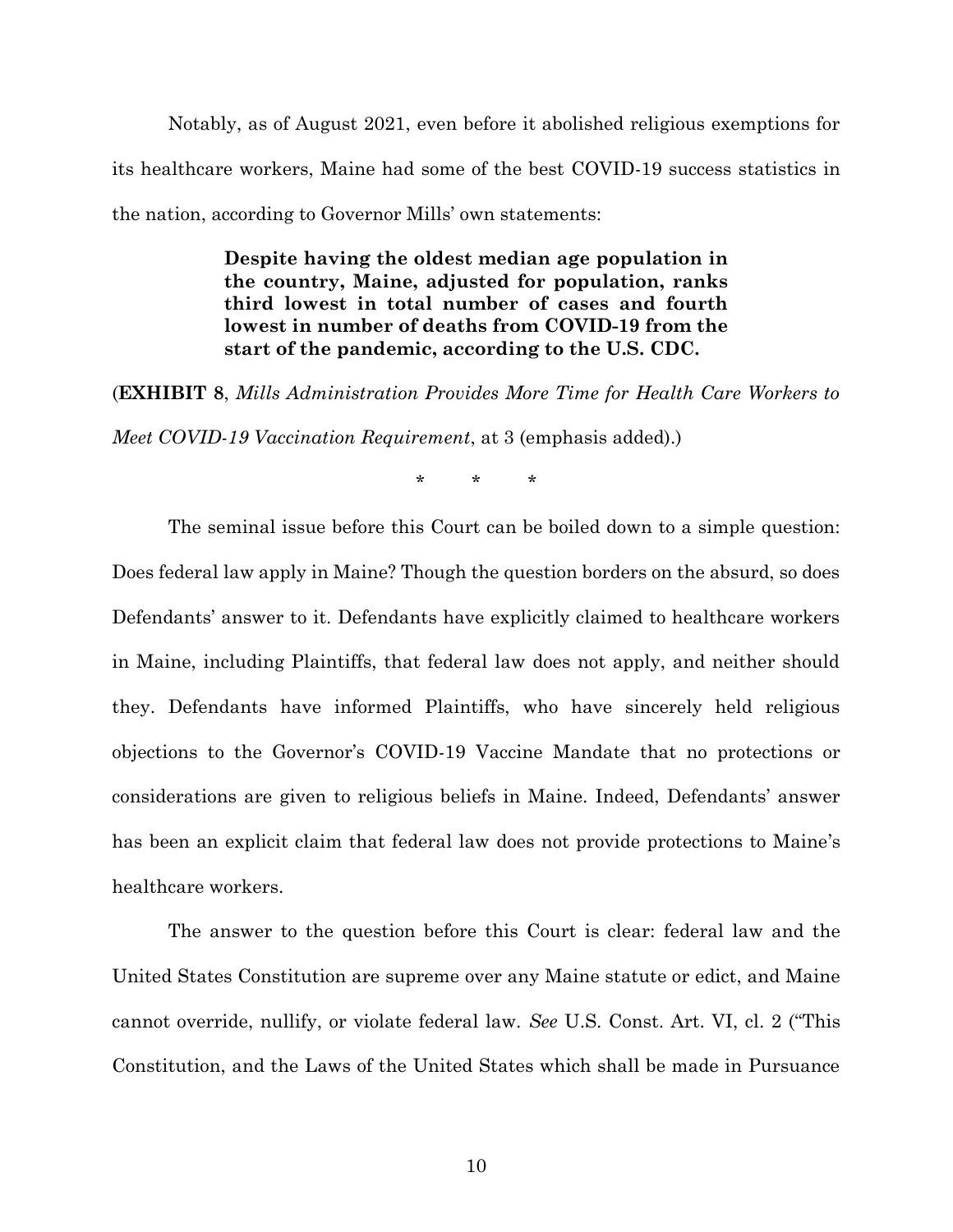thereof; and all Treaties made, or which shall be made, under the Authority of the United States, shall be the supreme Law of the Land; and the Judges in every State shall be bound thereby, any Thing in the Constitution or Laws of any State to the Contrary notwithstanding."). "This Court has long made clear that federal law is as much the law of the several States as are the laws passed by their legislatures." *Haywood v. Drown*, 556 U.S. 729, 734 (2009). Indeed, "[i]t is a familiar and wellestablished principle that the Supremacy Clause . . . invalidates state laws that interfere with, or are contrary to, federal law. Under the Supremacy Clause . . . state law is nullified to the extent that it actually conflicts with federal law." *Hillsborough Cnty. v. Automated Med. Labs., Inc.*, 471 U.S. 707, 712–13 (1985) (cleaned up).

Thus, there can be no dispute that Maine is required to abide by federal law and provide protections to employees who have sincerely held religious objections to the COVID-19 vaccines. And, here, the federal law is clear: There can be no dispute that Title VII of the Civil Rights Act prohibits Defendants from discriminating against Plaintiffs on the basis of their sincerely held religious beliefs. 42 U.S.C. §2000e-2(a) ("It shall be an unlawful employment practice for an employer . . . to fail or refuse to hire or to discharge any individual, or otherwise to discriminate against any individual with respect to his compensation, terms, conditions, or privileges of employment because of such individual's . . . religion."). And, Defendants have a duty under Title VII to consider and provide religious exemptions and accommodations to those with sincerely held religious objections to the COVID-19 Vaccine Mandate. 42 U.S.C. § 2000e(j).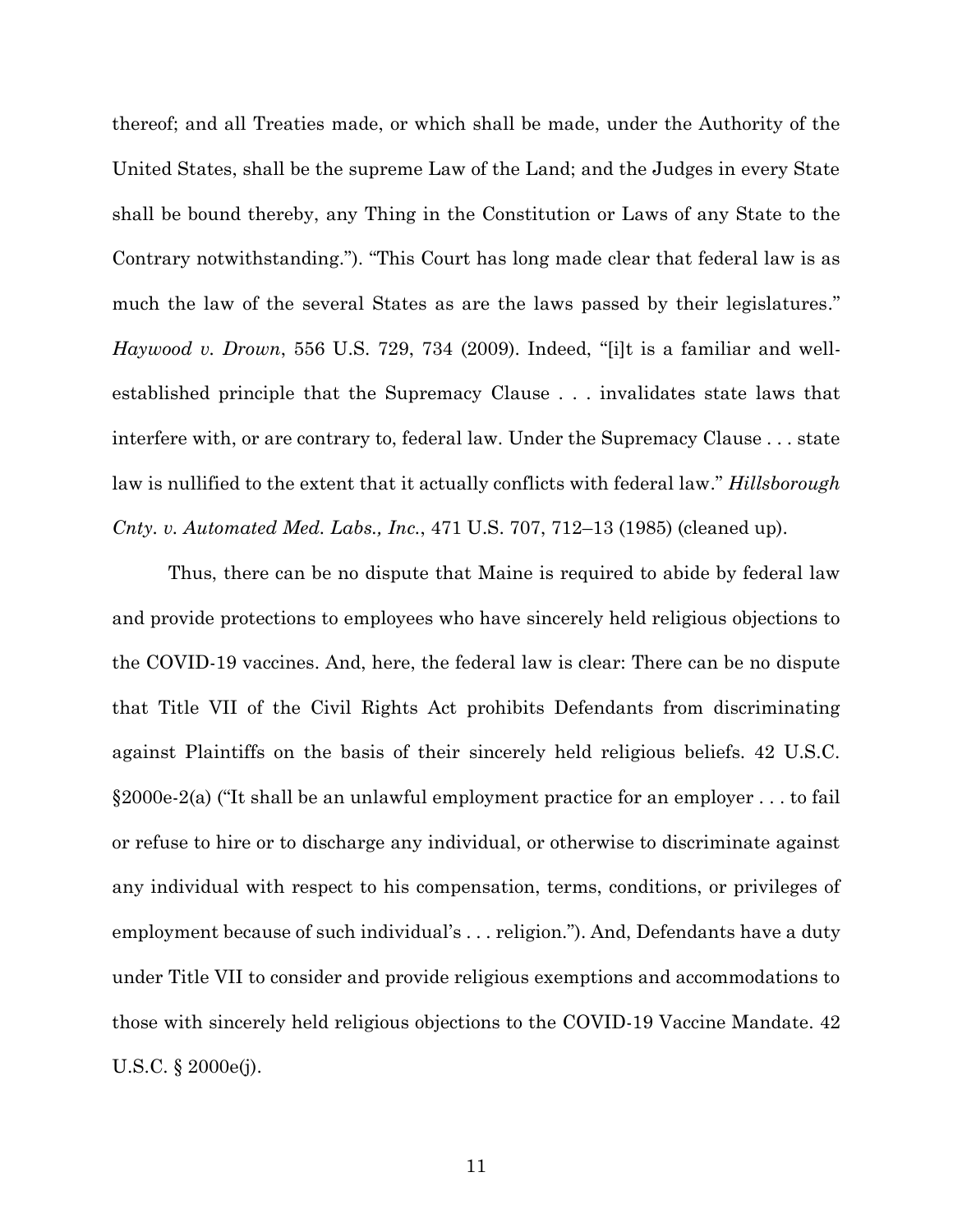In direct contrast to this unquestionable principle of black letter law, however, every Defendant in this suit has seen fit to claim to its healthcare workers that the converse is true, and that Maine law is supreme over federal law; has informed Plaintiffs that their requests for an exemption and accommodation from the mandate cannot even be evaluated or considered; and has flatly denied all requests for religious exemption and accommodation from the mandate that all healthcare workers receive a COVID-19 vaccine. Employers bent on discrimination "usually don't post help wanted signs reading 'blacks need not apply.'" *Lewis v. City of Unity City*, 918 F.3d 1213, 1261 (11th Cir. 2019) (Rosenbaum, J., concurring in part). But Maine and its healthcare employers have no problem being direct: "**religious misbelievers need not apply**."

The dispute in this case is **not** about what accommodations are available to Plaintiffs or whether accommodation of Plaintiffs' sincerely held religious objections can be conditioned on compliance with certain reasonable requirements. Plaintiffs have already acknowledged to Defendants that they are willing to comply with reasonable health and safety requirements that were deemed sufficient for the last 20 months. The dispute is about whether Defendants are required to even consider a request for reasonable accommodation of Plaintiffs' sincerely held religious beliefs. The answer is clear: **yes**. And this Court should require Defendants to acknowledge and accept that federal law mandates accommodation for Plaintiffs' sincerely held religious beliefs, and order that Defendants extend such protections.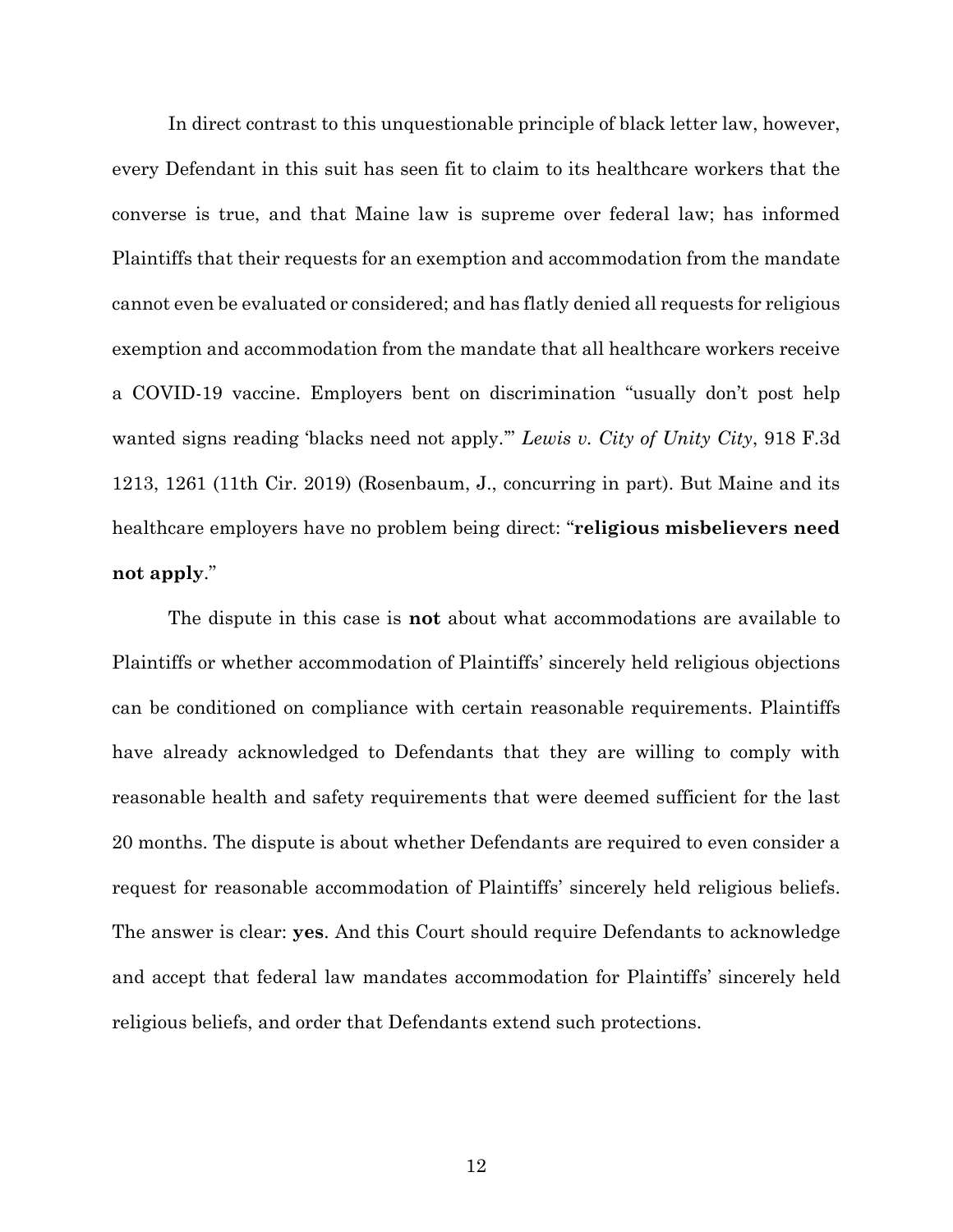As the Northern District of New York has just held when it enjoined New York's very similar, legally indistinguishable scheme that purported to abolish religious exemptions but maintain secular, medical exemptions: "'**Title VII does not demand mere neutrality with regard to religious practices . . . rather, it gives them favored treatment.' Thus, under certain circumstances, Title VII 'requires otherwise-neutral policies to give way to the need for an accommodation**.'" *Dr. A v. Hochul*, No. 1:21-CV-1009, 2021 WL 4734404, \*9 (N.D.N.Y. Oct. 12, 2021) (quoting *EEOC v. Abercrombie & Fitch Stores, Inc.*, 575 U.S. 768, 775–776 (2015)) (emphasis added). Indeed, the court in *Dr. A* plainly held that plaintiffs were likely to succeed on the merits of their claims because – as here – the Governor's mandate "has effectively foreclosed the pathway to seeking a religious accommodation that is guaranteed under Title VII." *Id.* at \*6.

On September 30, 2021, the Second Circuit gave its imprimatur to the *Dr. A.* TRO against State Defendants in *We The Patriots USA, Inc. v. Hochul*, No. 21-2179, dkt. 65 (2d Cir. Sept. 30, 2021). There, the Second Circuit issued an injunction pending appeal against the New York Governor's COVID-19 Vaccine Mandate purporting to abolish religious exemptions, and enjoined New York from enforcing its mandate to the extent it terminated religious exemptions in the State. *Id*.

On October 7, 2021, the Sixth Circuit issued an order affirming a preliminary injunction against Western Michigan University for its similar refusal to grant religious accommodations from a mandatory COVID-19 vaccine policy. *See Dahl v. Bd. of Trustees of W. Mich. Univ.*, No. 21-2945, 2021 WL 4618519 (6th Cir. Oct. 7,

13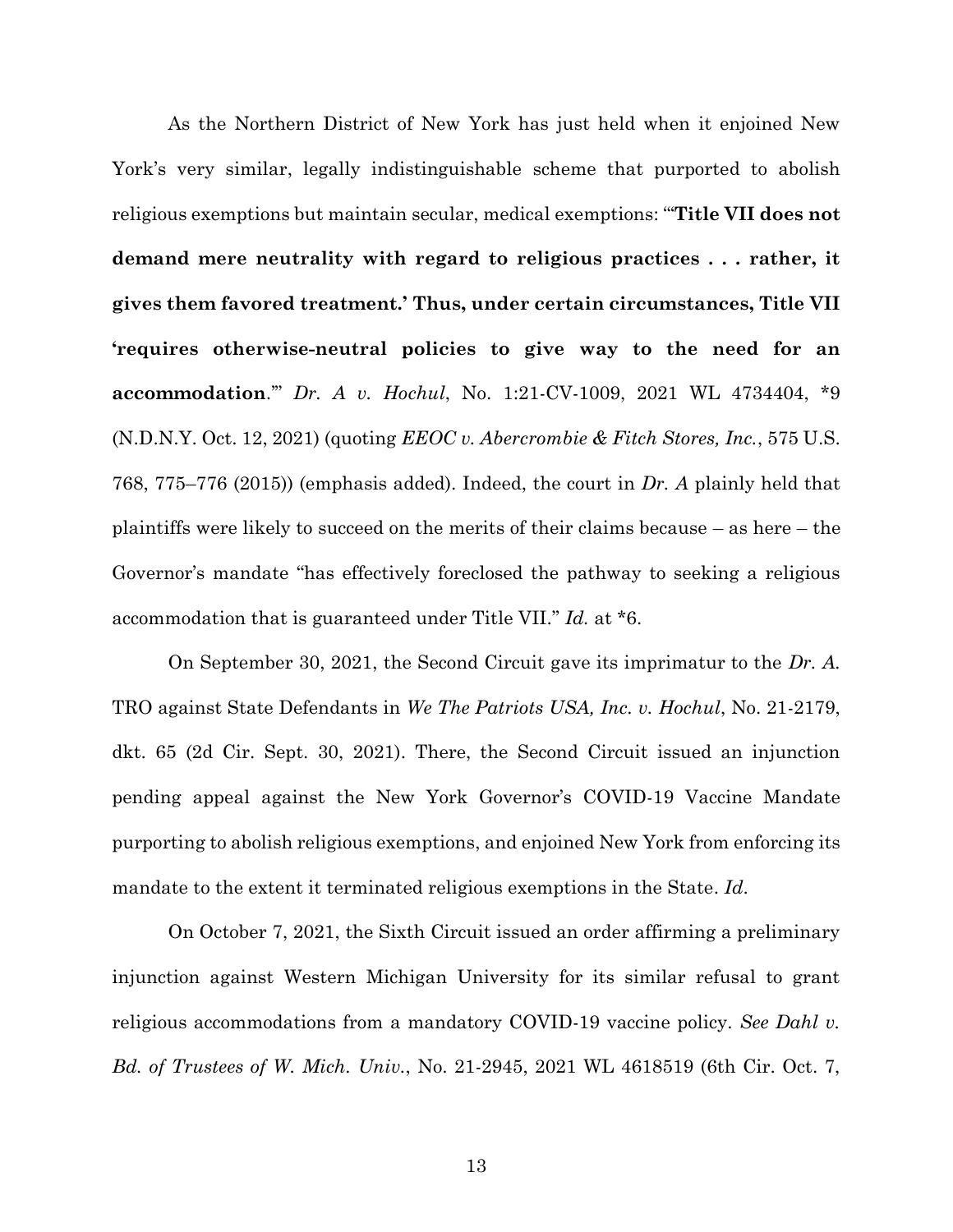2021). In denying the university's request for a stay, the Sixth Circuit concluded that the student athletes' "free exercise challenge will likely succeed on appeal." *Id. at* \*1. Specifically,

> the University's failure to grant religious exemptions to plaintiffs burdened their free exercise rights. The University **put plaintiffs to the choice: get vaccinated or stop fully participating in intercollegiate sports**. . . . **By conditioning the privilege of playing sports on plaintiffs' willingness to abandon their sincere religious beliefs, the University burdened their free exercise rights**.

*Id.* at \*3 (emphasis added).

The court continued,

But the mandate does penalize a student otherwise qualified for intercollegiate sports by withholding the benefit of playing on the team should she refuse to violate her sincerely held religious beliefs. **As a result, plaintiffs have established that the University's vaccination policy for student-athletes burdens their free exercise of religion.**

Id. (emphasis added).

As here, the university offered medical exemptions and, theoretically, religious exemptions to its student-athletes, but refused to provide religious accommodations. Id. at \*1. The Sixth Circuit found that such a discriminatory scheme of individualized exemptions made the vaccine mandate not neutral or generally applicable. *Id.* at \*4. That alone was sufficient to mandate the application of strict scrutiny under *Roman Catholic Diocese of Brooklyn v. Cuomo*, 141 S. Ct. 63, 67 (2020).

Earlier this year, Governor Mills rightfully declared that Maine's healthcare workers were "Superheroes" and requested that "all Maine people join me in thanking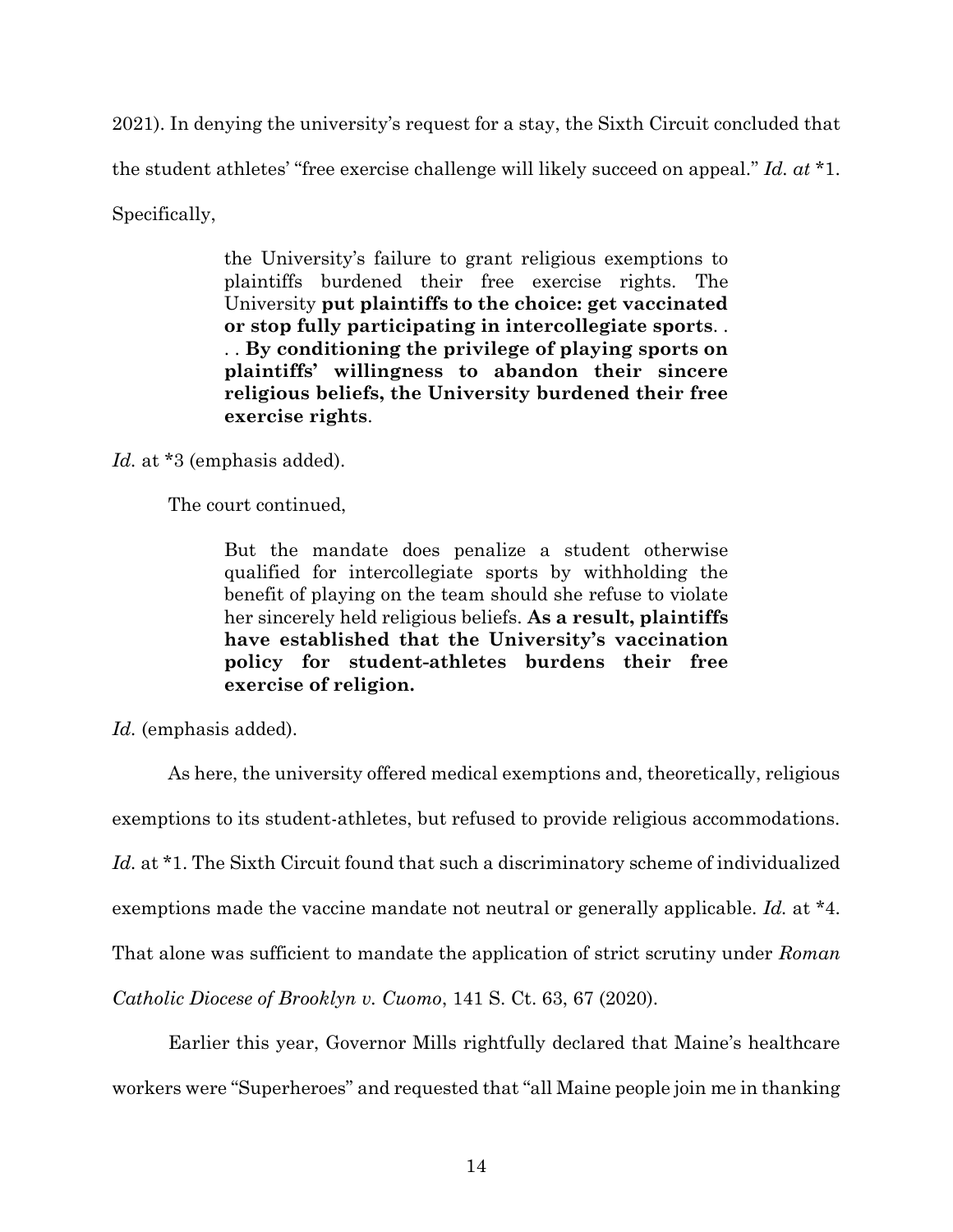all of our healthcare workers who have heeded the call of duty and worked long hours, days, and weeks, often at great sacrifice to themselves and their families, to protect Maine people during this extraordinary crisis." Office of Governor Janet T. Mills, *Governor Mills Announces Four Maine Healthcare Superheroes to Attend Super Bowl LV Thanks to Generosity of New England Patriots' Kraft Family* (Feb. 2, 2021), https://www.maine.gov/governor/mills/news/governor-mills-announces-four-mainehealthcare-superheroes-attend-super-bowl-lv-thanks. Yet, on August 12, 2021, those same superheroes were cast as evil villains for requesting exemption and accommodation from the Governor's edict for their sincerely held religious beliefs.

All Plaintiffs seek in this lawsuit is to be able to continue to provide the healthcare they have provided to patients for their entire careers, and to do so under the same protective measures that have sufficed for them to be considered superheroes for the last 18 months, or even increased, reasonable protective measures. Regardless of whether Maine sees fit to extend protections to religious objectors under its own statutory framework, federal law demands that Plaintiffs and all employees in Maine receive protections for their sincerely held religious beliefs.

This Court should hold Maine to the bargain it made with its citizens when it joined the Union and ensure that Maine respects the required protections that federal law demands. As this Court has recently held, "**even in a pandemic, the Constitution cannot be put away and forgotten**." *Roman Catholic Diocese*, 141 S. Ct. at 68 (emphasis added). When we have demanded so much of our healthcare heroes, we owe them nothing less than the full measure of our own commitment to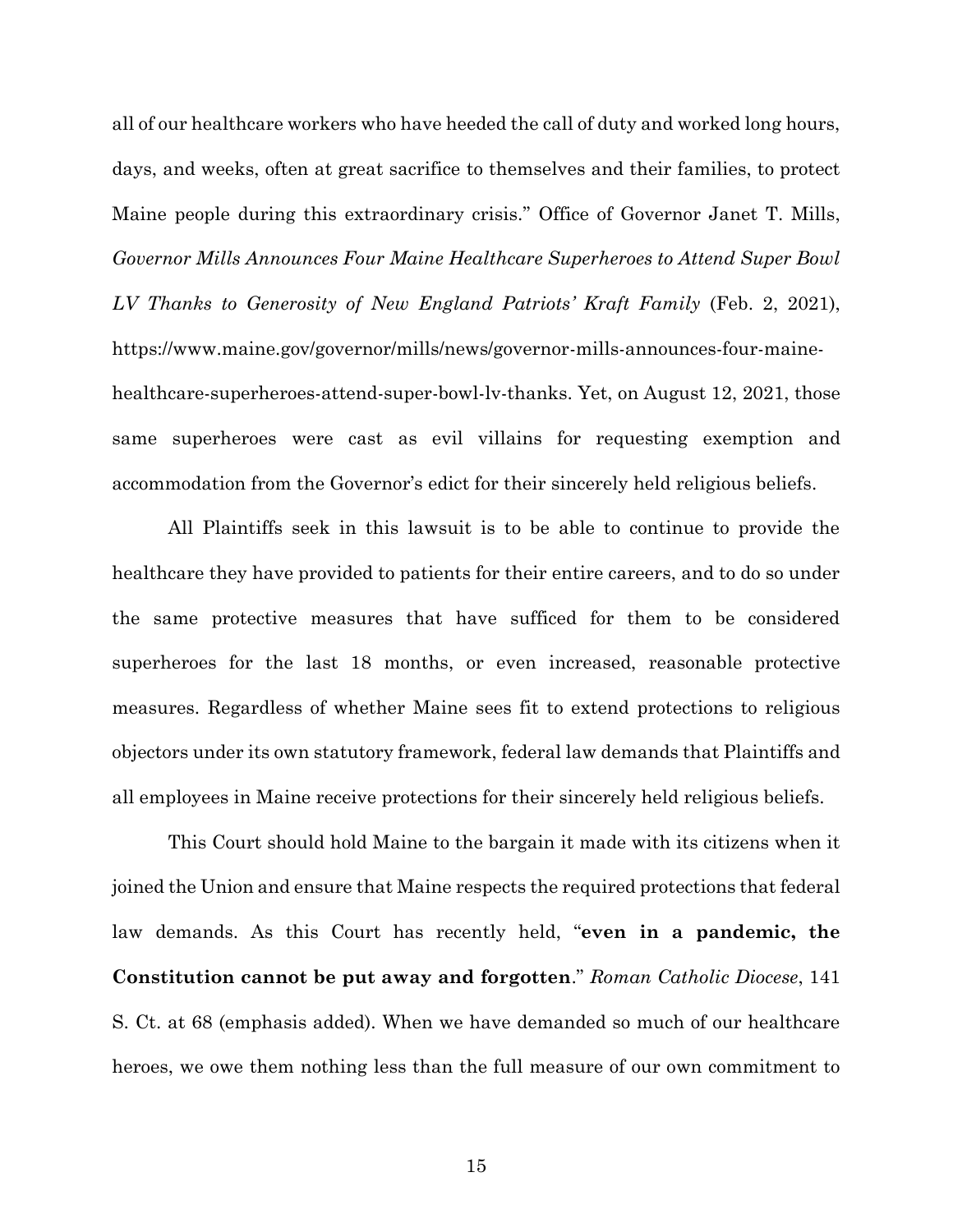constitutional principles. Anything less would be desecrating the sacrifice these medical heroes made for untold numbers of people—including Defendants—when the call of duty demanded it of them.

#### **LEGAL ARGUMENT**

### **I. APPLICANTS HAVE A CLEAR AND INDISPUTABLE RIGHT TO RELIEF BECAUSE DEFENDANTS' INTENTIONAL REMOVAL OF RELIGIOUS EXEMPTIONS FROM THE VACCINE MANDATE WHILE ALLOWING MEDICAL EXEMPTIONS VIOLATES THE FIRST AMENDMENT.**

### **A. Maine's Mandate on John Doe 1's Private Practice Violates the First Amendment.**

As already noted, one Plaintiff, John Doe 1, is a licensed healthcare provider in Maine, operating his own private practice with employees who have sincerely held religious objections to the Governor's COVID-19 Vaccine Mandate. (*Supra*, page 8). John Doe 1 has sincerely held religious objections to accepting or receiving the COVID-19 vaccines, and has sincerely held religious beliefs that he is to honor the religious beliefs of his employees who object to the COVID-19 vaccines. (*Id*.)

The Governor's mandate and threat of revocation of John Doe 1's ability to operate his facility for failure to comply is almost identical to the mandate struck down by this Court in *Burwell v. Hobby Lobby Stores, Inc.*, 573 U.S. 682 (2014). There, the federal government mandated that Hobby Lobby (a privately held corporation with sincerely held religious beliefs against abortion) provide insurance coverage for its employees to receive abortion-inducing drugs and contraceptives. 573 U.S. at 690– 91. There, the Court noted that the plaintiffs—as here—

> have a sincere religious belief that life begins at conception. They therefore object on religious grounds to providing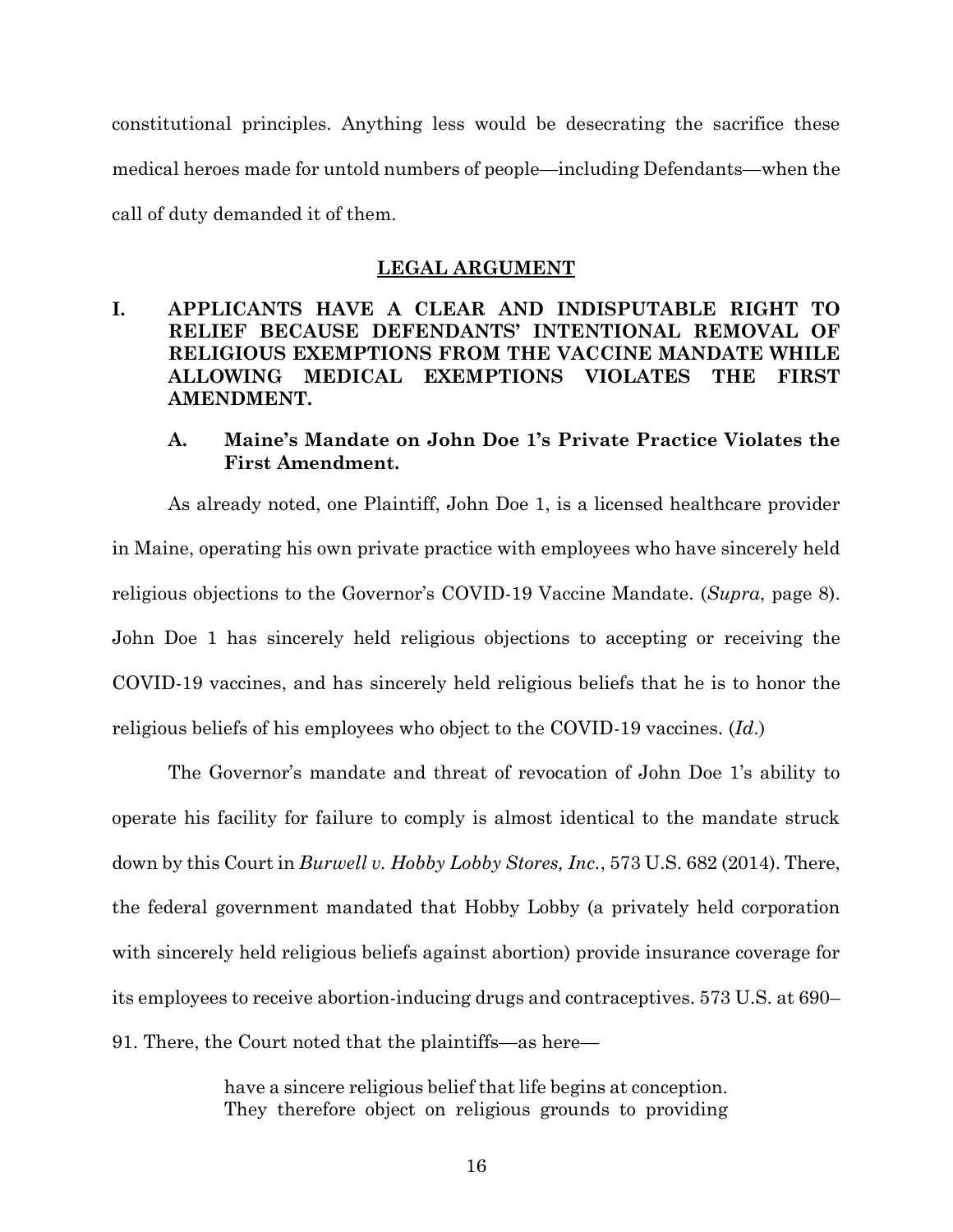health insurance that covers methods of birth control that, as HHS acknowledges . . . may result in the destruction of an embryo. By requiring the Hahns and Greens and their companies to arrange for such coverage, **the HHS mandate demands that they engage in conduct that seriously violates their religious beliefs**.

*Id.* at 720 (emphasis added).

Here too, the Governor's mandate imposes a substantial burden on John Doe 1's religious beliefs. In fact, John Doe 1 must either mandate that his employees receive an abortion-connected vaccine they find objectionable under their sincerely held religious beliefs, or deprive his employees of their abilities to feed their families. Such an unconscionable choice is clearly a substantial burden. Indeed, the First Amendment can hardly be thought to countenance as "a tolerable result to put a family-run business to the choice of violating their sincerely held religious beliefs or making all of their employees lose their existing [employment]." *Id.* at 722. In *Hobby Lobby*, as here, the Court was faced with a government mandate that conflicted with the sincerely held religious beliefs of the plaintiffs. There, as here, compliance with the government's mandate imposed a substantial burden on the plaintiffs' sincerely held religious beliefs. There, as here, the government's restrictions on the plaintiffs' sincerely held religious beliefs were subject to (and failed) strict scrutiny. Because, as shown *infra*, the Governor's COVID-19 Vaccine Mandate is not neutral or generally applicable, and provides for individualized medical exemptions but not religious exemptions, the mandate is subject to strict scrutiny, and Defendants utterly fail to carry their burden under that standard.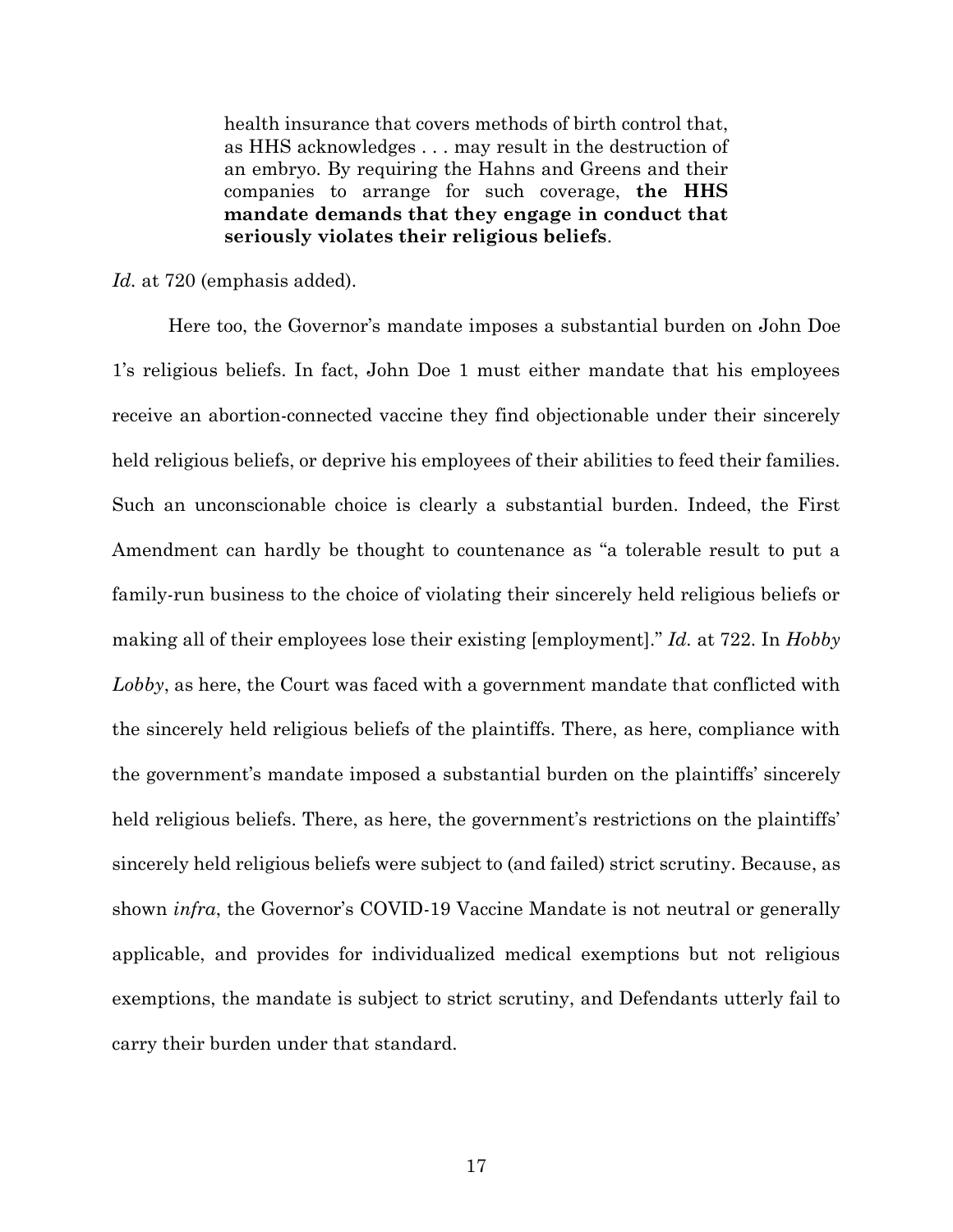#### **B. Maine's Singling Out of Religious Employees Who Decline Vaccination for Especially Harsh Treatment Is Not Religiously Neutral.**

"[G]overnment regulations are not neutral and generally applicable, and therefore trigger strict scrutiny under the Free Exercise Clause, whenever they treat *any* comparable secular activity more favorably than religious exercise." *Tandon v. Newsom*, 141 S. Ct. 1294, 1296 (2021). In fact, "the regulations cannot be viewed as neutral because they single out [religion] for especially harsh treatment." *Roman Catholic Diocese*, 141 S. Ct. at 66. "When a state so obviously targets religion for differential treatment, our job becomes much clearer." *South Bay*, 141 S. Ct. at 717 (Gorsuch, J.).

The First Circuit's decision below runs roughshod over this precedent and ignores that the pertinent analysis is whether **two activities carry the same risk**, not what the underlying intentions are for treating religion and nonreligion alike. (Exhibit 1, at 19.) As this Court said in *Tandon*, under the First Amendment, "comparability is concerned with **risks various activities pose not the reasons for which they are undertaken**." 141 S. Ct. at 1297 (emphasis added). The First Circuit flips this test on its head and concludes that the underlying justification for the alleged dichotomous treatment is what matters. (Exhibit 1, at 19.)

Here, Maine has plainly singled out religious employees who decline vaccination for religious reasons for especially harsh treatment (*i.e.*, depriving them from earning a living anywhere in the State), while favoring and accommodating employees declining vaccination for secular, medical reasons. Under the *Tandon*,

18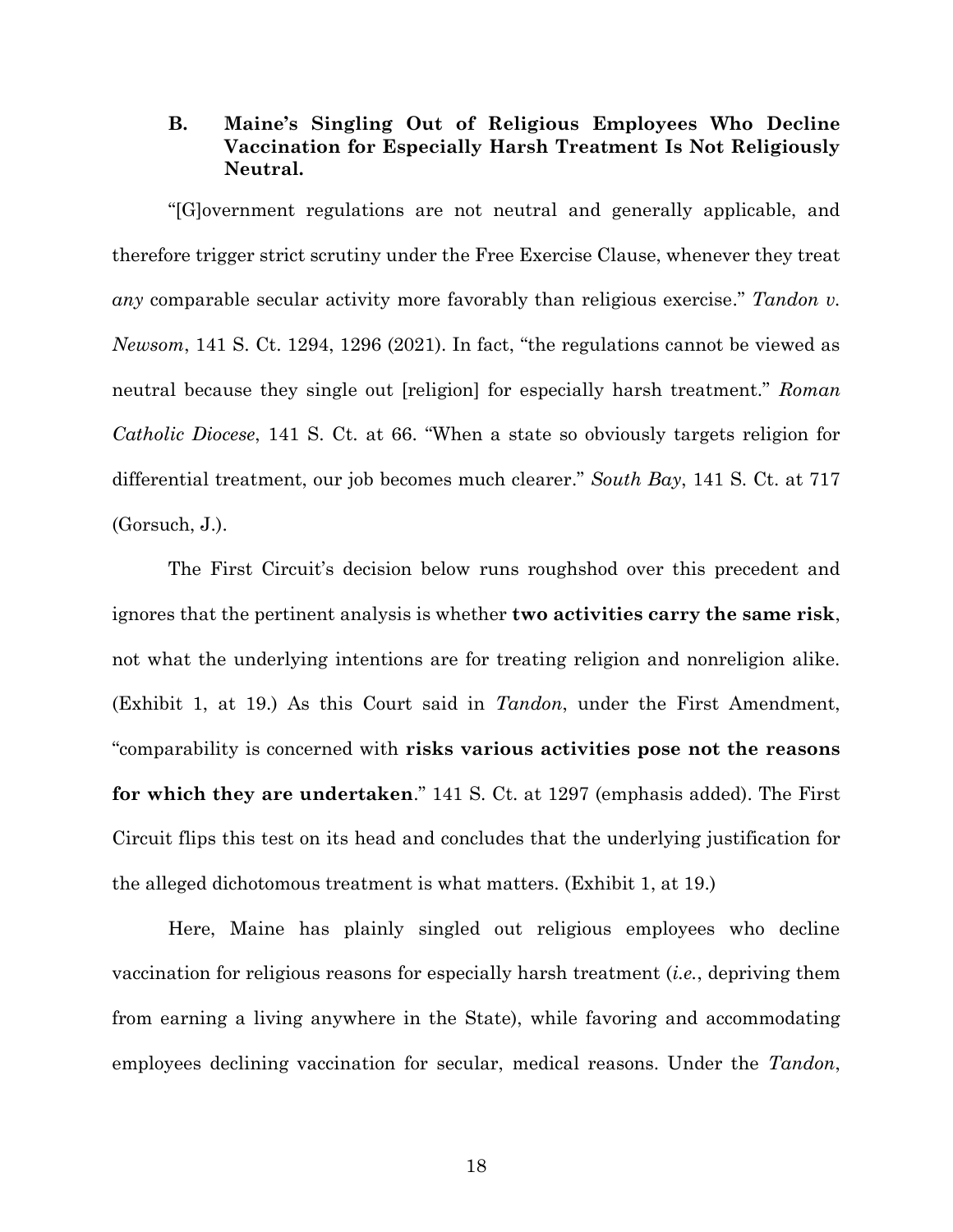*South Bay*, and *Roman Catholic Diocese* triumvirate, Maine's discriminatory treatment of unvaccinated religious employees violates the First Amendment.

Under the prior version of Maine's immunization exemption requirements, Maine allowed for (a) medical exemptions, and (b) exemptions for any employee who "states in writing an opposition to immunization because of a sincerely held religious belief." (V. Compl. ¶ 48.) On August 14, 2021, however, Maine removed **only the religious exemption from the rule**. (V. Compl. ¶ 46.) Indeed, as the district court in New York has just held when it enjoined New York's nearly identical medical-butnot-religious exemption scheme, where – as here – the government has removed a previously available religious exemption, that "intentional change in language is the kind of 'religious gerrymander' that triggers heightened scrutiny." *Dr. A v. Hochul*, 2021 WL 4734404, at \*8.

**C. The Vaccine Mandate's More Favorable Treatment of Employees Declining Vaccination for Secular, Medical Reasons as Compared to Employees Declining Vaccination for Religious Reasons Is Not Generally Applicable, Because the Risk to "Outbreaks" is Exactly the Same.**

Maine's continuing recognition of only medical exemptions also removes the Vaccine Mandate from neutrality and general applicability. As *Dr. A* held last week, where the government permits medical exemptions from the mandate, but excludes religious exemptions, the law is not neutral. 2021 WL 4734404, at \*8. *See also Dahl*, 2021 WL 4618519, at \*3 ("The University's vaccine mandate likewise provides a mechanism for individualized exemptions. . . . As a result, the University must prove that its decision not to grant religious exemptions to plaintiffs survives strict scrutiny."). *Cf. Klaassen v. Trs. of Ind. Univ.*, No. 1:21-CV-238 DRL, 2021 WL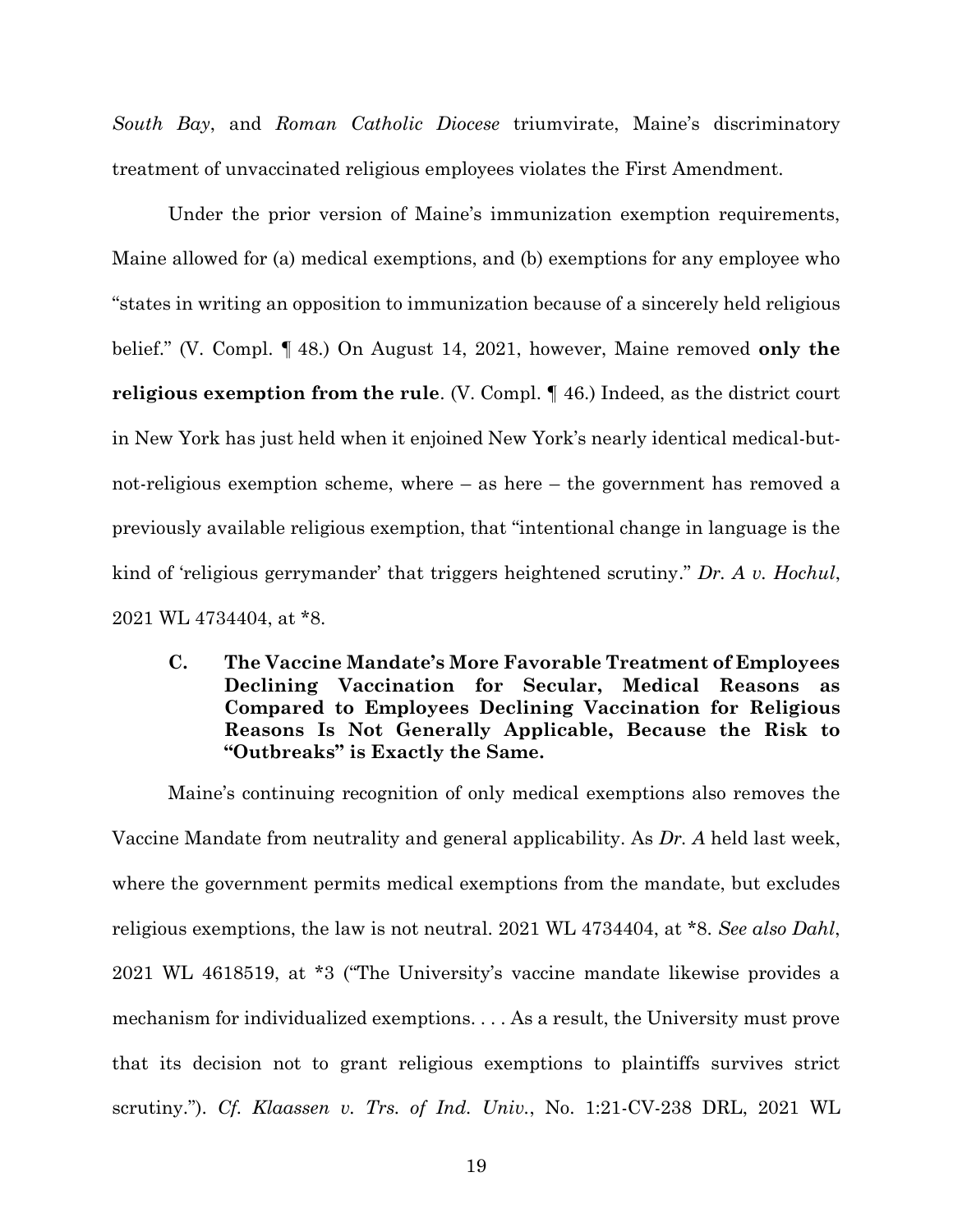3073926, at \*5 (N.D. Ind. July 18, 2021), *aff'd* 7 F.4th 592 (7th Cir. 2021) (holding that a university's vaccine mandate was neutral and generally applicable where it provided a mechanism for students to request and receive religious exemptions to the vaccine mandate).

In *Fraternal Order of Police Newark Lodge No. 12 v. City of Newark*, Justice (then-Judge) Alito wrote unequivocally for the court that "**[b]ecause the Department makes exemptions from its [no beards] policy for secular reasons and has not offered any substantial justification for refusing to provide similar treatment for officers who are required to wear beards for religious reasons, we conclude that the Department's policy violates the First Amendment**." 170 F.3d 359, 360 (3d Cir. 1999) (emphasis added). There, like Maine here, the city argued that it was required to provide medical accommodations under federal law but that religious exemptions were not required. *Id.* at 365. The court squarely rejected that rationale: "It is true that the ADA requires employers to make reasonable accommodations for individuals with disabilities. However, **Title VII of the Civil Rights Act of 1964 imposes an identical obligation on employers with respect to accommodating religion.**" *Id.* (emphasis added) (cleaned up). Thus, the court held, "**we cannot accept the Department's position that its differential treatment of medical exemptions and religious exemptions is premised on a good-faith belief that the former may be required by law while the latter are not**." *Id.* (emphasis added).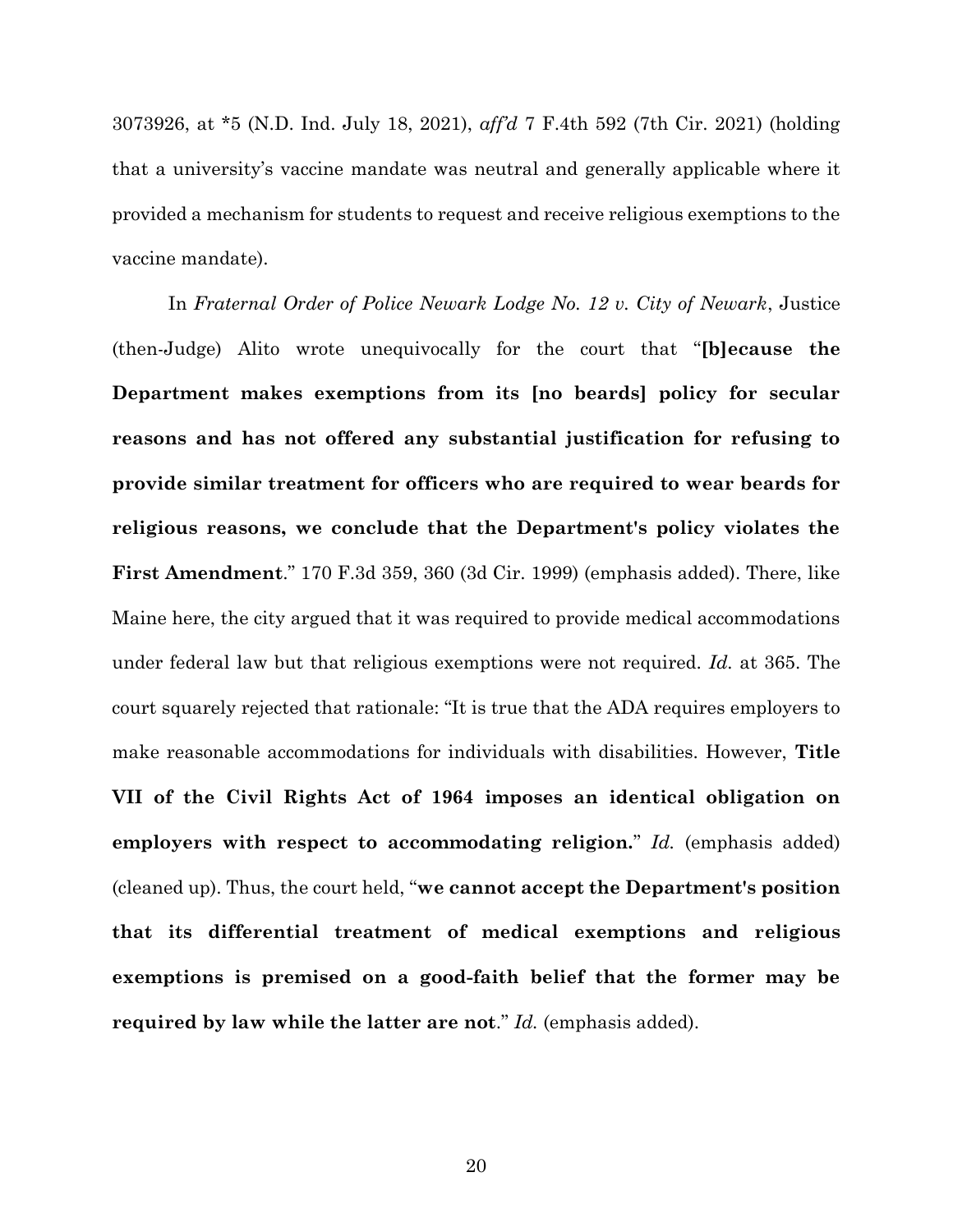Here, the district court and the First Circuit found that the availability of medical exemptions, while religious exemptions were specifically targeted and excluded, does not violate the First Amendment because the two are not comparable. (PI Order at 19; First Circuit Op. at 20.) Justice Alito squarely rejected that contention:

> We also reject the argument that, because the medical exemption is not an "individualized exemption," the *Smith* /*Lukumi* rule does not apply. While the Supreme Court did speak in terms of "individualized exemptions" in *Smith* and *Lukumi,* **it is clear from those decisions that the Court's concern was the prospect of the government's deciding that secular motivations are more important than religious motivations. If anything, this concern is only further implicated when the government does not merely create a mechanism for individualized exemptions, but instead, actually creates a categorical exemption for individuals with a secular objection but not for individuals with a religious objection**.

*Fraternal Order of Police*, 170 F.3d at 365 (emphasis added) (cleaned up). The same is true here. Maine maintained a policy that permitted religious exemptions and medical exemptions to mandatory vaccinations. (V. Compl. ¶ 48.) Then, Maine specifically removed religious exemptions while maintaining medical exemptions. (V. Compl. ¶¶ 46–47.) And, that discriminatory removal of a religious exemption while maintaining a medical exemption violates the First Amendment. 170 F.3d at 365 ("Therefore, we conclude that the Department's decision to provide medical exemptions while refusing religious exemptions is sufficiently suggestive of discriminatory intent so as to trigger heightened scrutiny under *Smith* and *Lukumi.*").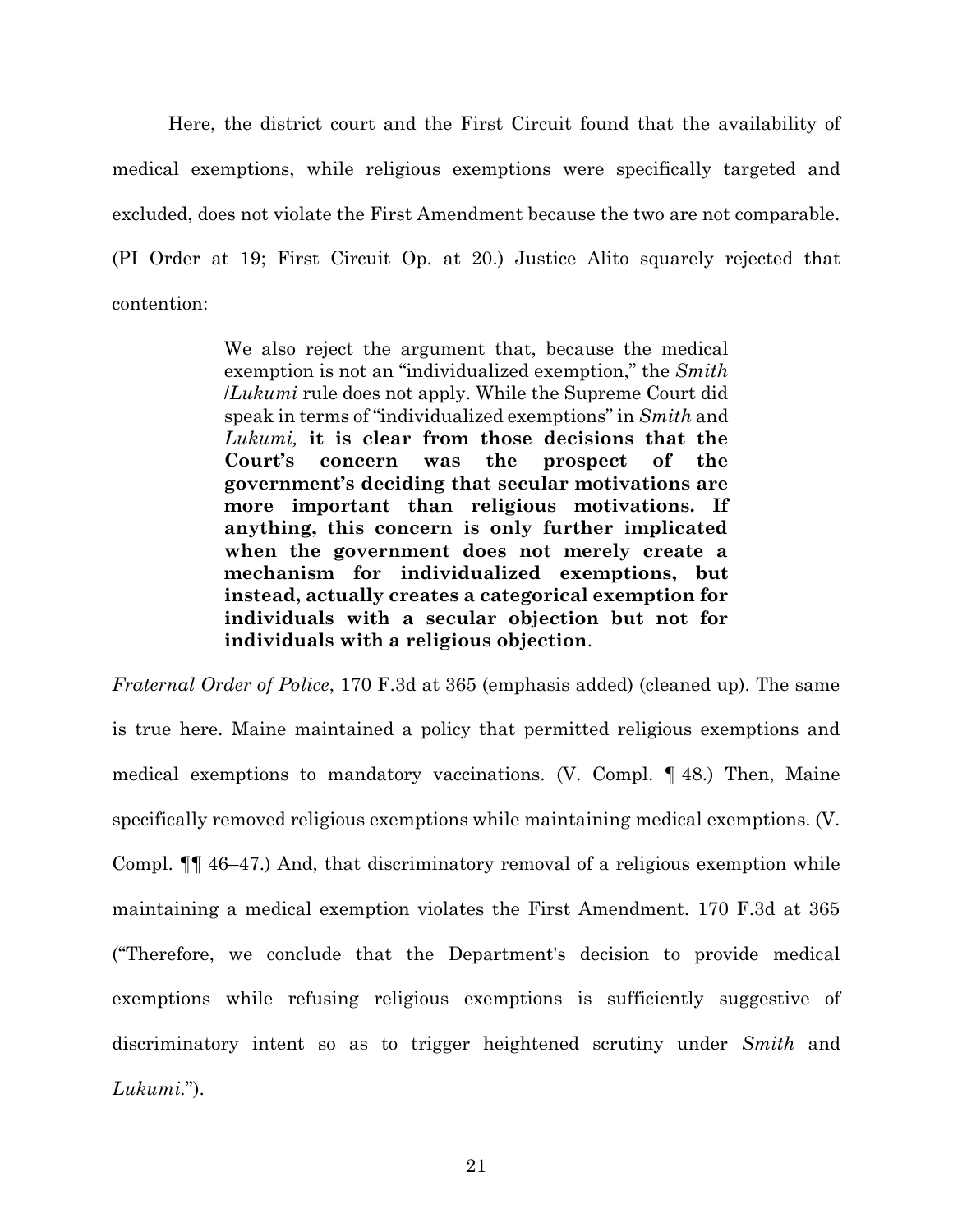Here, Maine claims secular, medical reasons for declining vaccination are important enough to overcome its purported interest but that religious reasons for declining vaccination are not. And the district court and First Circuit have concluded that such a value judgment was perfectly permissible under the First Amendment, because it was motivated by the laudable goal of promoting public health. **But the asserted goal of the Government here is to stop "outbreaks" and the spread of COVID-19 at healthcare facilities**. (*See* dkt. 49-4, Declaration of Nirav Shah, ¶ 53 ("Maine CDC determined that requiring vaccinations for healthcare workers in certain high-risk settings was necessary to protect public health, healthcare workers and Maine's health care system from the further spread of COVID-19.").) Since the COVID-19 virus does not know whether a healthcare worker has declined vaccination based on medical or religious grounds, to the extent unvaccinated workers pose any increased risk of viral spread and "outbreaks," **that risk is equal (indeed, exactly the same)** whether they are unvaccinated because of medical or religious reasons. Therefore, the risks to the spread of COVID-19 and "outbreaks" at healthcare facilities posed by unvaccinated healthcare workers who decline vaccination because of medical reasons is not merely **comparable, but actually identical,** to the risks posed by unvaccinated healthcare workers who decline vaccination because of religious reasons. And the Government has made a value judgment that one risk (the secular) is acceptable and can be mitigated, while the other risk (the religious) is unacceptable and cannot be mitigated.

Such a value judgment does not legitimize a discriminatory policy: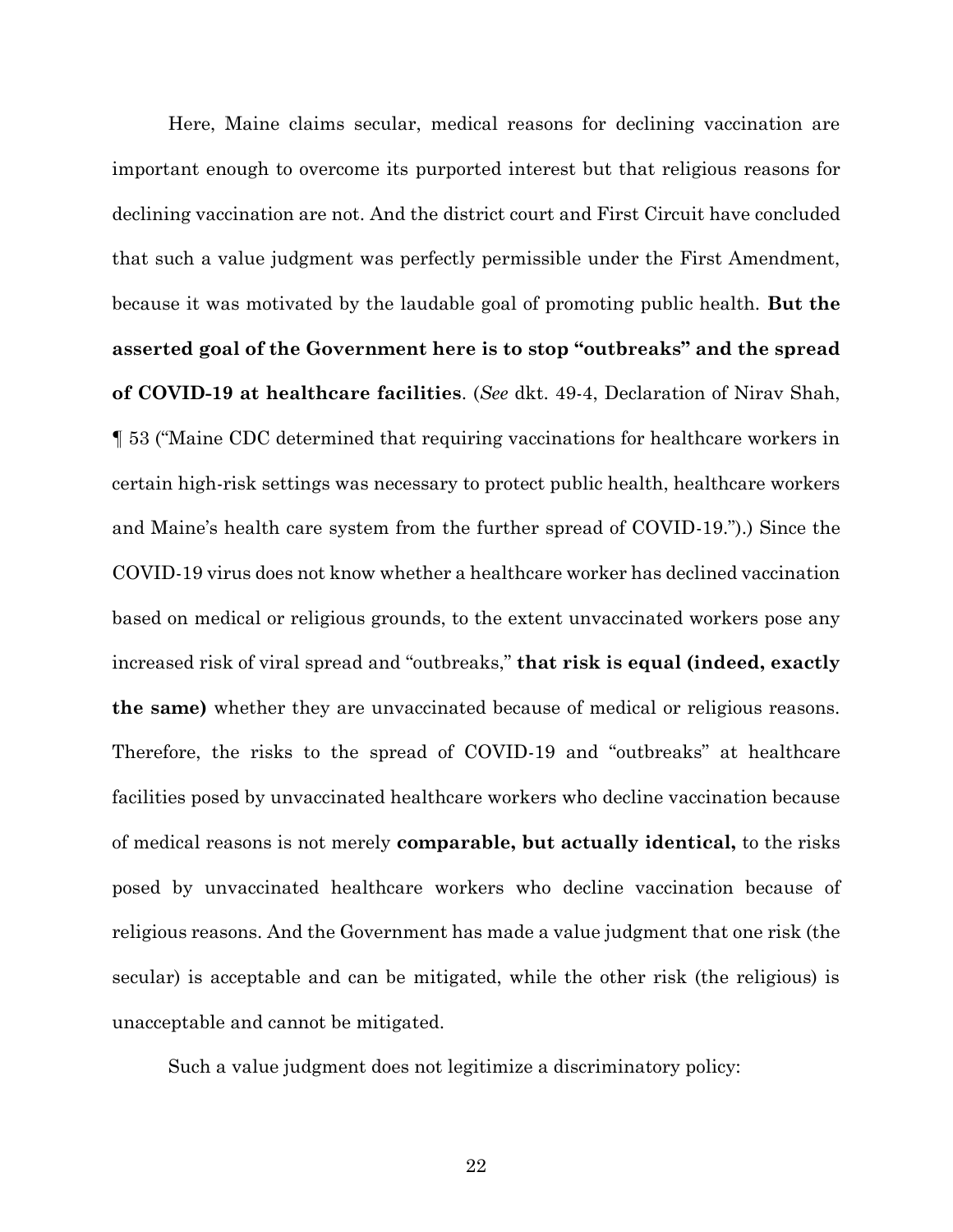[T]he medical exemption raises concern because it indicates that the Department has made a value judgment that secular (i.e., medical) motivations for wearing a beard are important enough to overcome its general interest in uniformity but that religious motivations are not. As discussed above, **when the government makes a value judgment in favor of secular motivations, but not religious motivations, the government's actions must survive heightened scrutiny**.

*Fraternal Order of Police*, 170 F.3d at 366 (emphasis added). Essentially, as here, "[w]e thus conclude that the Department's policy cannot survive any degree of heightened scrutiny and thus cannot be sustained." *Id.* at 367 (emphasis added).

The Northern District of New York's decision in *Dr. A*, and Justice Alito's opinion for the court in *Fraternal Order of Police* hardly represent a novel proposition. As the Sixth Circuit explained, "a double standard is not a neutral standard." *Ward v. Polite*, 667 F.3d 727, 740 (6th Cir. 2012). As many courts have recognized, allowing medical exemptions while prohibiting religious exemptions is unconstitutional. *See, e.g.*, *Litzman v. N.Y. City Police Dep't*, No. 12 Civ. 4681(HB), 2013 WL 6049066, at \*3 (S.D.N.Y. Nov. 15, 2013) (holding that a policy that permits medical exemptions but not religious exemptions is neither neutral nor generally applicable and must be subject to strict scrutiny); *Singh v. McHugh*, 185 F. Supp. 3d 201, 225 (D.D.C. 2016) ("In sum, it is difficult to see how accommodating plaintiff's religious exercise would do greater damage to the Army's compelling interests in uniformity, discipline, credibility, unit cohesion, and training than the tens of thousands of medical shaving profiles the Army has already granted."); *Cunningham v. City of Shreveport*, 407 F. Supp. 3d 595, 607 (W.D. La. 2019) (allowing medical exemptions while precluding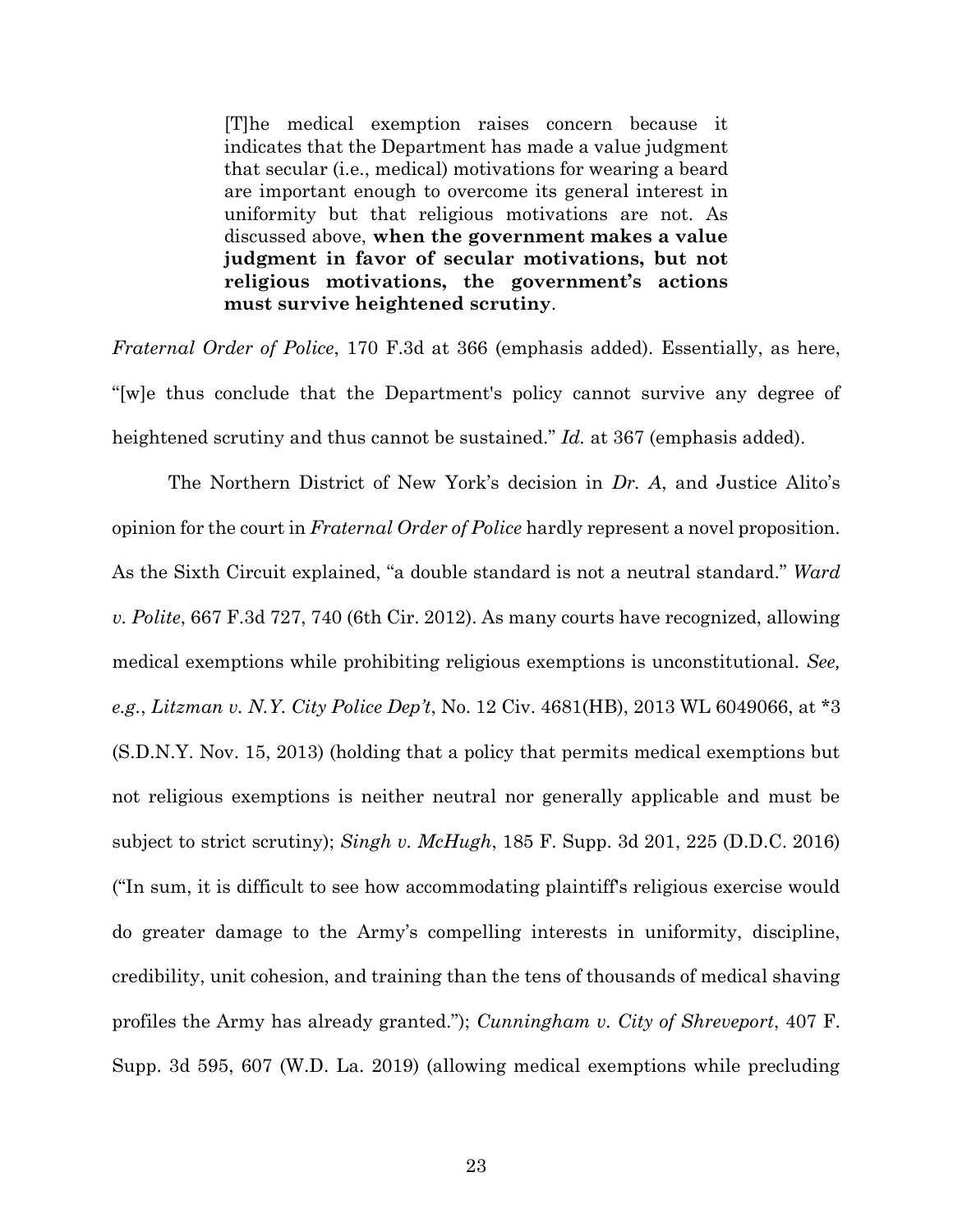religious exemptions removes law from neutrality and general applicability). Maine's discriminatory retention of medical exemptions while excluding religious exemptions must be subjected to, and cannot withstand, strict scrutiny. Put simply, "restrictions inexplicably applied to one group and exempted from another do little to further [the government's] goals and do much to burden religious freedom." *Maryville Baptist Church, Inc. v. Beshear*, 957 F.3d at 615 (6th Cir. 2020).

#### **D. Maine's Discriminatory Treatment of Religious Exemptions Is Subject to and Cannot Withstand Strict Scrutiny**

### **1. Maine's favorable treatment of exemptions posing equal risks of "outbreaks," and Maine's questionable risk assumptions undermine its claim of a compelling interest.**

Where, as here, First Amendment rights are at issue, "the government must shoulder a correspondingly heavier burden and is entitled to considerably less deference in its assessment that a predicted harm justifies a particular impingement on First Amendment rights." *Janus v. Am. Fed'n of State, Cnty. & Mun. Emps., Council 31*, 138 S. Ct. 2448, 2472 (2018). Here, because Maine's Vaccine Mandate and its exclusion of religious exemptions implicate Plaintiffs' First Amendment rights, Maine "must do more than simply posit the existence of the disease sought to be cured. It must demonstrate that the recited harms are real, not merely conjectural." *Turner Broad. Sys., Inc. v. FCC*, 512 U.S. 622, 664 (1994); *see also Edenfield v. Fane*, 507 U.S. 761, 770 (1993). This is so because "[d]eference to [the government] cannot limit judicial inquiry when First Amendment rights are at stake." *Landmark Commc'ns, Inc. v. Maine*, 435 U.S. 829, 843 (1978).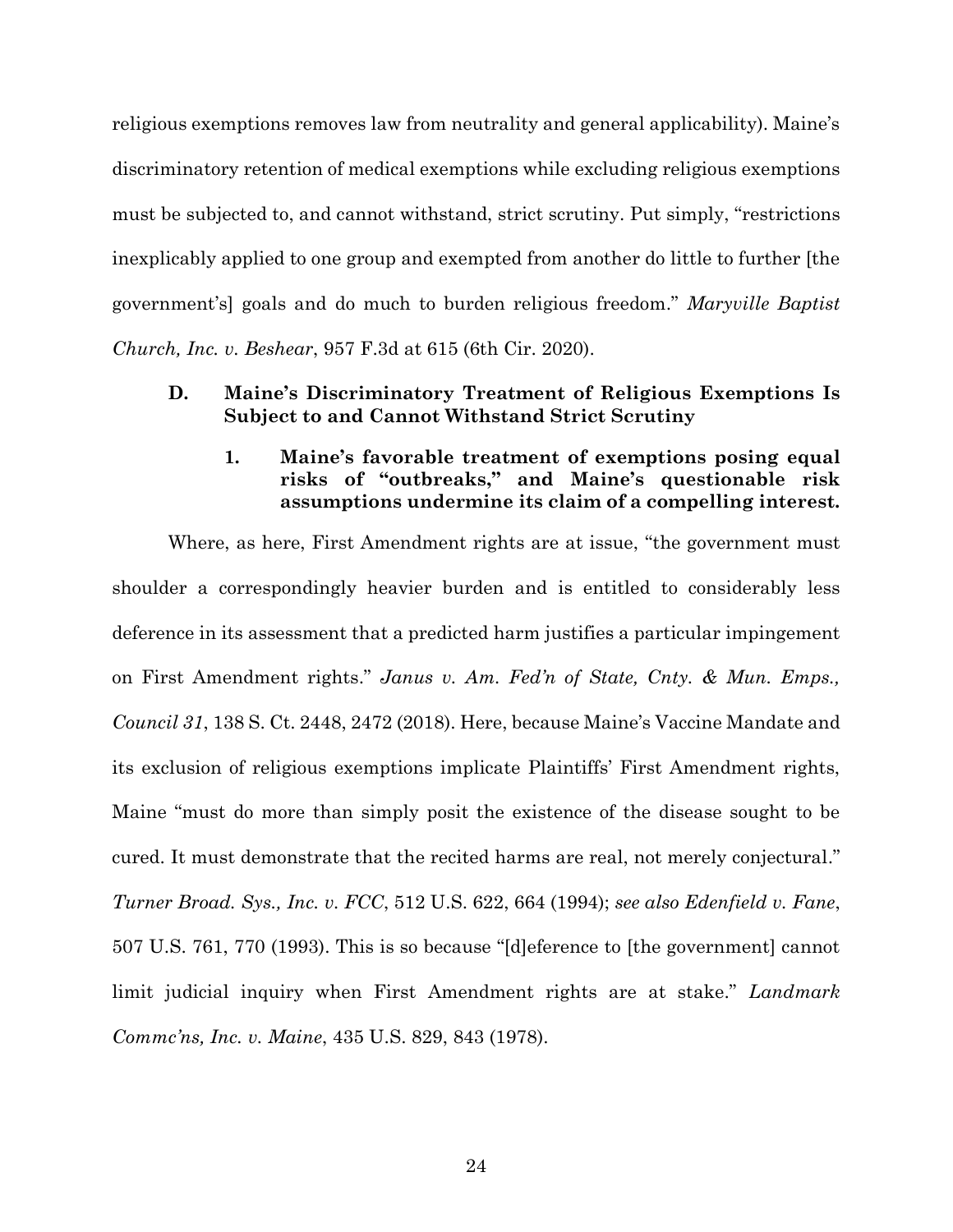To be sure, efforts to contain the spread of a deadly disease are "compelling interests of the highest order." *On Fire Christian Ctr., Inc. v. Fischer*, 453 F. Supp. 3d 901, 910 (W.D. Ky. 2020). But Maine's permitting unvaccinated employees with medical exemptions to continue in their same healthcare positions while claiming unvaccinated employees with religious exemptions would put the entire healthcare system at risk of "outbreaks" undermines any claim that Maine's interest is compelling. **If any unvaccinated employees pose a risk to Maine's healthcare system because they are unvaccinated, then all unvaccinated employees pose the same risk**. Put simply, Maine's Vaccine Mandate "cannot be regarded as protecting an interest of the highest order . . . **when it leaves appreciable damage to that supposedly vital interest unprohibited**." *Republican Party of Minn. v. White*, 536 U.S. 765, 780 (2002) (emphasis added) (cleaned up). Where, as here (V. Compl. ¶¶ 46–49), the government permits exceptions, this Court has recognized that such exceptions "can raise doubts about whether the government is in fact pursuing the interest it invokes, rather than disfavoring a particular speaker." *Williams-Yulee v. Florida Bar*, 575 U.S. 433, 448 (2015) (cleaned up). Indeed, "[w]here a regulation already provides an exception from the law for a particular group, the government will have a higher burden in showing that the law ... furthers a compelling interest." *McAllen Grave Brethren Church v. Salazar*, 764 F.3d 465, 472 (5th Cir. 2014).

Maine also asserts that vaccines are the only way to prevent the spread of COVID-19 and "outbreaks" at healthcare facilities, because unvaccinated individuals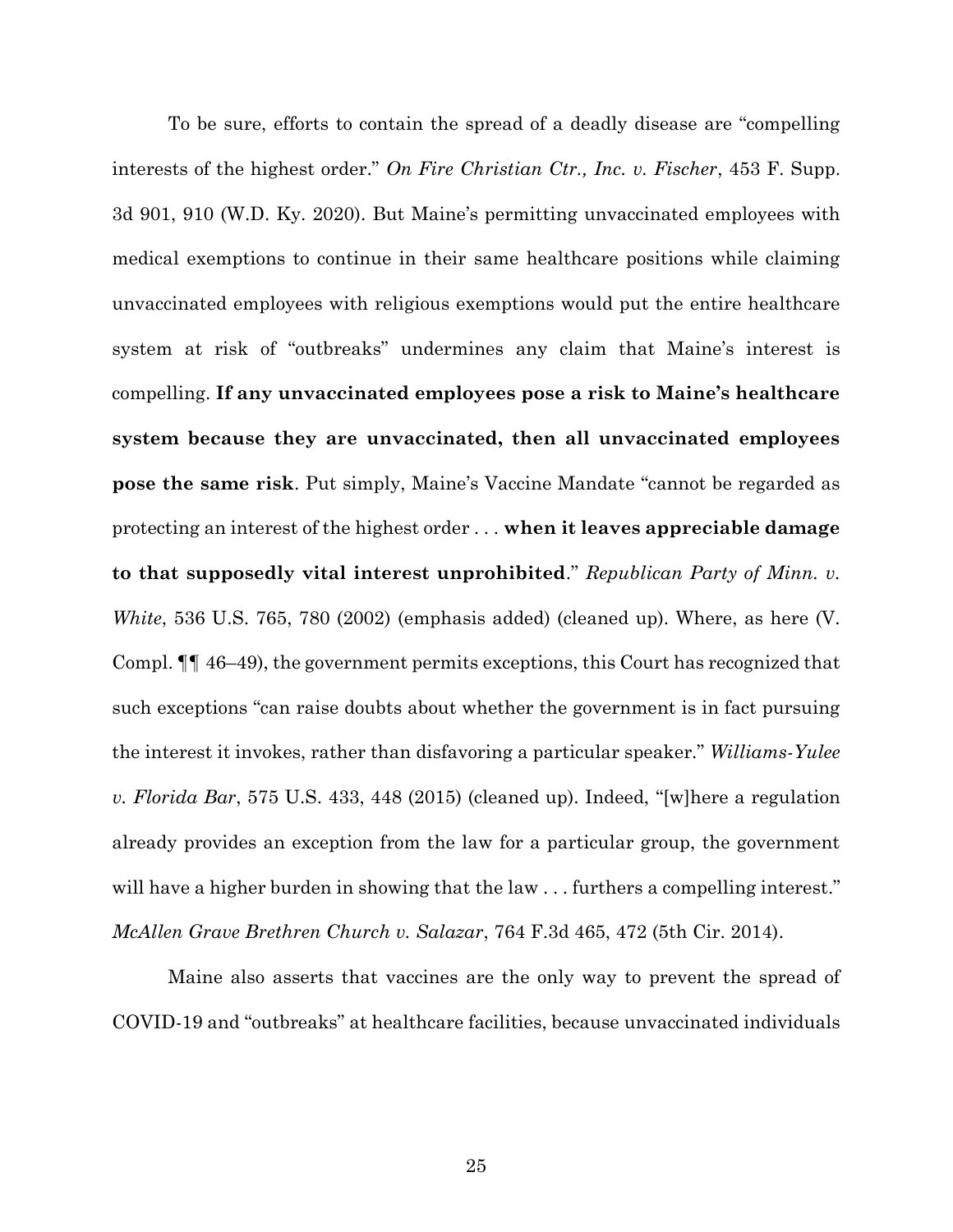are at greater risk of infection and transmission. (Dkt. 49-4, Shah Decl., ¶ 23.) But, as demonstrated in the Verified Complaint,

> A preliminary study has shown that in the case of a breakthrough infection, the Delta variant is able to grow in the noses of vaccinated people **to the same degree as if they were not vaccinated at all**. The virus that grows is just as infectious as that in unvaccinated people, meaning vaccinated people can transmit the virus and infect others.

(V. Compl. ¶ 79 (quoting Sanjay Mishra, *Evidence mounts that people with breakthrough infections can spread Delta easily*, National Geographic (Aug. 20, 2021), https://www.nationalgeographic.com/science/article/evidence-mounts-that-peoplewith-breakthrough-infections-can-spread-delta-easily (emphasis added)).) *See also*  Statement from CDC Director Rochelle P. Walensky, MD, MPH on Today's MMWR, https://www.cdc.gov/media/releases/2021/s0730-mmwr-covid-19.html (noting that "**the Delta infection resulted in similarly high SARS-CoV-2 viral loads in vaccinated and unvaccinated people**" (emphasis added)). Thus, Maine's assumptions of the relative risks of transmission by vaccinated and unvaccinated employees are scientifically questionable, further undermining Maine's claimed compelling interest in mandating vaccination. And, critically, it is **the Government's** (not Plaintiffs') burden to demonstrate the compelling interest. *Gonzales v. O Centro Espirita Beneficente Uniao do Vegetal*, 546 U.S. 418, 429 (2006) (""the burdens at the preliminary injunction stage track the burdens at trial."). Maine has not met that burden here.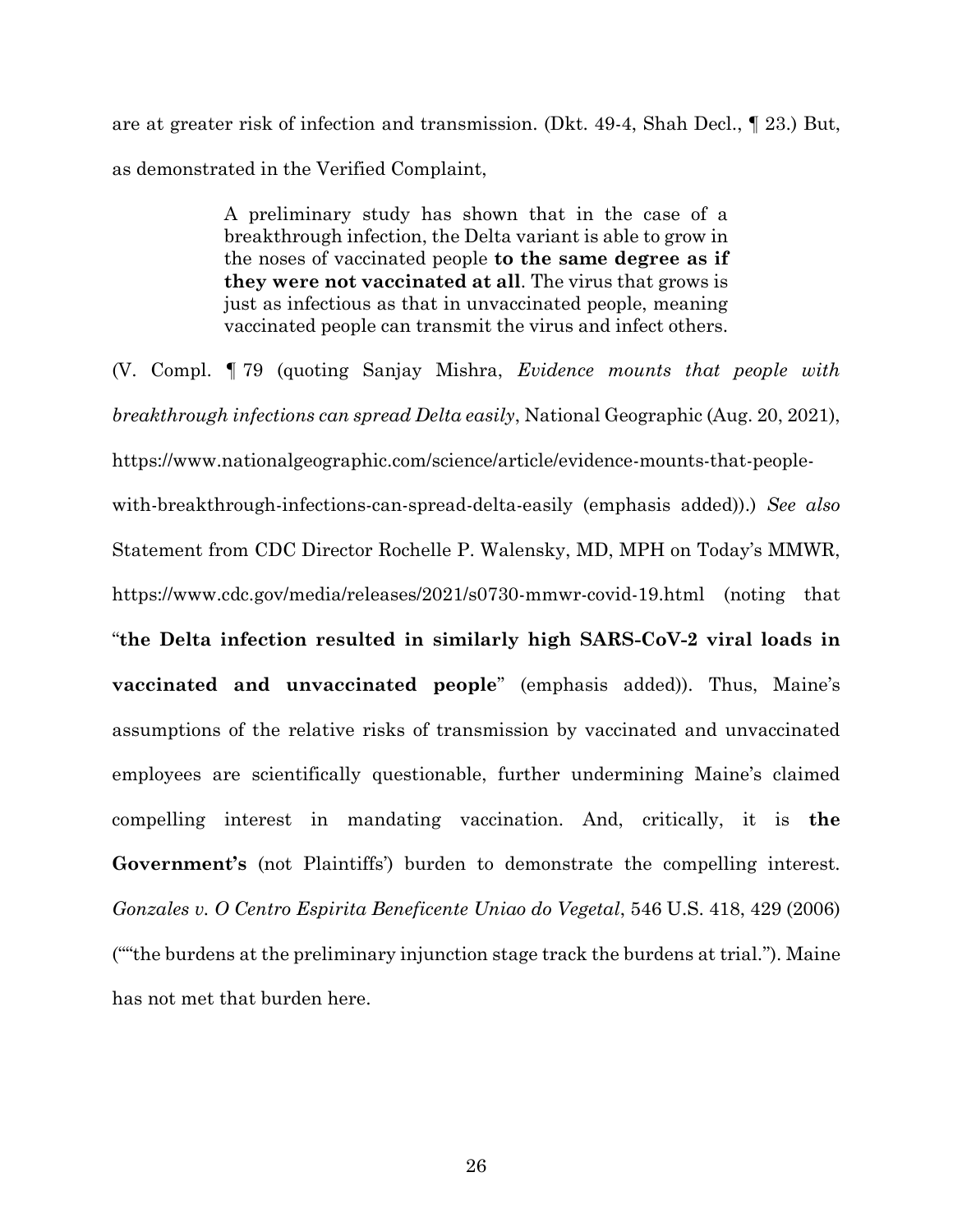#### **2. Maine Stands Virtually Alone In Its Blanket Refusal to Extend Religious Accommodations and Its Mandate is Not the Least Restrictive Means.**

Even assuming *arguendo* that imposing a mandatory COVID-19 vaccination requirement on healthcare workers in Maine, and excluding religious but not secular exemptions is supported by a compelling interest, the Vaccine Mandate still fails strict scrutiny because it is not the least restrictive means of achieving that interest. As this Court held in *Tandon*,

> narrow tailoring requires the government to **show** that measures less restrictive of the First Amendment activity could not address its interest in reducing the spread of COVID. **Where the government permits other activities to proceed with precautions, it must show that the religious exercise at issue is more dangerous than those activities even when the same precautions are applied.** Otherwise, precautions that suffice for other activities suffice for religious exercise too.

141 S. Ct. at 1296–97 (emphasis added). Now that New York's unconstitutional exemption regime has been judicially enjoined, 48 other states have demonstrated that preventing the spread of COVID-19 and encouraging vaccination of healthcare workers can still be achieved while protecting the sincerely held religious beliefs of conscientious objectors. These states have found a way to accommodate religion under the same alternative protective measures Plaintiffs request here. Maine stands virtually alone in its refusal to recognize this truth.

In *Dr. A*, the court held that Defendants' failure to explain "why they chose to depart from similar healthcare vaccination mandate issued in other jurisdictions that include the kind of religious exemption that was originally included" demonstrates a lack of narrow tailoring. 2021 WL 4734404, at \*9.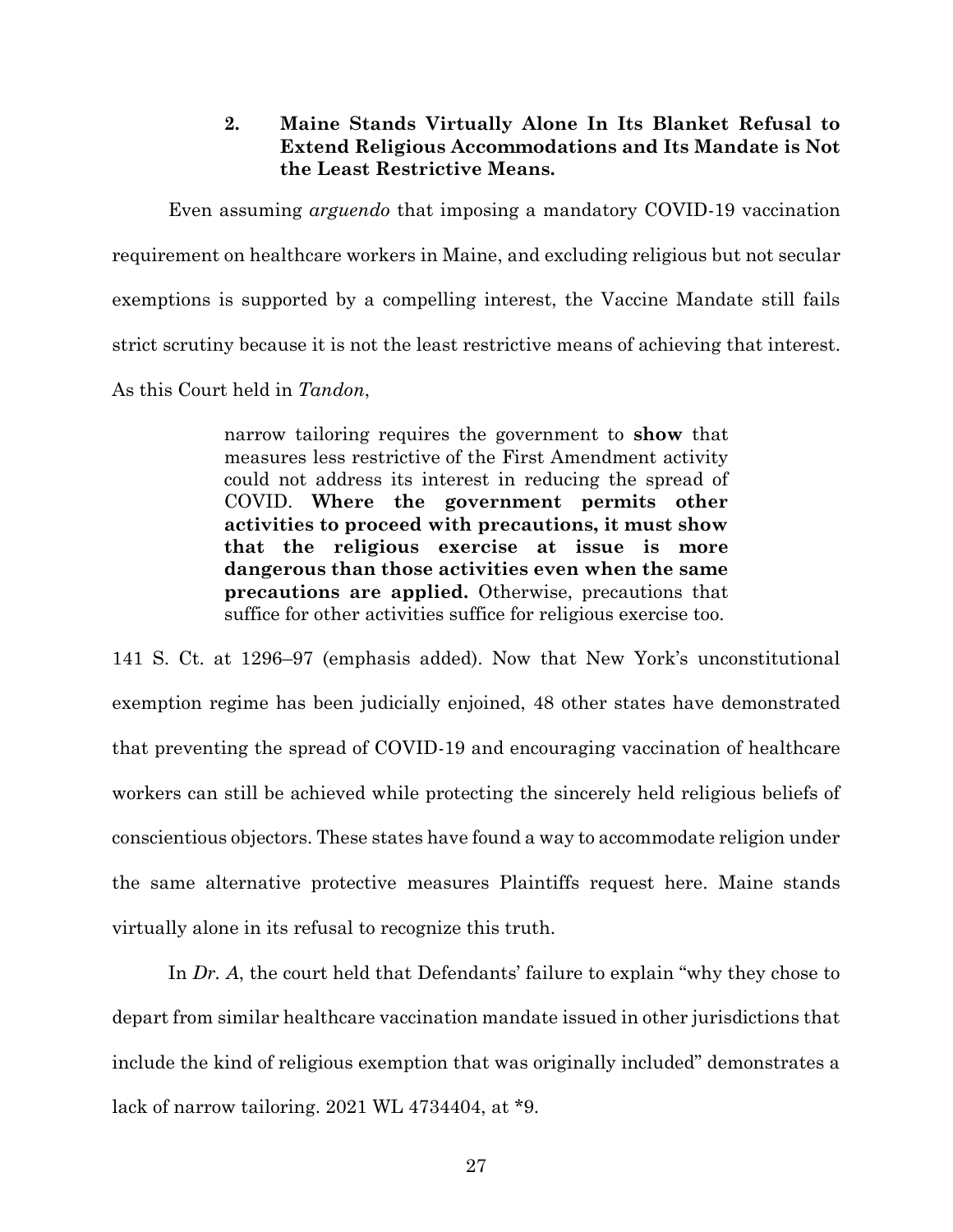In *Dahl*, as is true here, the court found that the university failed strict scrutiny under the narrow tailoring prong:

> the University falters on the narrow tailoring prong. For one, public health measures are not narrowly tailored if they allow similar conduct that creates a more serious health risk. That is the case at the University, which allows non-athletes—the vast majority of its students—to remain unvaccinated. One need not be a public health expert to recognize that the likelihood that a student-athlete contracts COVID-19 from an unvaccinated non-athlete with whom she lives, studies, works, exercises, socializes, or dines may well meet or exceed that of the athlete contracting the virus from a plaintiff who obtains a religious exemption to participate in team activities. For another, narrow tailoring is unlikely if the University's conduct is "more severe" than that of other institutions. **To that point, several other universities grant exemptions from their COVID-19 mandates.**

2021 WL 4618519, at \*5 (emphasis added) (cleaned up).

In fact, despite Maine's contentions that there are no alternatives to a vaccine mandate that prohibits religious exemptions, healthcare providers in Maine (and across the country) are regularly and freely providing religious accommodations to healthcare workers. An employee of the Department of Veterans Affairs at the VA Maine Healthcare System in Augusta was merely required to check a box requesting a religious exemption, and received that exemption and accommodation. (Dkt. 57-2  $\P\P$  5, 10.).

Another VA employee was likewise given an accommodation in Maine. (Dkt. 57-2, ¶¶ 2–6.) That employee's experience highlights the dichotomous treatment of healthcare workers in Maine. Her VA exemption allowed her to "continue all of [her] previous duties and responsibilities, including working on-site, interacting with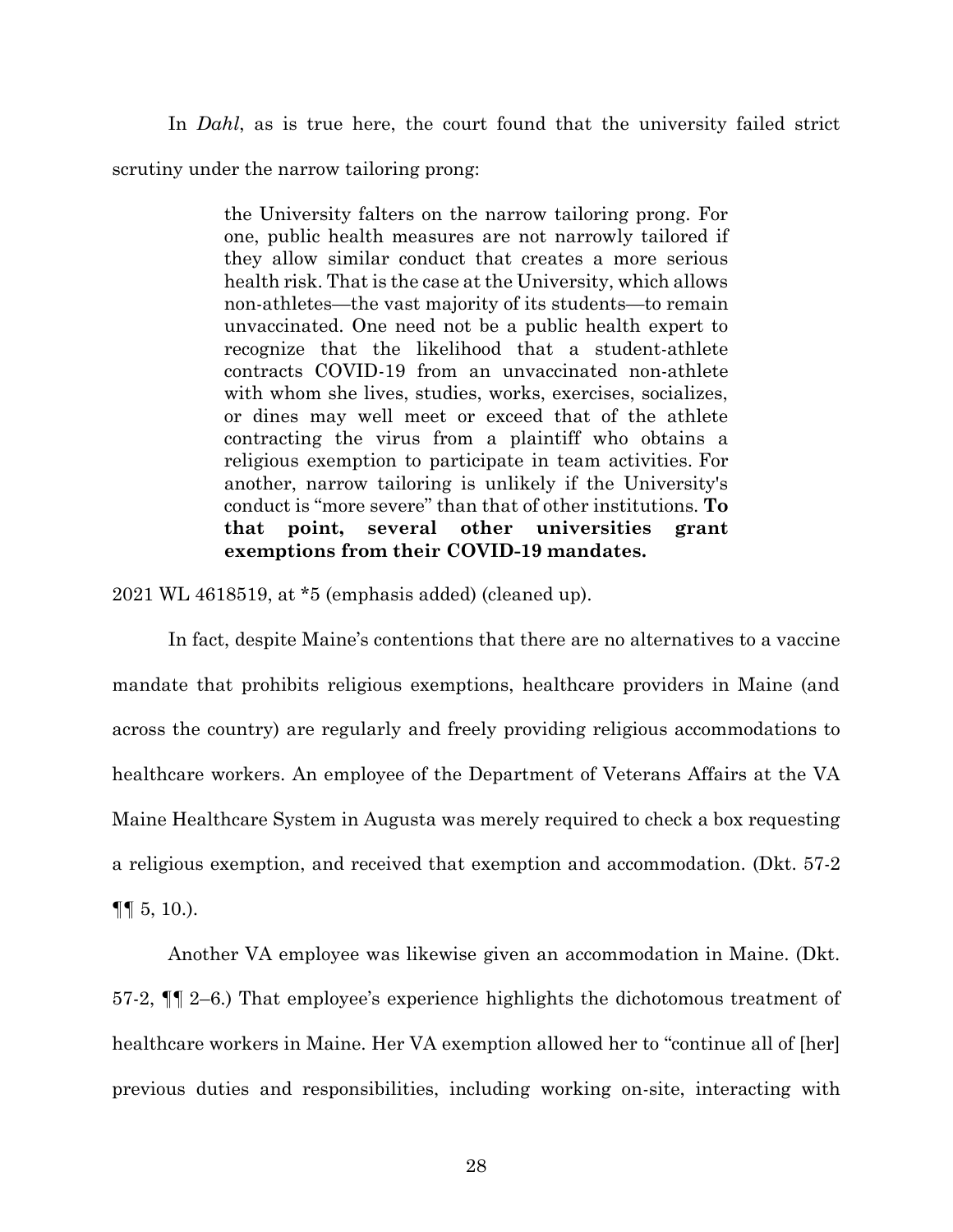colleagues, and providing quality and safe care to [her] patients," and her accommodation only requires that she wear a mask and submit to testing twice weekly. (*Id.* ¶ 10.) This same employee, however, was also a per diem employee at Eastport Memorial Nursing Home in Maine, where she requested a religious accommodation similar to her VA accommodation but was informed that such accommodations were not available under Maine law, and her employment was discriminatorily terminated. (*Id.* ¶ 11.)

Indeed, the availability and workability of accommodations for healthcare workers with sincerely held religious objections to COVID-19 vaccination is evident not only in Maine, but from sea to shining sea, at large employers and small. (Dkts. 57-3 to 57-33 (**32 employee declarations** demonstrating accommodations granted to healthcare employees in Maine, Oregon, California, Washington, New Mexico, Missouri, Texas, Wisconsin, Minnesota, Illinois, Colorado, Michigan, Ohio, Pennsylvania, Delaware, Maryland, and Florida).) Maine has never provided a reasonable explanation as to why it cannot do what 48 other states are successfully doing. As such, Maine badly flunks its strict scrutiny burden of demonstrating narrow tailoring.

### **3. The Lower Courts Impermissibly Placed the Burden on Applicants to Demonstrate that Less Restrictive Alternatives Employed by Forty-Eight Other States Are Sufficient to Protect Maine's Interest.**

Maine's contention that it simply cannot provide any reasonable accommodation to the sincerely held religious beliefs of its healthcare workers because Maine's healthcare workforce is "smaller" than those of other jurisdictions

29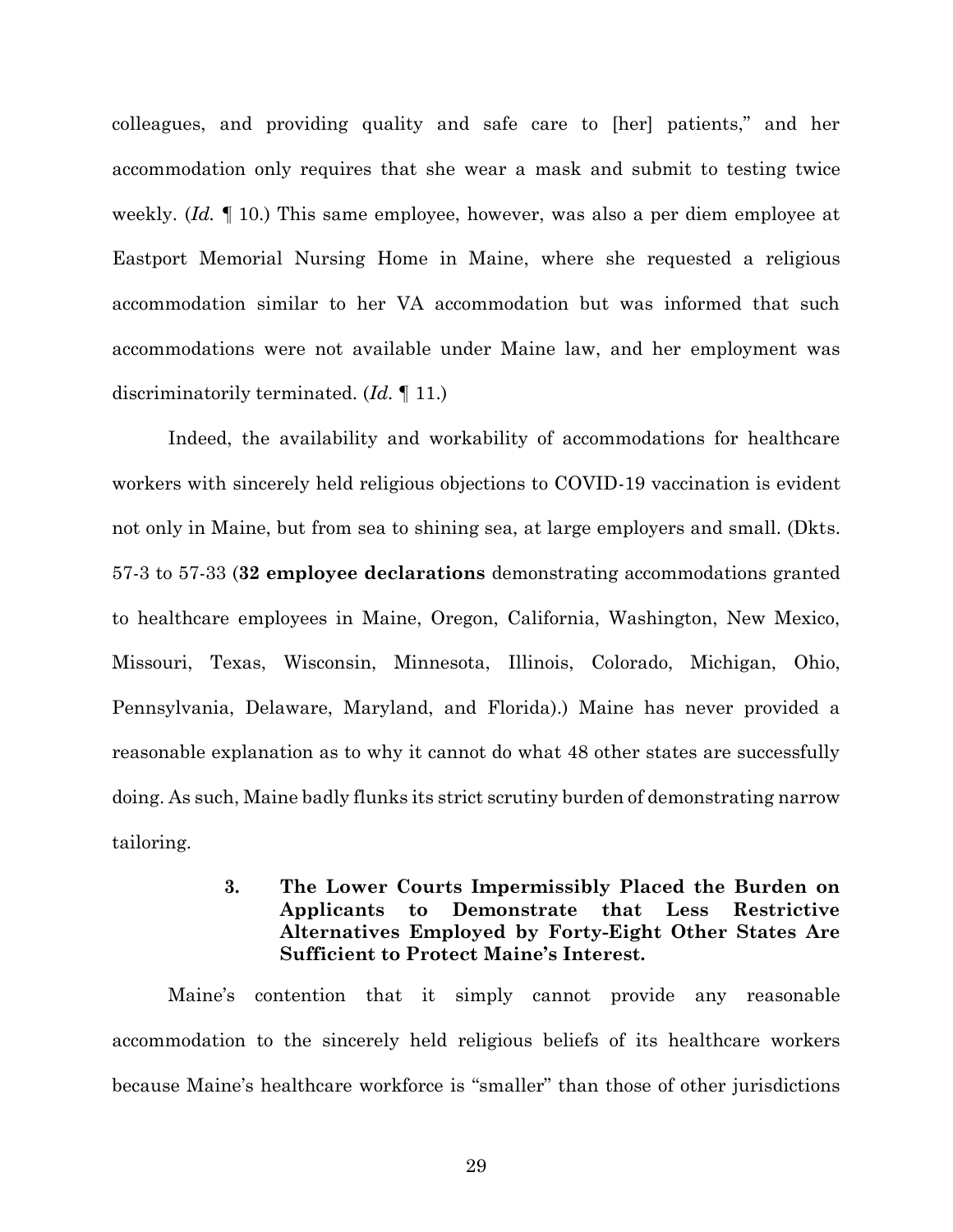lacks any reason or factual proof, and yet was accepted by the courts below. How much smaller is Maine's healthcare force from Vermont's or New Hampshire's, both of which allow religious exemptions? Maine never explained or provided any proof to show that its situation is singularly unique and justifies is lonesome, draconian approach.

The district court improperly placed the burden on Plaintiffs to demonstrate that alternatives are available and sufficient to protect Maine's asserted interest, rather than requiring Maine to demonstrate that other alternatives that work everywhere else are not sufficient in Maine. (PI Order at 34 ("the Plaintiffs have not provided any scientific or expert evidence demonstrating the efficacy of the approaches adopted in other states.") The First Circuit, too, impermissibly ignored the burden placed on the Government by accepting – without anything more than the Government's *ipse dixit* that other alternatives are not sufficient. (Exhibit 1 at 24– 25.)

But, the lower courts' analysis fails to recognize the fundamental principle that strict scrutiny "requires **the Government** to prove that the restriction furthers a compelling interest and is narrowly tailored to achieve that interest." *Reed v. Town of Gilbert*, 576 U.S. 155, 171 (2015) (emphasis added). And it is the Governor's burden to make this showing even at this stage of litigation, because "the burdens at the preliminary injunction stage track the burdens at trial." *Gonzales*, 546 U.S. at 429. "As the Government bears the burden of proof on the ultimate question of . . . constitutionality, **[Plaintiffs] must be deemed likely to prevail unless the**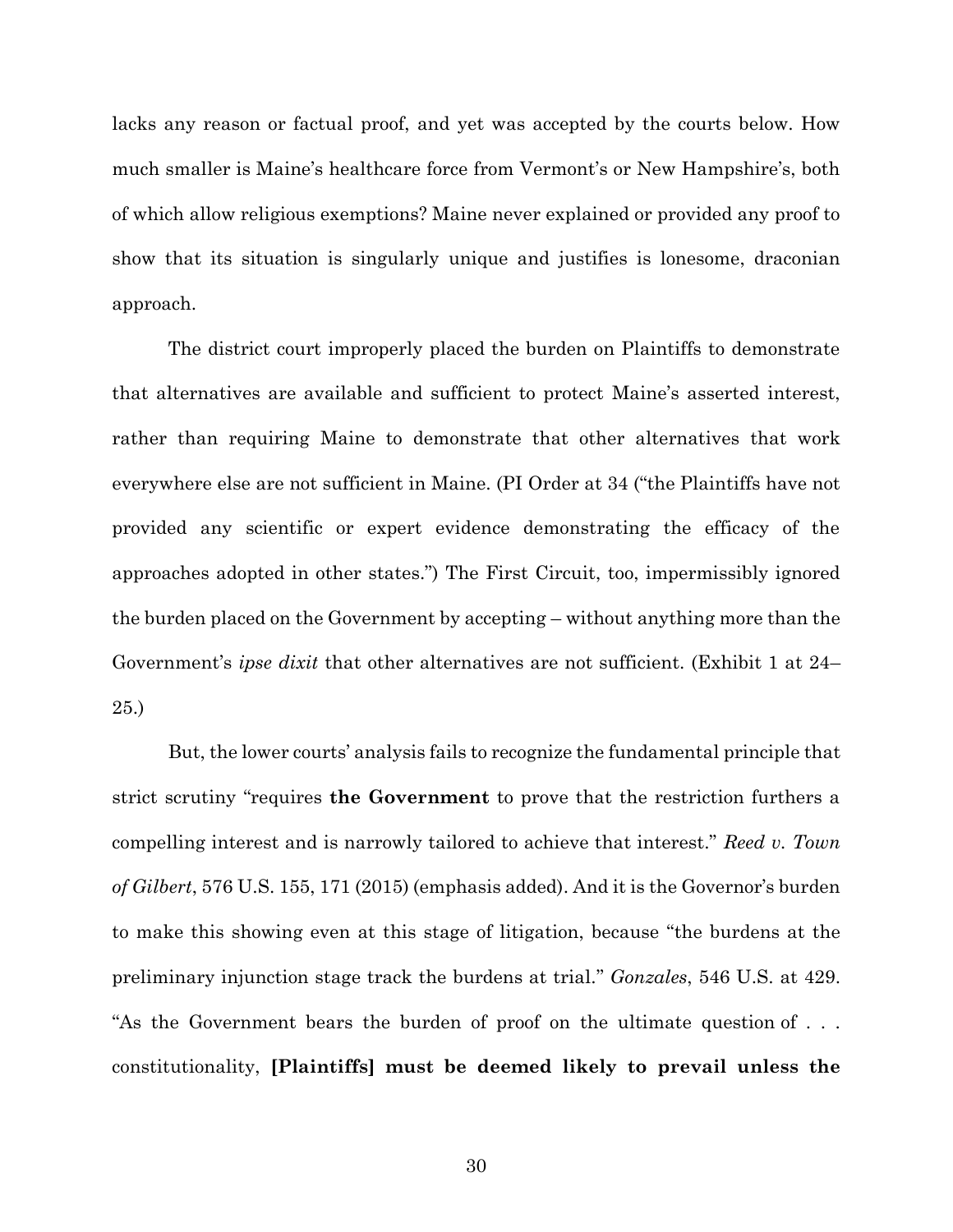**Government has shown** that [their] proposed less restrictive alternatives are less effective than [the mandate]." *Ashcroft v. ACLU*, 542 U.S. 656, 666 (2004) (emphasis added).

And, this point is critical because the government must show it "**seriously** undertook to address the problem with less intrusive tools readily available to it," meaning that it "**considered different methods that other jurisdictions have found effective**." *McCullen v. Coakley*, 573 U.S. 464, 494 (2014) (emphasis added). *See also Agudath Israel of Am. v. Cuomo*, 983 F.3d 620, 633 (2d Cir. 2020) (same). And the Governor must "show either that substantially less-restrictive alternatives were tried and failed, or that the alternatives were closely examined and ruled out for good reason," *Bruni v. City of Pittsburgh*, 824 F.3d 353, 370 (3d Cir. 2016), and that "imposing lesser burdens on religious liberty 'would fail to achieve the government's interest, not simply that the chosen route was easier.'" *Agudath Israel*, 983 F.3d at 633 (quoting *McCullen*, 134 S. Ct. at 495).

Not only has Maine failed to factually support its "small workforce" justification, but Maine has brought forth no record facts to even suggest, let alone prove, that the COVID-19 situation in Maine is so much worse than the rest of the country, to justify its lonesome, draconian approach. In fact, the Governor has admitted quite the opposite, when she recently noted that "**[d]espite having the oldest median age population in the country, Maine, adjusted for population, ranks third lowest in total number of cases and fourth lowest in**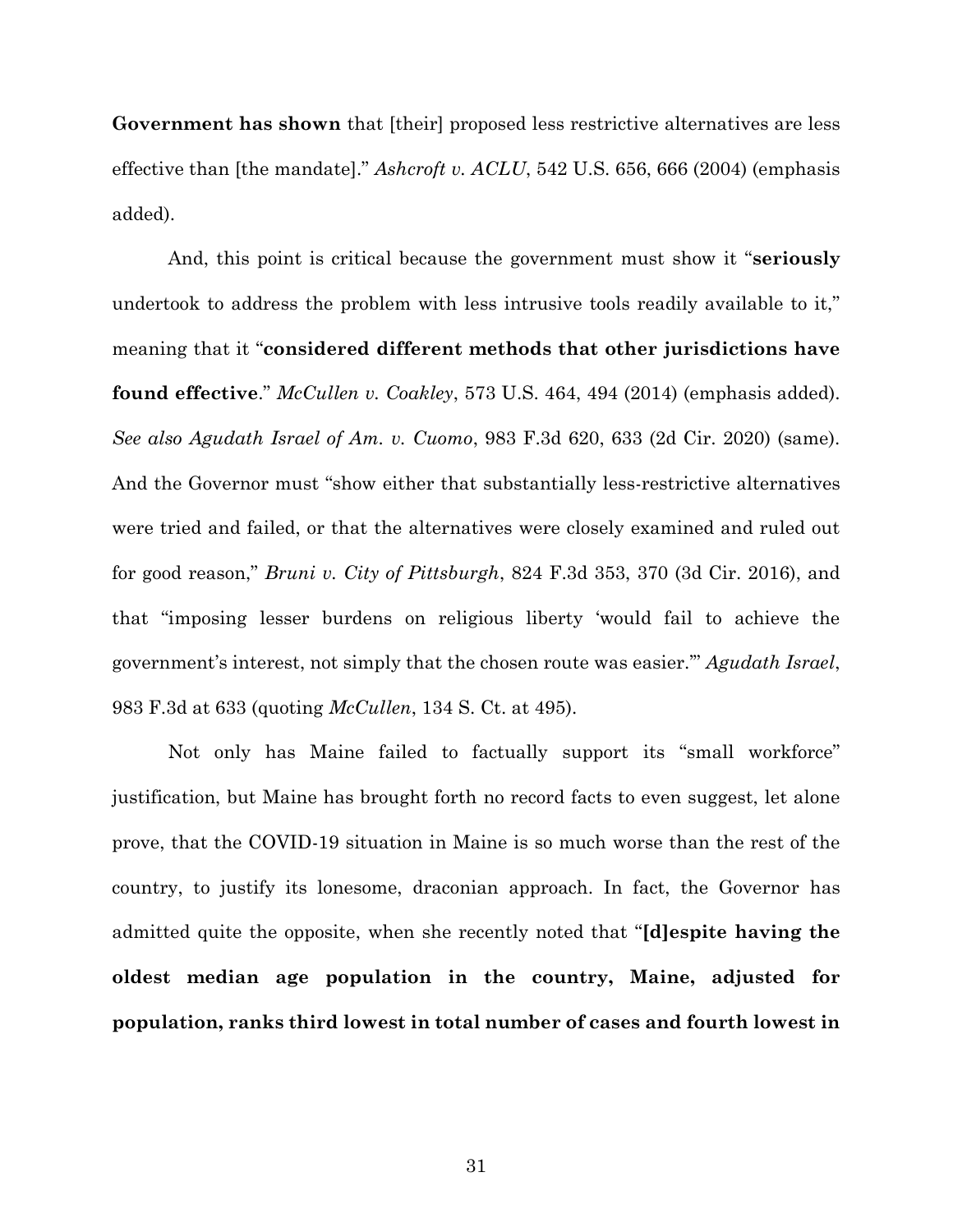#### **number of deaths from COVID-19 from the start of the pandemic, according**

**to the U.S. CDC."** (*Supra* page 10).

At bottom, Maine has merely **said** that other approaches that work in 48 other states would not work in Maine, but, "[g]iven the vital First Amendment interests at stake, **it is not enough for [Maine] simply to say that other approaches have not worked**." *McCullen*, 573 U.S. at 496 (emphasis added).

- **II. APPLICANTS HAVE A CLEAR AND INDISPUTABLE RIGHT TO RELIEF BECAUSE DEFENDANTS' WHOLESALE REJECTION OF RELIGIOUS ACCOMMODATIONS IS PLAINLY INCONSISTENT WITH TITLE VII AND IS THEREFORE NULLIFIED AND SUPERSEDED BY FEDERAL LAW.**
	- **A. Title VII Supersedes Maine's Rule Because Even the Employer Defendants Have Admitted That Title VII's Requirement of Religious Accommodation and Maine's Revocation of Religious Exemptions Are in Conflict.**

Employer Defendants' primary contention concerning their utter refusal to comply with the demands of Title VII is that Maine's revocation of religious exemptions from the COVID-19 Vaccine Mandate are not inconsistent with Title VII, and thus they need not comply. (V. Compl. ¶1.) Employer Defendants are wrong. Title VII plainly requires that every employer with over 15 employees (which includes all Employer Defendants (V. Compl. ¶ 171)) **must provide religious accommodations** "unless an employer demonstrates that he is unable to reasonably accommodate an employee's or prospective employee's religious observance or practice without undue hardship." 42 U.S.C. § 2000e(j). *See also Trans World Airlines, Inc. v. Hardison*, 432 U.S. 63, 75 (1977) ("the employer's statutory obligation to make reasonable accommodation for the religious observance of its employees,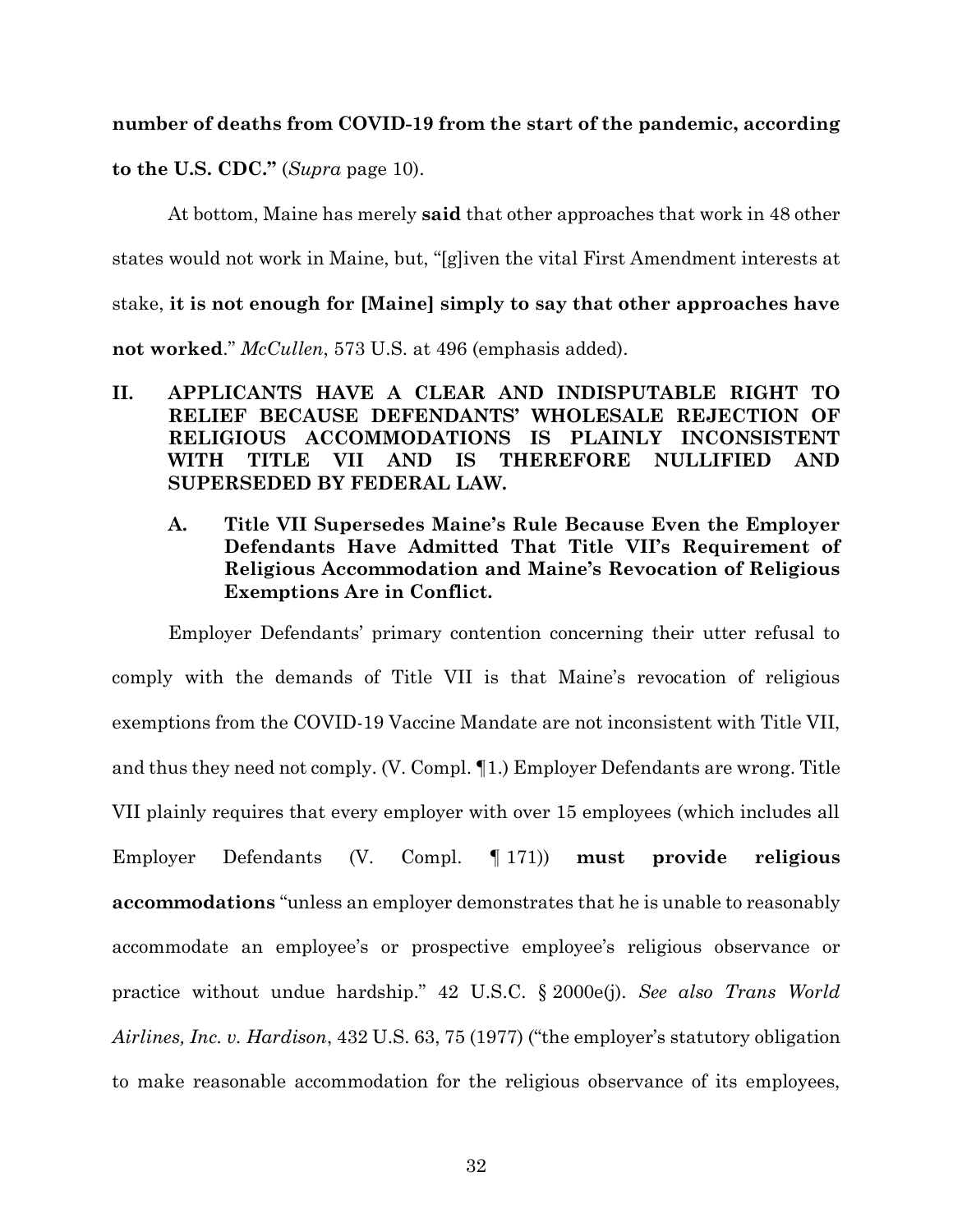short of incurring an undue hardship, **is clear**" (emphasis added)). Despite that mandate of federal law, Maine has issued a wholesale revocation of religious exemptions and accommodations for healthcare workers and has abolished the entire exemption and accommodation process under Title VII for religious objectors. (V. Compl. ¶ 46 (noting that Maine "eliminate[d] the ability of health care workers in Maine to request and obtain a religious exemption and accommodation from the COVID-19 Vaccine Mandate").)

Thus, Title VII's requirement that employers provide at least a process for seeking an accommodation for an employee's sincerely held religious beliefs, and Maine's refusal to provide such a process, are in direct conflict. Under such a scheme, the Supremacy Clause demands that Defendants comply with Title VII. Where—as here—federal law "imposes restrictions [and] confers rights on private actors," and Maine law "imposes restrictions that conflict with the federal law," "**the federal law takes precedence** and the state law is preempted." *Murphy v. NCAA*, 138 S. Ct. 1461, 1480 (2018) (emphasis added). And, *Dr. A* held that refusing to given plaintiffs a process in which to seek accommodation for their sincerely held religious beliefs is plainly a Title VII violation. 2021 WL 4734404, at \*6 ("What matters is that plaintiffs' current showing establishes that §2.61 has effectively foreclosed the pathway to seeking a religious accommodation that is guaranteed by Title VII.").

Employer Defendants take great pains to suggest that Maine's refusal to extend religious protections is not preempted by Title VII's demand that employers provide a reasonable accommodation for religious beliefs. This is incorrect. Title VII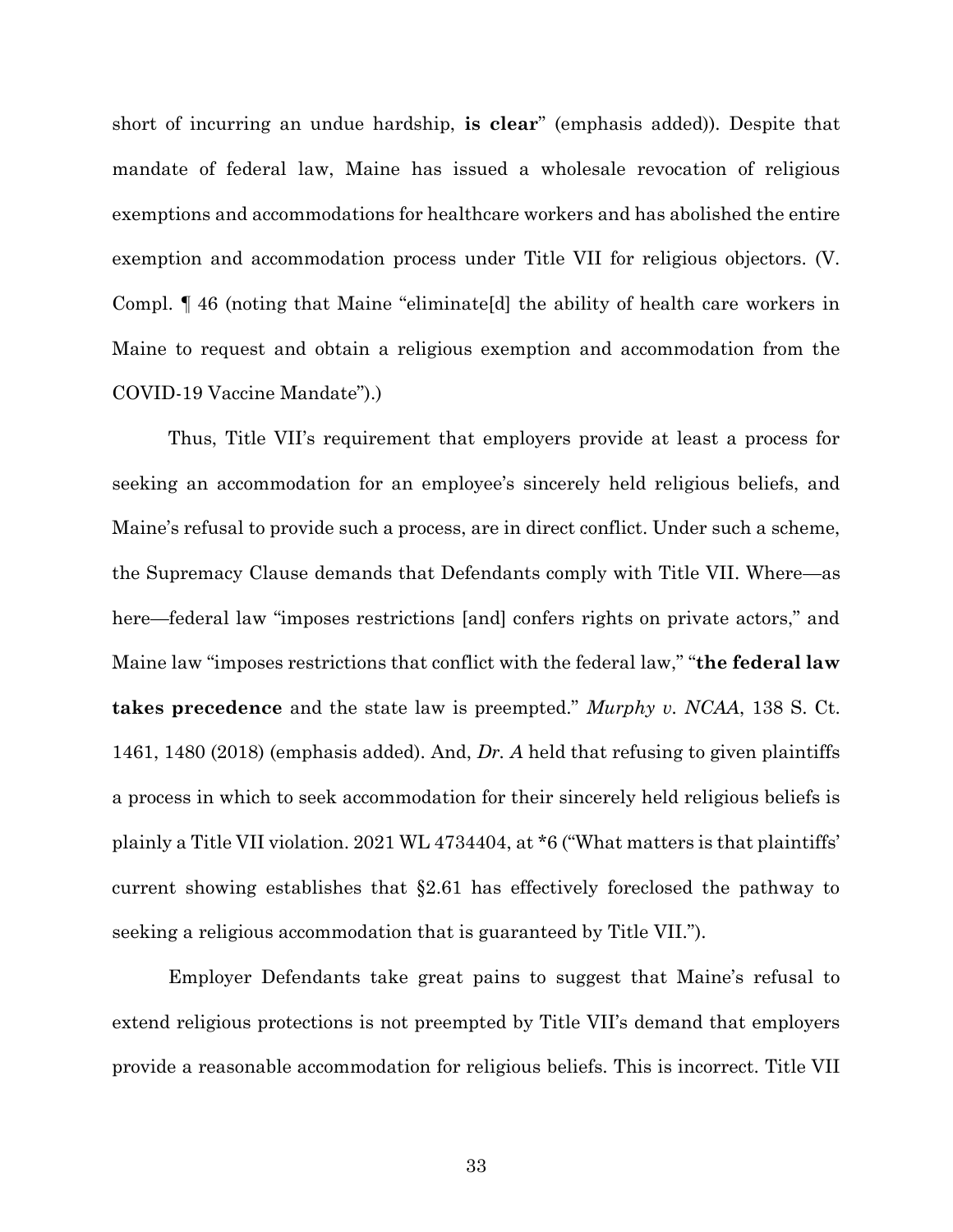supersedes state laws where—as here—"compliance with both federal and state regulations is a physical impossibility." *California Fed. Savings & Loan Assoc. v. Guerra*, 479 U.S. 272, 281 (1987) (citing *Florida Lime & Avocado Growers, Inc. v. Paul*, 373 U.S. 132, 142–43 (1963)).

Employer Defendants have made it clear that they could not comply with Title VII because it would violate state law. (*See, e.g.*, V. Compl. ¶ 86 ("I can share MaineHealth's view that federal law does not supersede state law in this instance. . . Requiring MaineHealth to violate state law by granting unrecognized exemptions would impose such a hardship. As such, we are not able to grant a request for a religious exemption from the state mandated vaccine.").) Employer Defendants' admission is fatal. "**[T]he Supremacy Clause . . . invalidates state laws that interfere with, or are contrary to, federal law. Under the Supremacy Clause . . . state law is nullified to the extent that it actually conflicts with federal law**." *Hillsborough Cnty. v. Automated Med. Labs., Inc.*, 471 U.S. 707, 712–13 (1985) (emphasis added) (cleaned up). Indeed, "[this] Court has long recognized that, 'if an individual claims federal law immunizes him from state regulation, the court may issue an injunction upon finding the state regulatory actions preempted.'" *Dr. A*, 2021 WL 4734404, at \*5 (quoting *Armstrong v. Exceptional Child Ctr., Inc.*, 575 U.S. 320, 326 (2015)).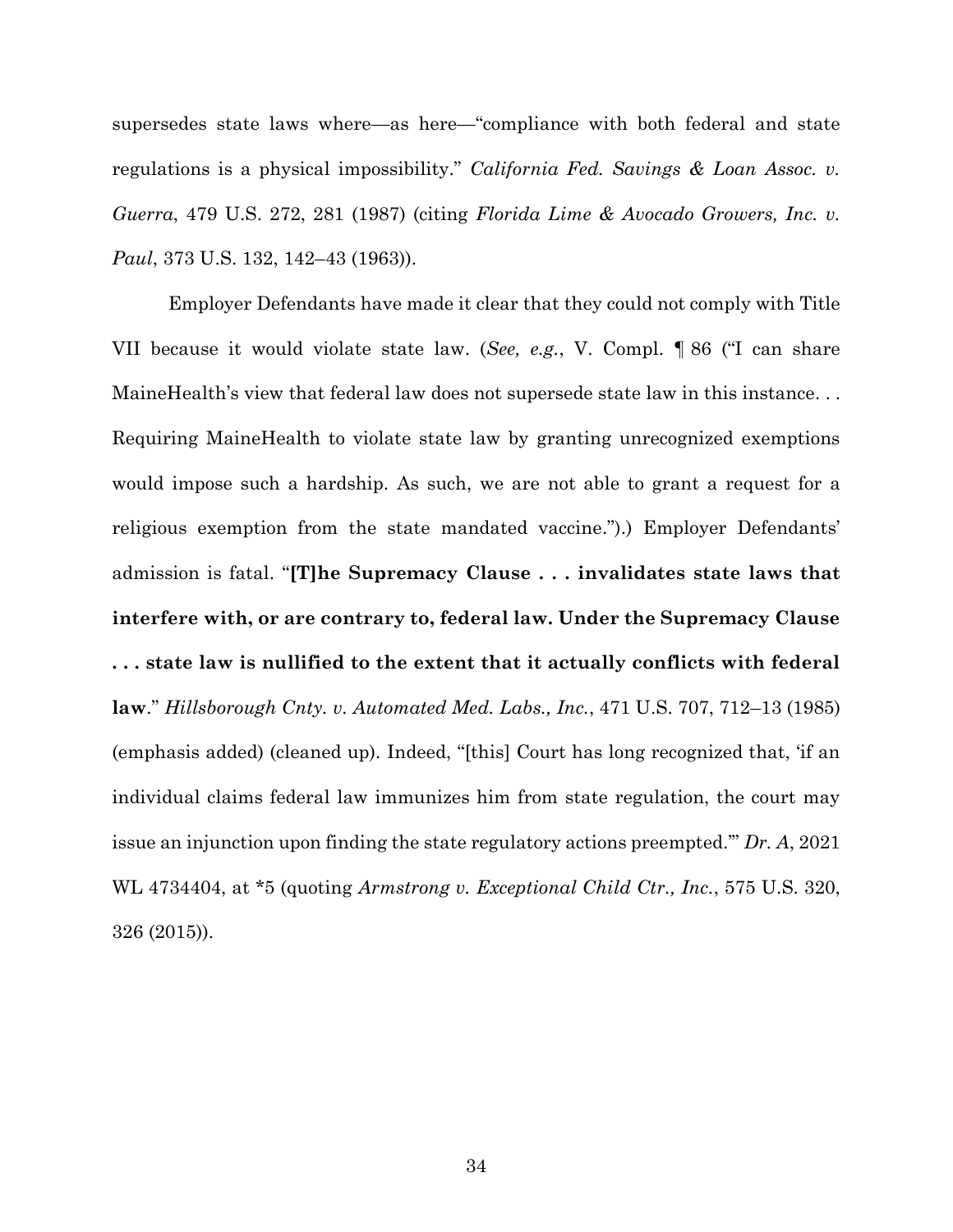#### **B. Title VII Explicitly Preempts State Laws, Like Maine's, That Require the Doing of an Act That Is Prohibited by Title VII.**

Under the plain language of Title VII, Maine's refusal to recognize and accommodate Plaintiffs' sincerely held religious beliefs is preempted and overridden by Title VII**.** Indeed,

> Nothing in this subchapter shall be deemed to exempt or relieve any person from any liability, duty, penalty, or punishment provided by any present or future law of any State or political subdivision of a State, **other than any such law which purports to require or permit the doing of any act which would be an unlawful employment practice under this subchapter**.

42 U.S.C. § 2000e-7 (emphasis added). Thus, because Maine's rule revoking religious exemptions and accommodations "purports to require" discrimination on the basis of religion, and purports to abolish the exemption and accommodation procedure explicitly provided in Title VII, each of which are "an unlawful employment practice" under Title VII, *see* 42 U.S.C. §2000e-2(a), Maine's rules are superseded and preempted by Title VII.

In addition to the explicit textual preemption of Title VII, abundant precedent demonstrates that Maine cannot require employers to engage in a practice that is unlawful under Title VII. *See, e.g.*, *Coalition for Economic Equality v. Wilson*, 122 F.3d 692, 710 (9th Cir. 1997) (noting that Title VII preempts state laws that "purport to require the doing of any act which would be an unlawful employment practice under Title VII"); *Brown v. City of Chicago*, 8 F. Supp. 2d 1095, 1112 (N.D. Ill. 1998) (noting that Congress "'intended to supercede [*sic*] all provisions of State law which require or permit the performance of an act which can be determined to constitute an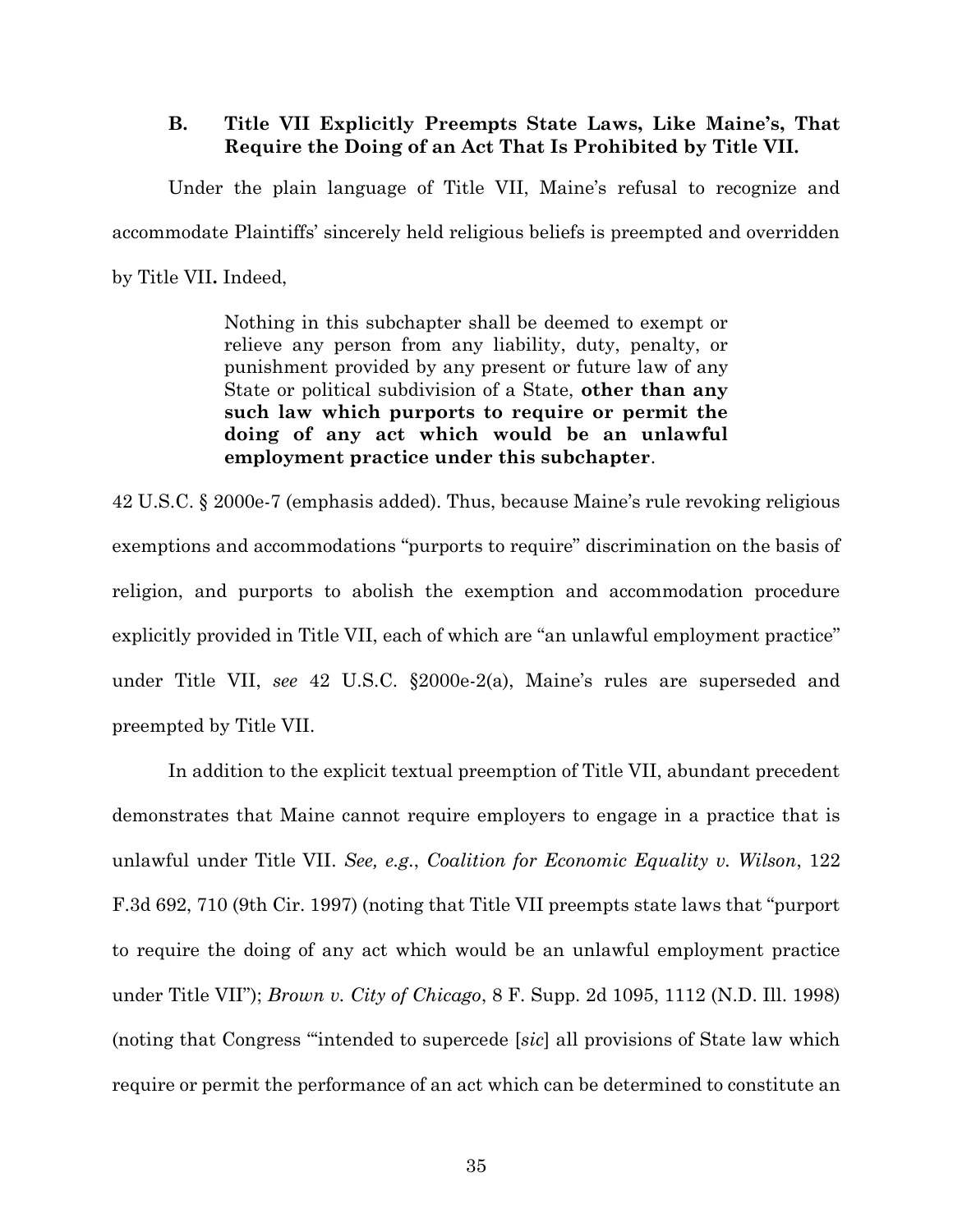unlawful employment practice under the terms of Title VII of the Act or are inconsistent with any of its purposes'" (quoting *Rinehart v. Westinghouse Elec. Corp.*, No. C 70-537, 1971 WL 174, at \*2 (N.D. Ohio Aug. 20, 1971)); *LeBlanc v. S. Bell Tel. & Tel. Co.*, 333 F. Supp. 602, 608 (E.D. La. 1971) (noting that Louisiana's employment law provisions that conflict with Title VII "are invalid under the Supremacy Clause").

Moreover, Employer Defendants are not permitted to rely upon Maine's revocation of protections for religious objectors as a defense to refusing to do what Title VII requires. *See, e.g.*, *Guardians Ass'n v. Civil Serv. Comm.*, 630 F.2d 79, 104– 105 (2d Cir. 1980) ("Nor can the City justify the use of rank-ordering by reliance on what it contends are requirements of state law. Title VII explicitly relieves employers from any duty to observe a state hiring provision "which purports to require or permit" any discriminatory employment practice." (citation omitted))

#### **III. APPLICANTS ARE SUFFERING IRREPARABLE HARM.**

#### **A. Applicants Are Suffering Irreparable First Amendment Injury.**

While it is generally true that a loss of employment does not constitute irreparable harm, **that ignores the seminal First Amendment questions before the Court**. And there can be no dispute that State Defendants' substantial burden on Plaintiffs' religious exercise constitutes irreparable harm as a matter of law. As this Court has held time and again, Plaintiffs "are irreparably harmed by the loss of free exercise rights for even minimal periods of time." *Tandon*, 141 S. Ct. at 1297. Indeed, "**[t]here can be no question that the challenged [mandate], if enforced, will cause irreparable harm**." *Roman Catholic Diocese*, 141 S. Ct. at 67 (emphasis added). Plaintiffs' constitutional injuries in the instant matter are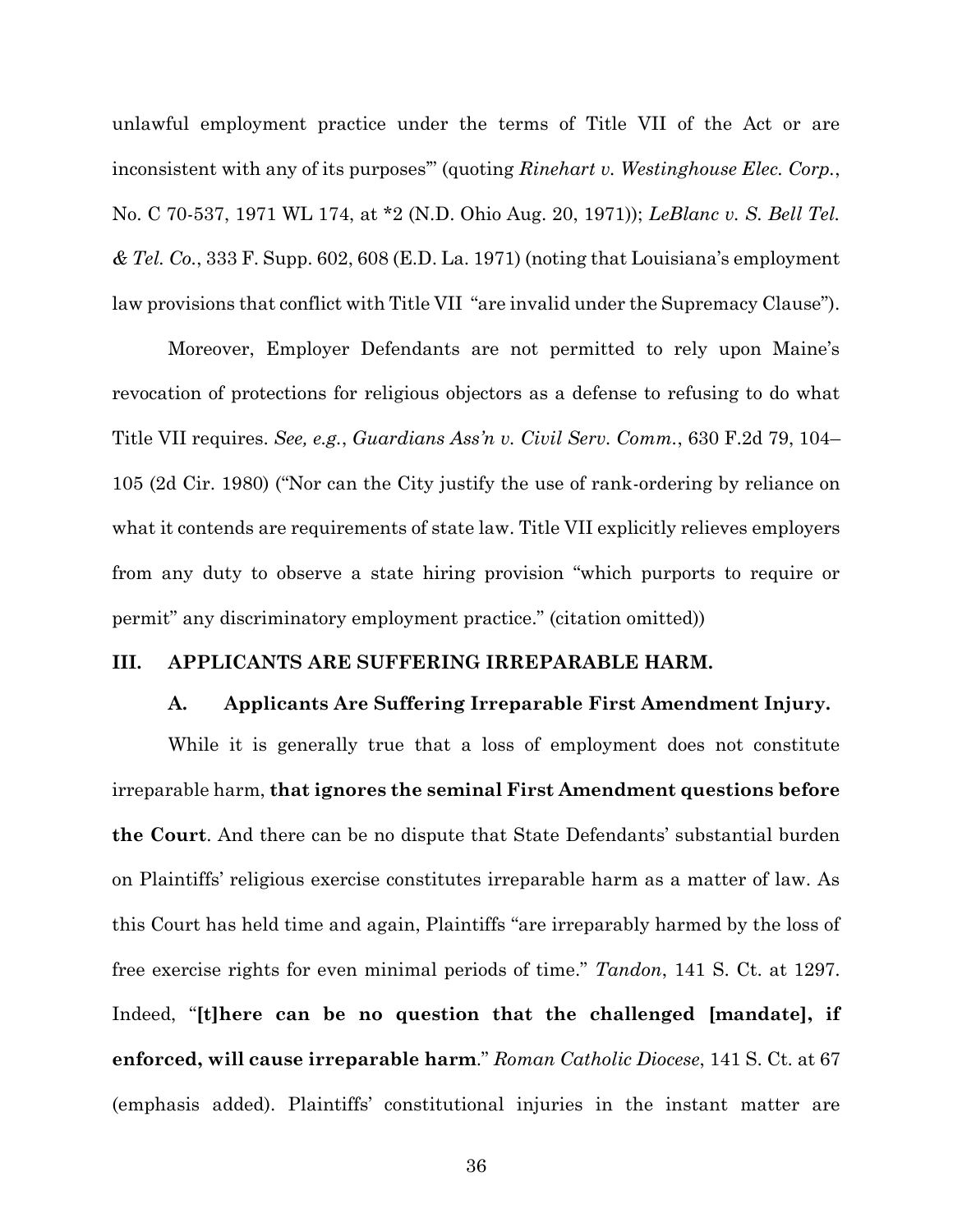presumed irreparable harm. *See, e.g.*, *Sindicator Puertorriqueno de Trabajaddores v. Fortuno*, 699 F.3d 1, 11 (1st Cir. 2012) ("irreparable injury is presumed" in First Amendment cases). Put simply, "a violation of plaintiffs' constitutional right, and in particular, a violation of First Amendment rights, constitutes irreparable harm, *per se*." *Westchester Legal Servs., Inc. v. Westchester Cnty.*, 607 F. Supp. 1379, 1385 (S.D.N.Y. 1985).

Defendants' collective false reduction, that Plaintiffs face only the loss of a job rather than the unconscionable loss of First Amendment rights at the hand of State Defendants, must be rejected. The impact of Maine's far-reaching mandate cannot be understated. Plaintiffs cannot simply go from one employer who unlawfully discriminates, and get a job at a different employer to feed their families while their legal claims are pending. Maine has essentially ensured the Plaintiffs **cannot work anywhere in the entire State**. If that's not irreparable harm, the word has no meaning. Indeed, "**[t]he harm [Plaintiffs] would suffer is not only, as [Defendants] argue[], the loss of [their] job[s]** *per se,* **but also the penalty for exercising [their First Amendment] rights. The chilling effect of that penalty cannot be adequately redressed after the fact**." *Romero Feliciano v. Torres Gaztambide*, 836 F.2d 1, 4 (1st Cir. 1987) (emphasis added).

Indeed, where the Governor's mandate "conflicts with plaintiffs' and other individuals' federally protected right to seek a religious accommodation from their individual employers," injunctive relief is appropriate. *Dr. A*, 2021 WL 4734404, at \*10. As the Sixth Circuit held, "[e]nforcement of the [government's COVID-19 vaccine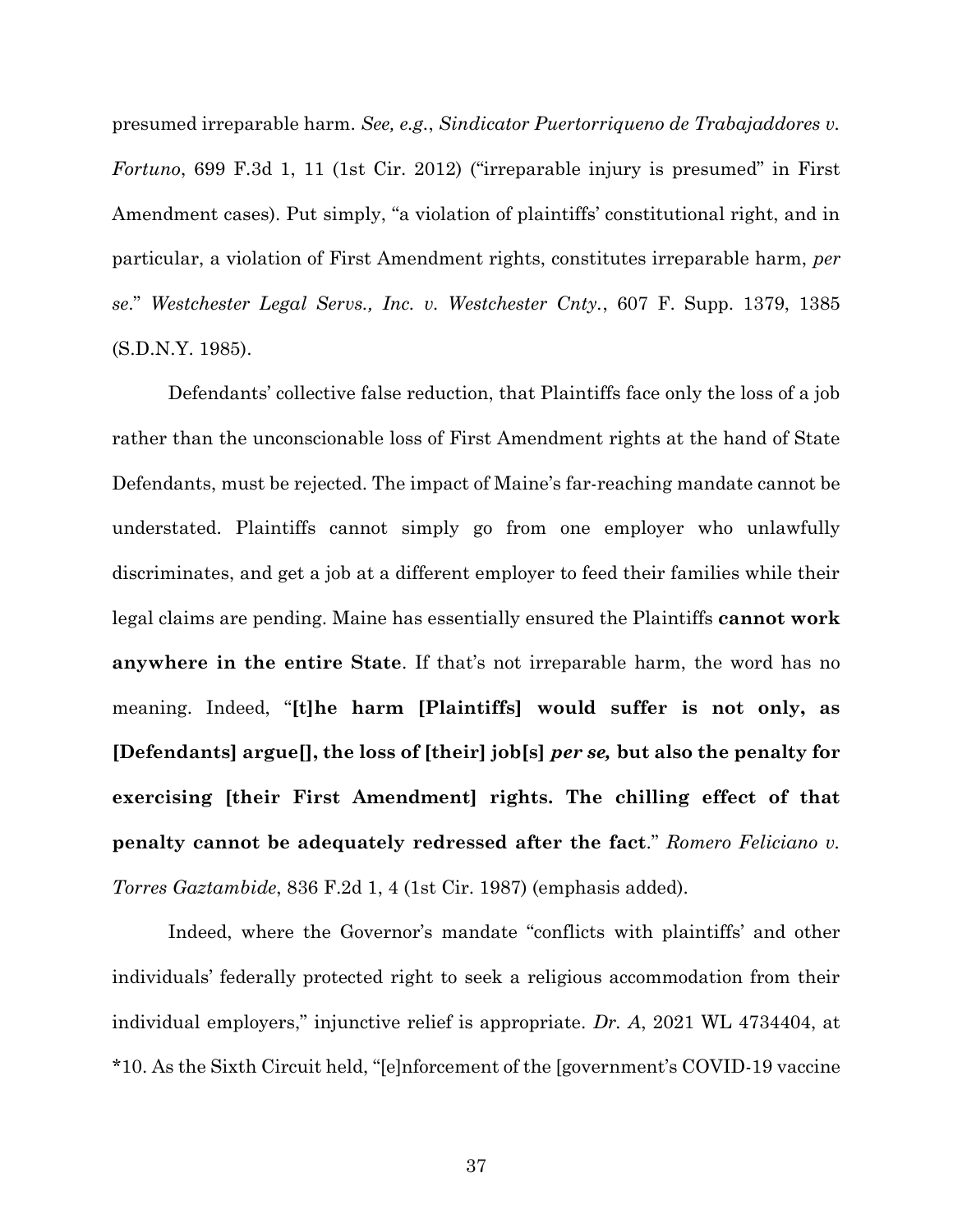mandate] would deprive plaintiffs of their First Amendment rights, an irreparable injury." *Dahl*, 2021 WL 4618519, at \*6.

### **B. Injunctive Relief Is Available and Needed to Preserve The Status Quo.**

Even in the Title VII context, injunctive relief is available to preserve the status quo. *See Sheehan v. Purolator Courier Corp.*, 676 F.2d 877, 884 (2d Cir. 1981). Specifically, the Second Circuit held that "if the court eventually will have jurisdiction of the substantive claim and an administrative tribunal has preliminary jurisdiction, **the court has incidental equity jurisdiction to grant temporary relief to preserve the status quo pending ripening of the claim for judicial action on the merits**." *Id.* (emphasis added). It continued, "within the framework of Title VII, we are persuaded that Congress intended the federal courts to have resort to all of their traditional equity powers, direct and incidental, in aid of the enforcement of the Title." *Id.* at 885. Indeed,

> It is noteworthy that the court is the only arbiter of the merits of a discrimination claim, and **we think it plain that for the court to renounce its incidental equity jurisdiction to stay such employer retaliation pending the EEOC's consideration would frustrate Congress's purposes**. Unimpeded retaliation during the now-lengthy (180-day) conciliation period is likely to diminish the EEOC's ability to achieve conciliation. It is likely to have a chilling effect on the complainant's fellow employees who might otherwise desire to assert their equal rights, or to protest the employer's discriminatory acts, or to cooperate with the investigation of a discrimination charge. **And in many cases the effect on the complainant of several months without work or working in humiliating or otherwise intolerable circumstances will constitute harm that cannot adequately be remedied by a later award of damages**. Given the singular role in 1964 of the individual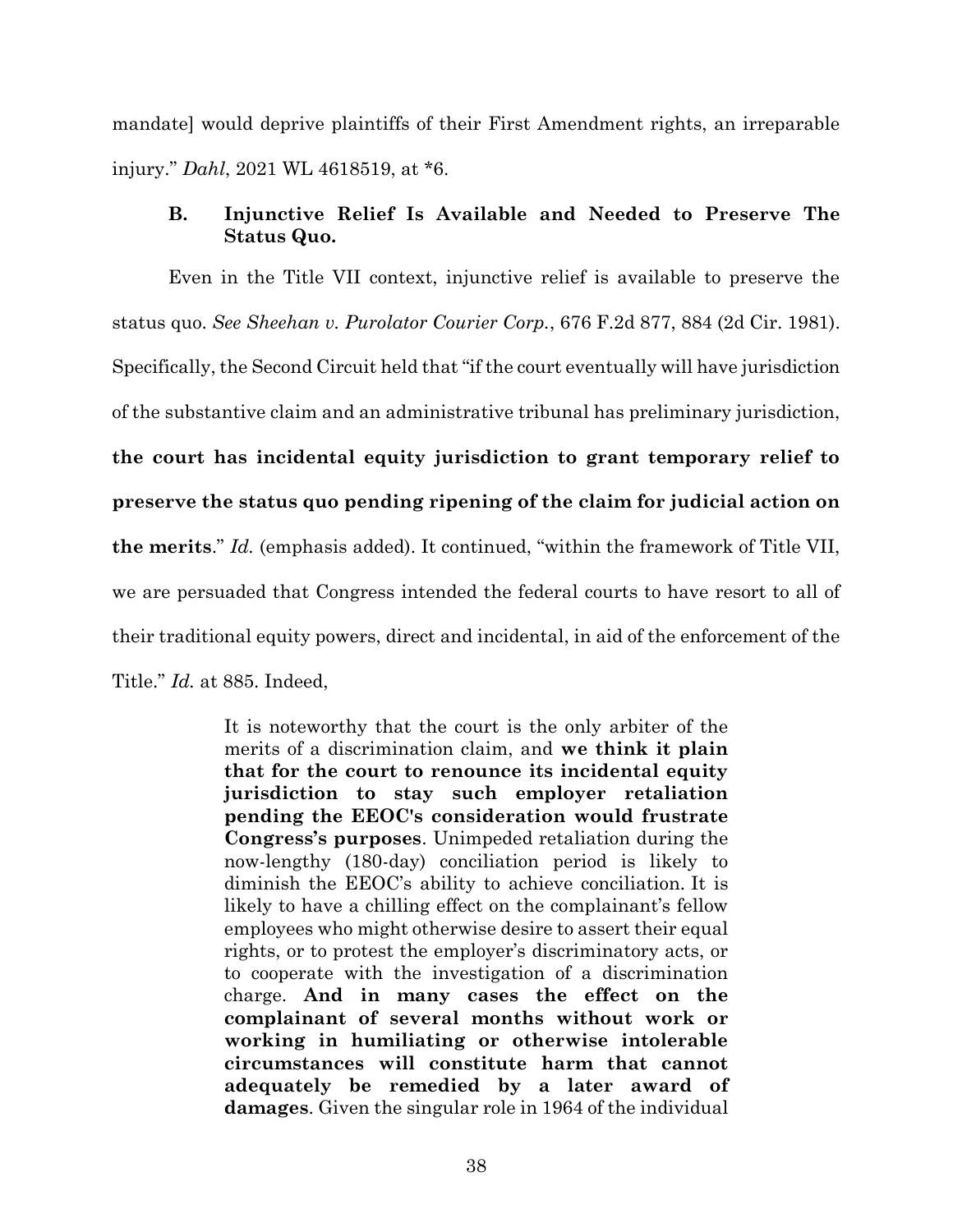private action as the only method of enforcing Title VII, and the continued view in 1972 of that right of action as "paramount," **we cannot conclude that Congress intended to preclude the courts' use of their incidental equity power in these circumstances to prevent frustration of Congress's goals**.

*Id.* at 885–86 (emphasis added).

Put simply, "**where a person has filed a Title VII charge with the EEOC, the court has jurisdiction to entertain a motion for temporary injunctive relief against employer retaliation while the charge is pending before the EEOC and before the EEOC has issued a right to sue letter**." *Id.* at 887 (emphasis added). *See also Holt v. Continental Grp., Inc.*, 708 F.2d 87, 89–90 (2d Cir. 1983) (same); *Bermand v. New York City Ballet, Inc.*, 616 F. Supp. 555, 556 (S.D.N.Y. 1985) ("Decisions by our Court of Appeals, however, **firmly establish** . . . this Court has jurisdiction to entertain applications for preliminary injunctive relief for the purpose of preserving the status quo pending EEOC's investigative and conciliatory process." (emphasis added)). Plaintiffs awarded immediate injunctive relief to remedy their present and ongoing loss of First Amendment rights.

#### **IV. PLAINTIFFS SATISFY THE OTHER IPA REQUIREMENTS.**

As *Dr. A* recognized when it enjoined New York's similar scheme, "the public interest lies with enforcing the guarantees enshrined in the Constitution and federal anti-discrimination laws." *Dr. A*, 2021 WL 4734404, at \*10. Indeed, "**[p]roper application of the Constitution . . . serves the public interest [because] it is always in the public interest to prevent a violation of a party's constitutional rights**." *Dahl*, 2021 WL 4618519, at \*6 (emphasis added).

39